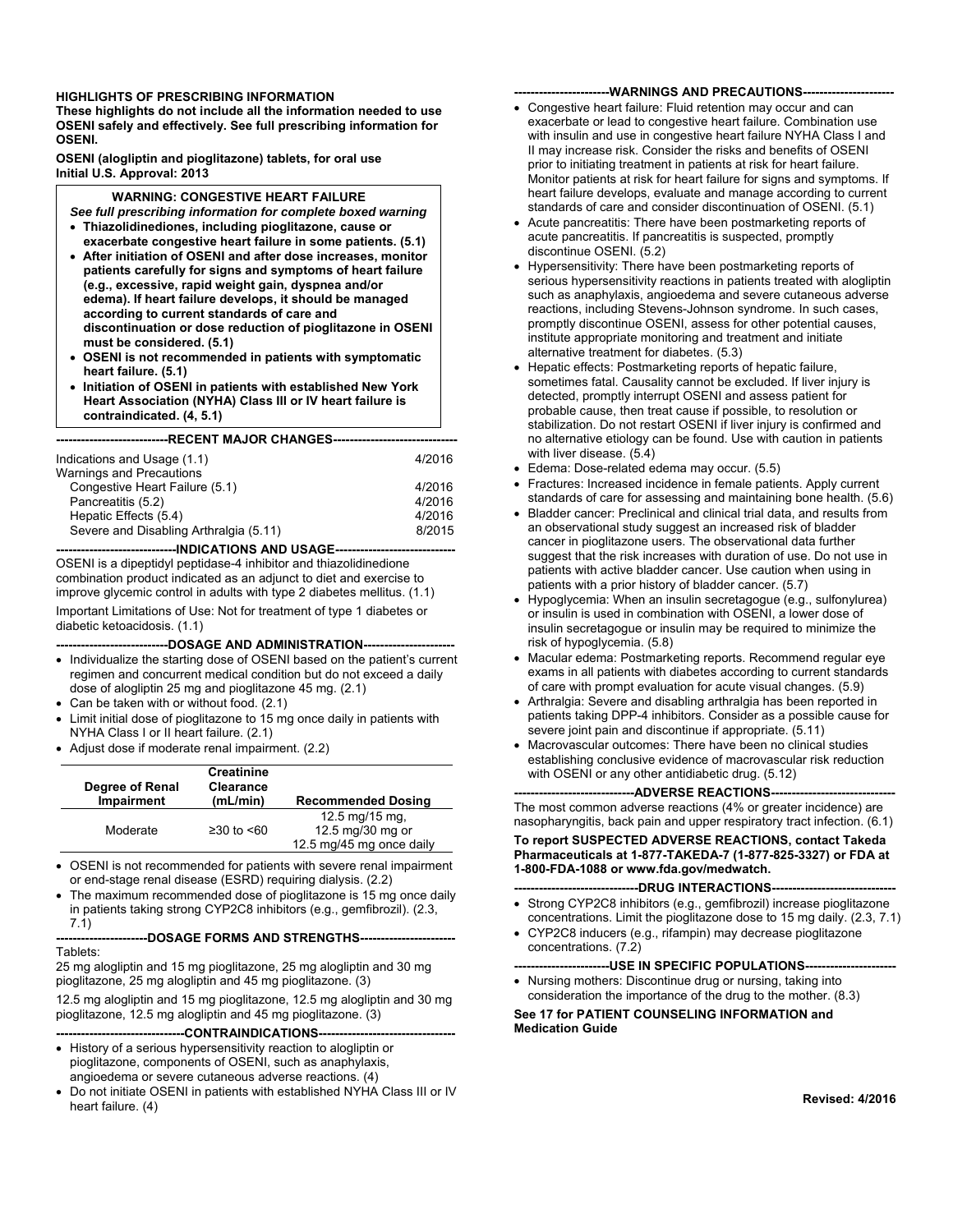#### **FULL PRESCRIBING INFORMATION: CONTENTS\***

**WARNING: CONGESTIVE HEART FAILURE** 

#### **1 INDICATIONS AND USAGE**

1.1 Monotherapy and Combination Therapy

#### **2 DOSAGE AND ADMINISTRATION**

- 2.1 Recommendations for All Patients
- 2.2 Patients with Renal Impairment
- 2.3 Coadministration with Strong CYP2C8 Inhibitors

#### **3 DOSAGE FORMS AND STRENGTHS**

#### **4 CONTRAINDICATIONS**

- **5 WARNINGS AND PRECAUTIONS**
- 5.1 Congestive Heart Failure
	- 5.2 Pancreatitis
	- 5.3 Hypersensitivity Reactions
	- 5.4 Hepatic Effects
	- 5.5 Edema
	- 5.6 Fractures
	- 5.7 Urinary Bladder Tumors
	- 5.8 Use with Medications Known to Cause Hypoglycemia
	- 5.9 Macular Edema
	- 5.10 Ovulation
	- 5.11 Severe and Disabling Arthralgia
	- 5.12 Macrovascular Outcomes

#### **6 ADVERSE REACTIONS**

- 6.1 Clinical Trials Experience
- 6.2 Laboratory Abnormalities
- 6.3 Postmarketing Experience

#### **7 DRUG INTERACTIONS**

- 7.1 Strong CYP2C8 Inhibitors
- 7.2 CYP2C8 Inducers
- **8 USE IN SPECIFIC POPULATIONS**
	- 8.1 Pregnancy
	- 8.3 Nursing Mothers
	- 8.4 Pediatric Use
	- 8.5 Geriatric Use
	- 8.6 Renal Impairment<br>8.7 Hepatic Impairmer
	- Hepatic Impairment
- **10 OVERDOSAGE**

#### **11 DESCRIPTION**

#### **12 CLINICAL PHARMACOLOGY**

- 12.1 Mechanism of Action
	- 12.2 Pharmacodynamics
	- 12.3 Pharmacokinetics
- **13 NONCLINICAL TOXICOLOGY**
	- 13.1 Carcinogenesis, Mutagenesis, Impairment of Fertility 13.2 Animal Toxicology and/or Pharmacology

#### **14 CLINICAL STUDIES**

**16 HOW SUPPLIED/STORAGE AND HANDLING**

#### **17 PATIENT COUNSELING INFORMATION**

\*Sections or subsections omitted from the full prescribing information are not listed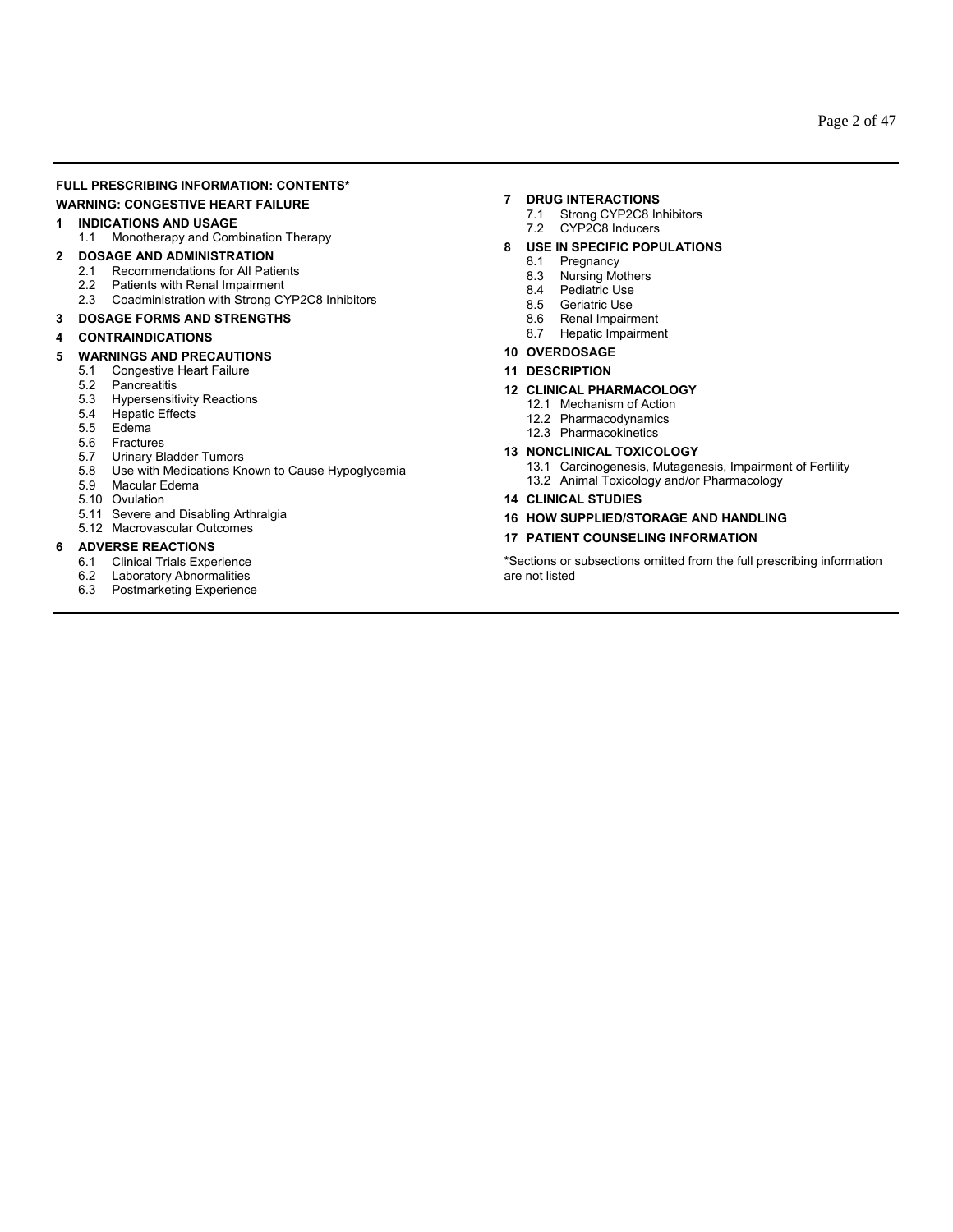#### **FULL PRESCRIBING INFORMATION**

## **WARNING: CONGESTIVE HEART FAILURE**

- **Thiazolidinediones, including pioglitazone, which is a component of OSENI, cause or exacerbate congestive heart failure in some patients** *[see Warnings and Precautions (5.1)]***.**
- **After initiation of OSENI and after dose increases, monitor patients carefully for signs and symptoms of heart failure (e.g., excessive, rapid weight gain, dyspnea and/or edema). If heart failure develops, it should be managed according to current standards of care and discontinuation or dose reduction of pioglitazone in OSENI must be considered** *[see Warnings and Precautions (5.1)]***.**
- **OSENI is not recommended in patients with symptomatic heart failure** *[see Warnings and Precautions (5.1)]***.**
- **Initiation of OSENI in patients with established New York Heart Association (NYHA) Class III or IV heart failure is contraindicated** *[see Contraindications (4)* **and** *Warnings and Precautions (5.1)]***.**

## **1 INDICATIONS AND USAGE**

## **1.1 Monotherapy and Combination Therapy**

OSENI is indicated as an adjunct to diet and exercise to improve glycemic control in adults with type 2 diabetes mellitus when treatment with both alogliptin and pioglitazone is appropriate *[see Clinical Studies (14)].*

## **Important Limitations of Use**

OSENI is not indicated for the treatment of type 1 diabetes mellitus or diabetic ketoacidosis, as it would not be effective in these settings.

# **2 DOSAGE AND ADMINISTRATION**

## **2.1 Recommendations for All Patients**

OSENI should be taken once daily and can be taken with or without food. The tablets must not be split before swallowing.

The recommended starting dose for OSENI (alogliptin and pioglitazone):

- for patients inadequately controlled on diet and exercise is 25 mg/15 mg or 25 mg/30 mg,
- for patients inadequately controlled on metformin monotherapy is 25 mg/15 mg or 25 mg/30 mg,
- for patients on alogliptin who require additional glycemic control is 25 mg/15 mg or 25 mg/30 mg,
- for patients on pioglitazone who require additional glycemic control is 25 mg/15 mg, 25 mg/30 mg or 25 mg/45 mg as appropriate based upon current therapy,
- for patients switching from alogliptin coadministered with pioglitazone, OSENI may be initiated at the dose of alogliptin and pioglitazone based upon current therapy,
- for patients with congestive heart failure (NYHA Class I or II) is 25 mg/15 mg.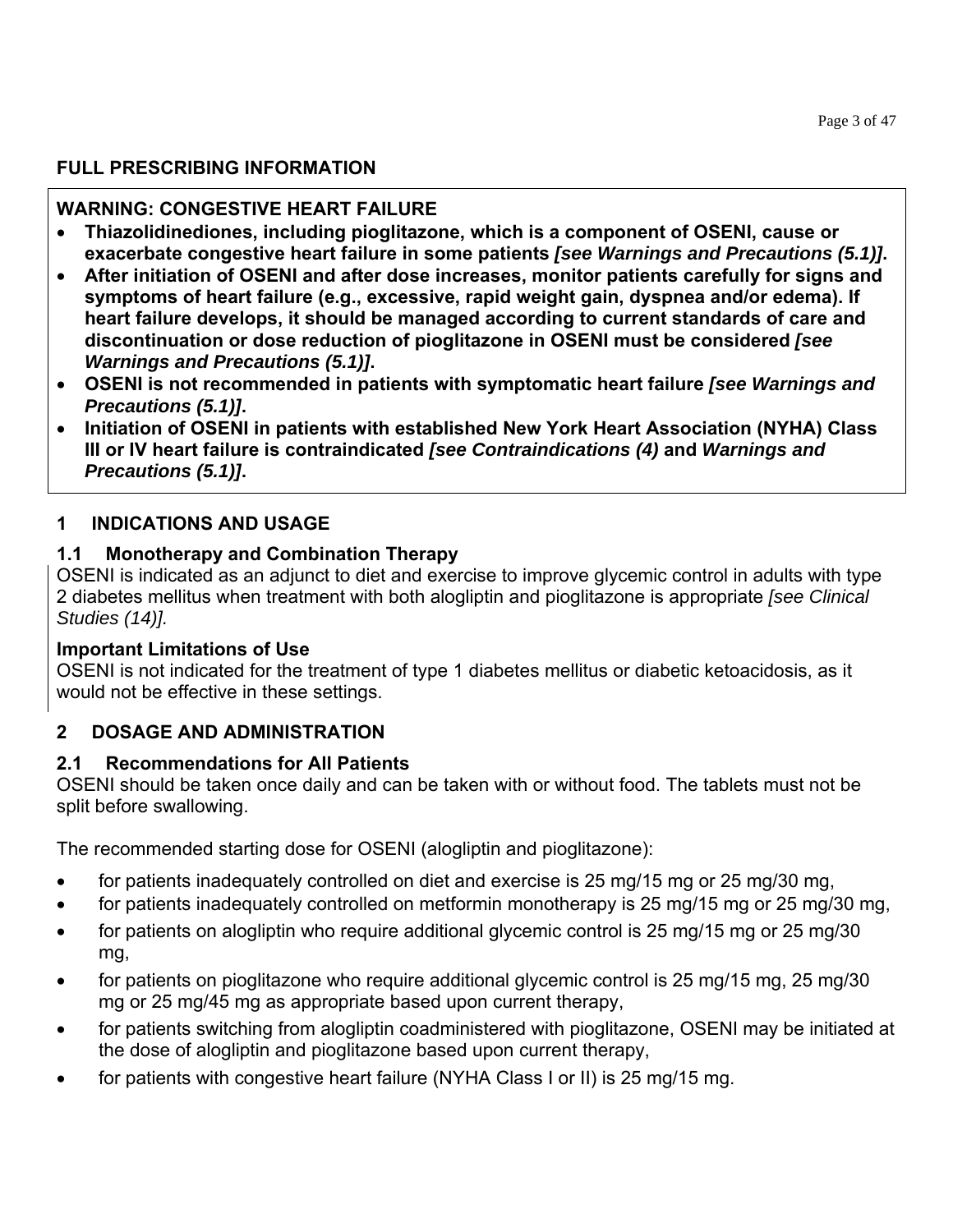The OSENI dose can be titrated up to a maximum of 25 mg/45 mg once daily based on glycemic response as determined by hemoglobin A1c (A1C).

After initiation of OSENI or with dose increase, monitor patients carefully for adverse reactions related to fluid retention as has been seen with pioglitazone (e.g., weight gain, edema and signs and symptoms of congestive heart failure) *[see Boxed Warning and Warnings and Precautions (5.1)]*.

## **2.2 Patients with Renal Impairment**

No dose adjustment of OSENI is necessary for patients with mild renal impairment (creatinine clearance [CrCl] ≥60 mL/min).

The dose of OSENI is 12.5 mg/15 mg, 12.5 mg/30 mg or 12.5 mg/45 mg once daily for patients with moderate renal impairment (CrCl ≥30 to <60 mL/min).

OSENI is not recommended for patients with severe renal impairment or ESRD *[see Use in Specific Populations (8.6), Clinical Pharmacology (12.3)]*. Coadministration of pioglitazone and alogliptin 6.25 mg once daily based on individual requirements may be considered in these patients.

Because there is a need for dose adjustment based upon renal function, assessment of renal function is recommended prior to initiation of OSENI therapy and periodically thereafter.

#### **2.3 Coadministration with Strong CYP2C8 Inhibitors**

Coadministration of pioglitazone and gemfibrozil, a strong CYP2C8 inhibitor, increases pioglitazone exposure approximately three-fold. Therefore, the maximum recommended dose of OSENI is 25 mg/15 mg daily when used in combination with gemfibrozil or other strong CYP2C8 inhibitors *[see Drug Interactions (7.1) and Clinical Pharmacology (12.3)].* 

## **3 DOSAGE FORMS AND STRENGTHS**

- 25 mg/15 mg tablets are yellow, round, biconvex, and film-coated, with both "A/P" and "25/15" printed on one side.
- 25 mg/30 mg tablets are peach, round, biconvex, and film-coated, with both "A/P" and "25/30" printed on one side.
- 25 mg/45 mg tablets are red, round, biconvex, and film-coated, with both "A/P" and "25/45" printed on one side.
- 12.5 mg/15 mg tablets are pale yellow, round, biconvex, and film-coated, with both "A/P" and "12.5/15" printed on one side.
- 12.5 mg/30 mg tablets are pale peach, round, biconvex, and film-coated, with both "A/P" and "12.5/30" printed on one side.
- 12.5 mg/45 mg tablets are pale red, round, biconvex, and film-coated, with both "A/P" and "12.5/45" printed on one side.

## **4 CONTRAINDICATIONS**

History of a serious hypersensitivity reaction to alogliptin or pioglitazone, components of OSENI, such as anaphylaxis, angioedema or severe cutaneous adverse reactions.

Do not initiate in patients with NYHA Class III or IV heart failure *[see Boxed Warning]*.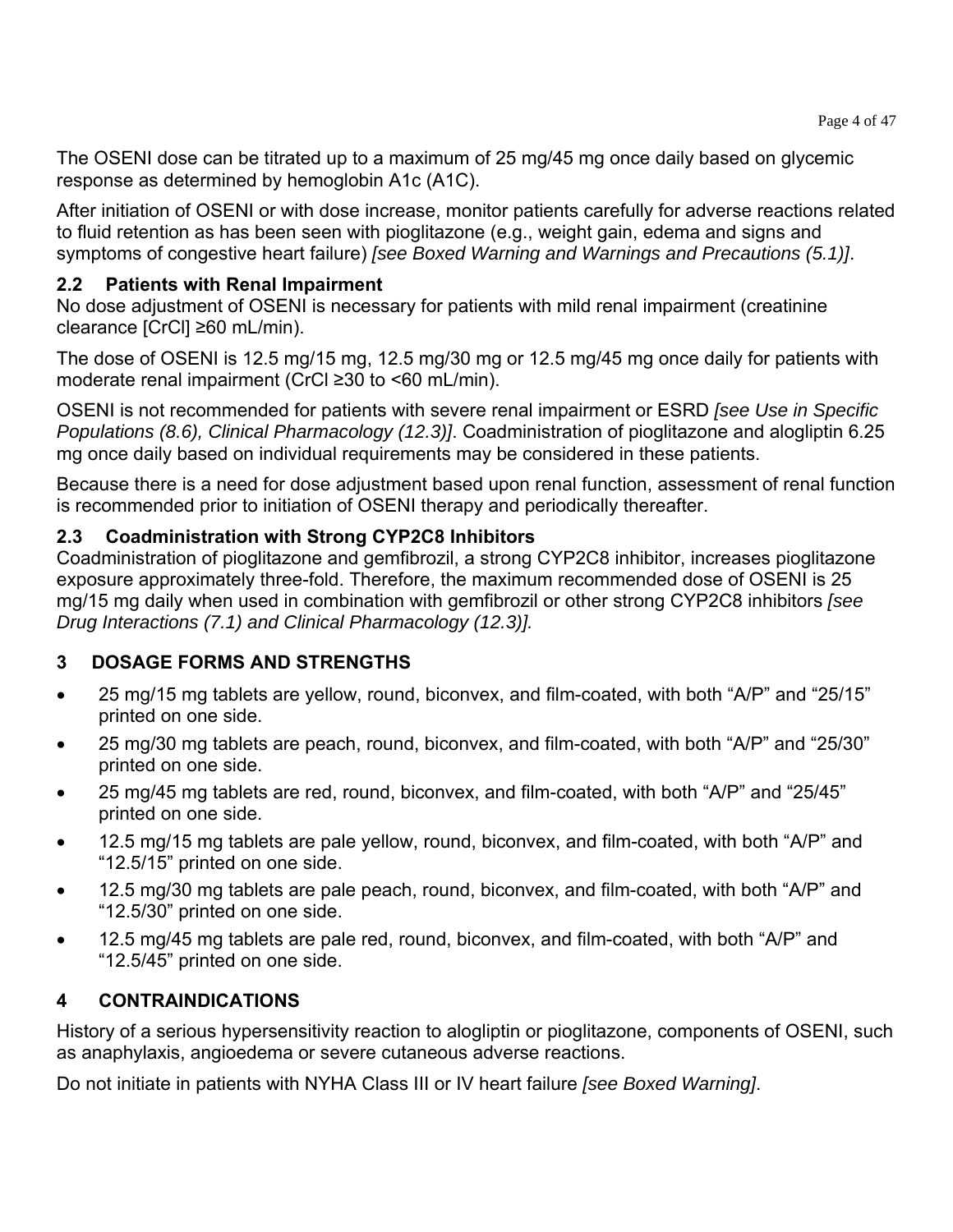# **5 WARNINGS AND PRECAUTIONS**

# **5.1 Congestive Heart Failure**

Consider the risks and benefits of OSENI prior to initiating treatment in patients at risk for heart failure, such as those with a prior history of heart failure and a history of renal impairment, and observe these patients for signs and symptoms of congestive heart failure. Patients should be advised of the characteristic symptoms of congestive heart failure and should be instructed to immediately report such symptoms**.** If congestive heart failure develops, it should be managed according to current standards of care and consider discontinuation of OSENI.

# **Alogliptin**

In the EXAMINE trial which enrolled patients with type 2 diabetes and recent acute coronary syndrome, 106 (3.9%) of patients treated with alogliptin and 89 (3.3%) of patients treated with placebo were hospitalized for congestive heart failure.

# **Pioglitazone**

Pioglitazone, like other thiazolidinediones, can cause dose-related fluid retention when used alone or in combination with other antidiabetic medications and is most common when pioglitazone is used in combination with insulin. Fluid retention may lead to or exacerbate congestive heart failure *[see Boxed Warning, Contraindications (4) and Adverse Reactions (6.1)]*.

## **5.2 Pancreatitis**

Acute pancreatitis has been reported in the postmarketing setting and in randomized clinical trials. In glycemic control trials in patients with type 2 diabetes, acute pancreatitis was reported in 6 (0.2%) patients treated with alogliptin 25 mg and 2 (<0.1%) patients treated with active comparators or placebo. In the EXAMINE trial (a cardiovascular outcomes trial of patients with type 2 diabetes and high cardiovascular (CV) risk), acute pancreatitis was reported in 10 (0.4%) of patients treated with alogliptin and in 7 (0.3%) of patients treated with placebo.

It is unknown whether patients with a history of pancreatitis are at increased risk for pancreatitis while using OSENI*.*

After initiation of OSENI, patients should be observed for signs and symptoms of pancreatitis. If pancreatitis is suspected, OSENI should promptly be discontinued and appropriate management should be initiated.

# **5.3 Hypersensitivity Reactions**

There have been postmarketing reports of serious hypersensitivity reactions in patients treated with alogliptin. These reactions include anaphylaxis, angioedema and severe cutaneous adverse reactions, including Stevens-Johnson syndrome. If a serious hypersensitivity reaction is suspected, discontinue OSENI, assess for other potential causes for the event and institute alternative treatment for diabetes *[see Adverse Reactions (6.3)].* Use caution in patients with a history of angioedema with another dipeptidyl peptidase-4 (DPP-4) inhibitor because it is unknown whether such patients will be predisposed to angioedema with OSENI.

# **5.4 Hepatic Effects**

There have been postmarketing reports of fatal and nonfatal hepatic failure in patients taking pioglitazone or alogliptin, although some of the reports contain insufficient information necessary to establish the probable cause *[see Adverse Reactions (6.3)]*.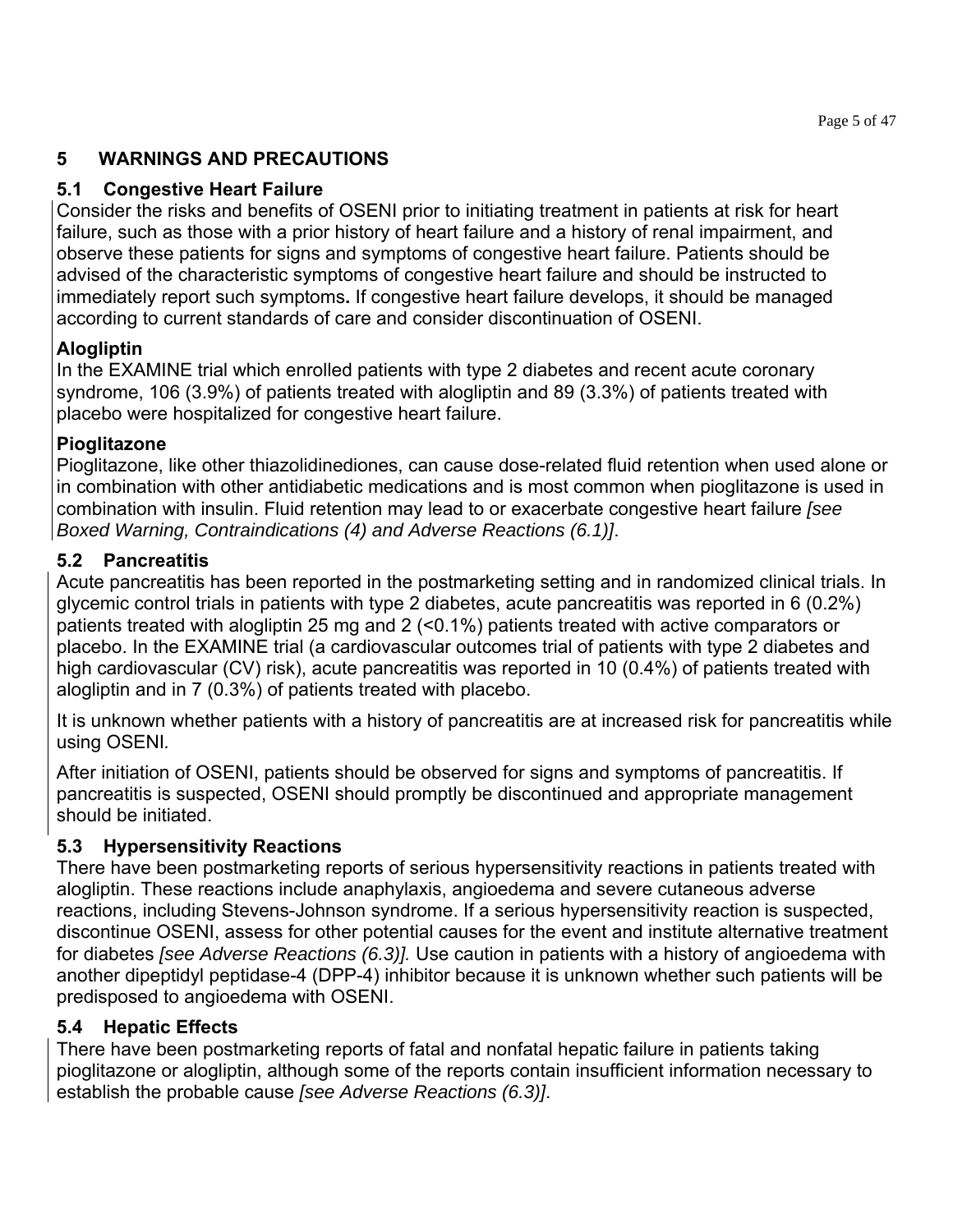In glycemic control trials of alogliptin in patients with type 2 diabetes, serum alanine aminotransferase (ALT) elevations greater than three times the upper limit of normal (ULN) were reported in 1.3% of patients treated with alogliptin 25 mg and 1.7% of patients treated with active comparators or placebo. In the EXAMINE trial (a cardiovascular outcomes trial of patients with type 2 diabetes and high cardiovascular (CV) risk), increases in serum alanine aminotransferase three times the upper limit of the reference range occurred in 2.4% of patients treated with alogliptin and in 1.8% of patients treated with placebo.

Patients with type 2 diabetes may have fatty liver disease or cardiac disease with episodic congestive heart failure, both of which may cause liver test abnormalities, and they may also have other forms of liver disease, many of which can be treated or managed. Therefore, obtaining a liver test panel (ALT, aspartate aminotransferase [AST], alkaline phosphatase and total bilirubin) and assessing the patient is recommended before initiating OSENI therapy. In patients with abnormal liver tests, OSENI should be initiated with caution.

Measure liver tests promptly in patients who report symptoms that may indicate liver injury, including fatigue, anorexia, right upper abdominal discomfort, dark urine or jaundice. In this clinical context, if the patient is found to have abnormal liver tests (ALT greater than three times the upper limit of the reference range), OSENI treatment should be interrupted and an investigation done to establish the probable cause. OSENI should not be restarted in these patients without another explanation for the liver test abnormalities.

# **5.5 Edema**

#### **Pioglitazone**

In controlled clinical trials, edema was reported more frequently in patients treated with pioglitazone than in placebo-treated patients and is dose-related *[see Adverse Reactions (6.1)].* In postmarketing experience, reports of new onset or worsening of edema have been received.

OSENI should be used with caution in patients with edema. Because thiazolidinediones, including pioglitazone, can cause fluid retention, which can exacerbate or lead to congestive heart failure, OSENI should be used with caution in patients at risk for congestive heart failure. Patients treated with OSENI should be monitored for signs and symptoms of congestive heart failure *[see Boxed Warning*, *Warnings and Precautions (5.1)* and *Patient Counseling Information (17.1)]*.

## **5.6 Fractures**

## **Pioglitazone**

In PROactive (the Prospective Pioglitazone Clinical Trial in Macrovascular Events), 5238 patients with type 2 diabetes and a history of macrovascular disease were randomized to pioglitazone (N=2605), force-titrated up to 45 mg daily or placebo (N=2633) in addition to standard of care. During a mean follow-up of 34.5 months, the incidence of bone fracture in females was 5.1% (44/870) for pioglitazone versus 2.5% (23/905) for placebo. This difference was noted after the first year of treatment and persisted during the course of the study. The majority of fractures observed in female patients were nonvertebral fractures including lower limb and distal upper limb. No increase in the incidence of fracture was observed in men treated with pioglitazone (1.7%) versus placebo (2.1%). The risk of fracture should be considered in the care of patients, especially female patients, treated with pioglitazone and attention should be given to assessing and maintaining bone health according to current standards of care.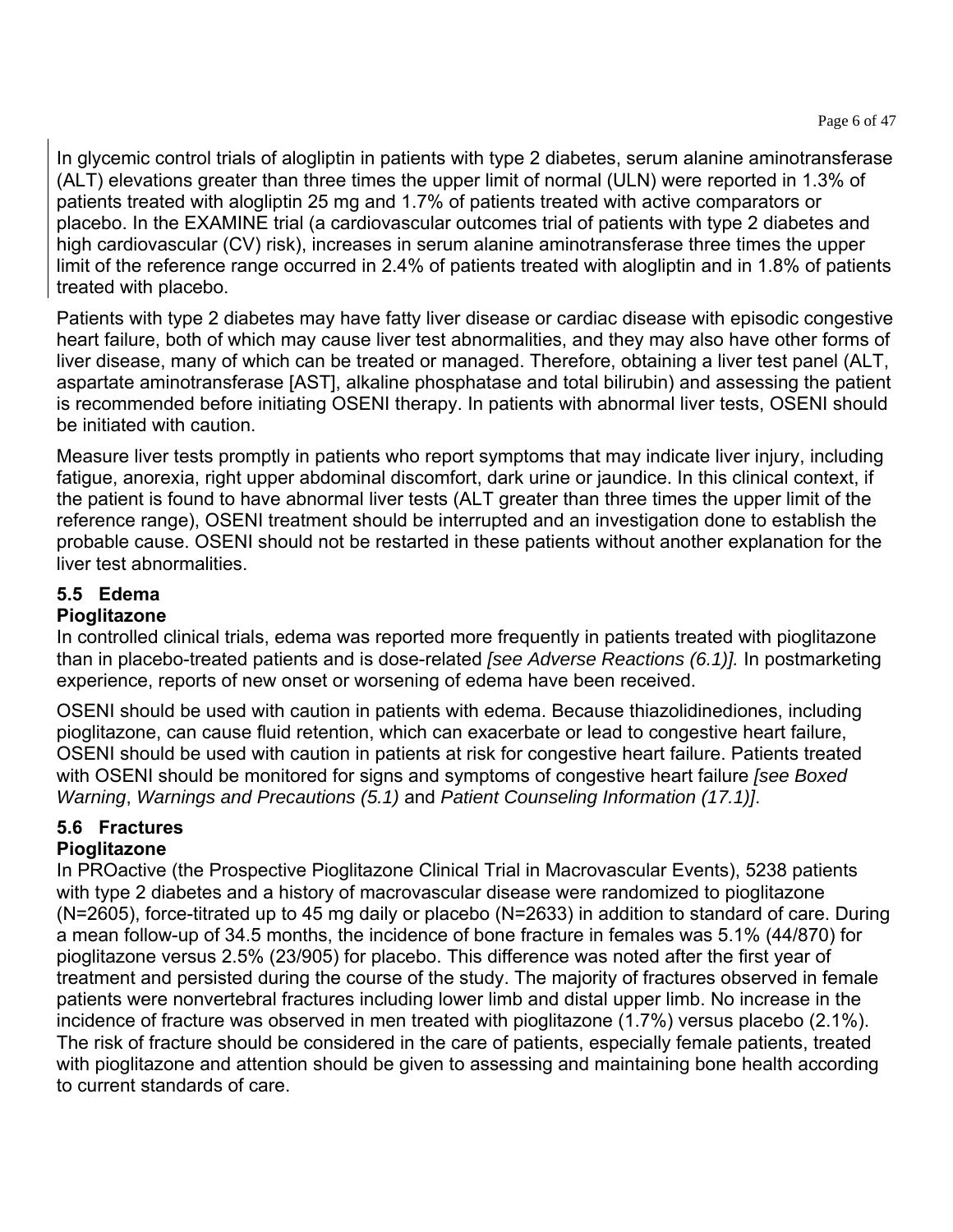#### **5.7 Urinary Bladder Tumors Pioglitazone**

Tumors were observed in the urinary bladder of male rats in the two-year carcinogenicity study *[see Nonclinical Toxicology (13.1)]*. In two 3-year trials in which pioglitazone was compared to placebo or glyburide, there were 16/3656 (0.44%) reports of bladder cancer in patients taking pioglitazone compared to 5/3679 (0.14%) in patients not taking pioglitazone. After excluding patients in whom exposure to study drug was less than one year at the time of diagnosis of bladder cancer, there were six (0.16%) cases on pioglitazone and two (0.05%) cases on placebo.

A five-year interim report of an ongoing 10-year observational cohort study found a nonsignificant increase in the risk for bladder cancer in subjects ever exposed to pioglitazone, compared to subjects never exposed to pioglitazone (HR 1.2 [95% CI 0.9–1.5]). Compared to never exposure, a duration of pioglitazone therapy longer than 12 months was associated with an increase in risk (HR 1.4 [95% CI 0.9–2.1]), which reached statistical significance after more than 24 months of pioglitazone use (HR 1.4 [95% CI 1.03–2.0]). Interim results from this study suggested that taking pioglitazone longer than 12 months increased the relative risk of developing bladder cancer in any given year by 40%, which equates to an absolute increase of three cases in 10,000 (from approximately seven in 10,000 [without pioglitazone] to approximately 10 in 10,000 [with pioglitazone]).

There are insufficient data to determine whether pioglitazone is a tumor promoter for urinary bladder tumors. Consequently, pioglitazone should not be used in patients with active bladder cancer and the benefits of glycemic control versus unknown risks for cancer recurrence with pioglitazone should be considered in patients with a prior history of bladder cancer.

# **5.8 Use with Medications Known to Cause Hypoglycemia**

Insulin and insulin secretagogues, such as sulfonylureas, are known to cause hypoglycemia. Therefore, a lower dose of insulin or insulin secretagogue may be required to minimize the risk of hypoglycemia when used in combination with OSENI.

# **5.9 Macular Edema**

# **Pioglitazone**

Macular edema has been reported in postmarketing experience in diabetic patients who were taking pioglitazone or another thiazolidinedione. Some patients presented with blurred vision or decreased visual acuity, but others were diagnosed on routine ophthalmologic examination.

Most patients had peripheral edema at the time macular edema was diagnosed. Some patients had improvement in their macular edema after discontinuation of their thiazolidinedione.

Patients with diabetes should have regular eye exams by an ophthalmologist according to current standards of care. Patients with diabetes who report any visual symptoms should be promptly referred to an ophthalmologist, regardless of the patient's underlying medications or other physical findings *[see Adverse Reactions (6.1)].* 

#### **5.10 Ovulation Pioglitazone**

# Therapy with pioglitazone, like other thiazolidinediones, may result in ovulation in some

premenopausal anovulatory women. As a result, these patients may be at an increased risk for pregnancy while taking OSENI *[see Use in Specific Populations (8.1)]*. This effect has not been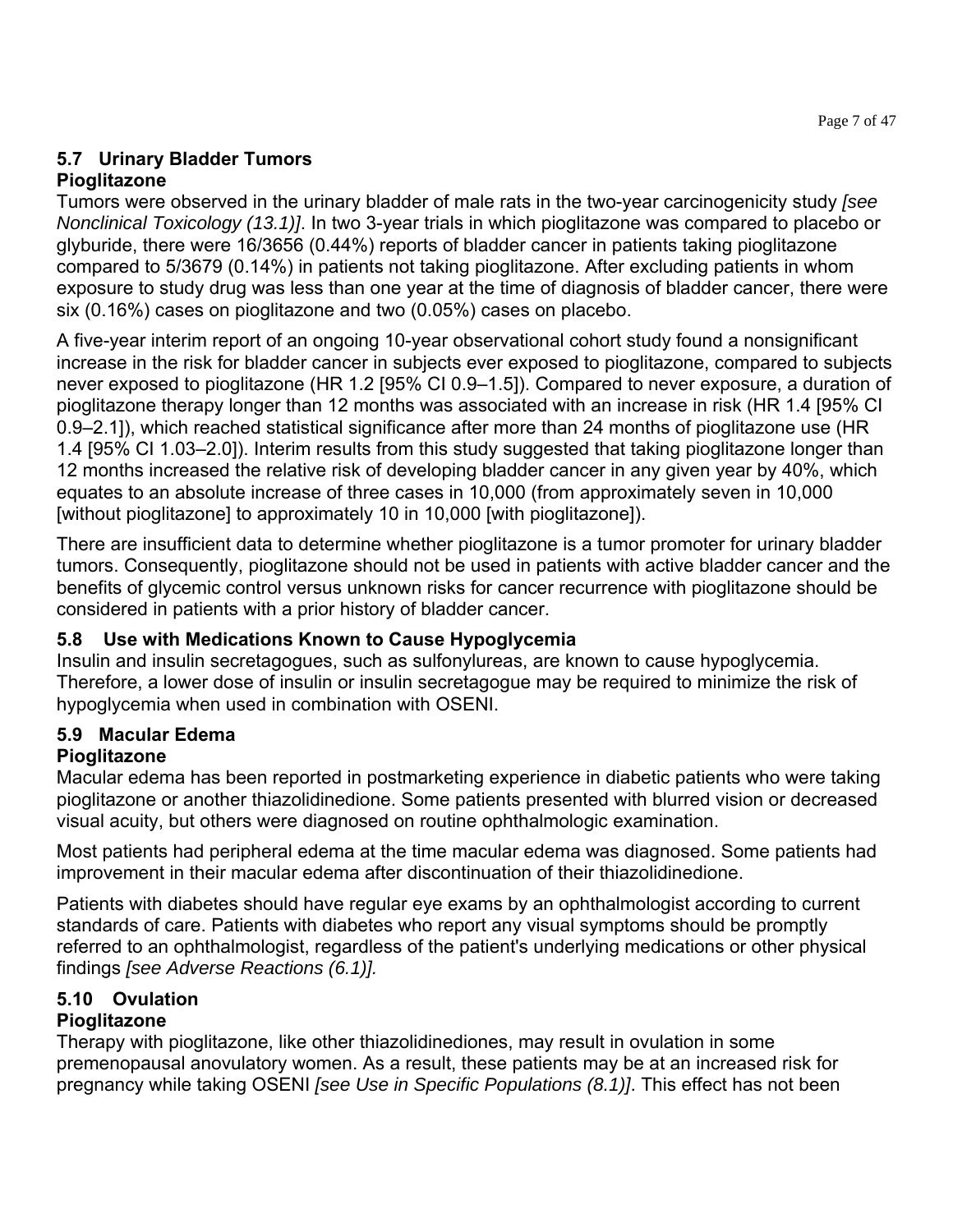investigated in clinical trials, so the frequency of this occurrence is not known. Adequate contraception in all premenopausal women treated with OSENI is recommended.

## **5.11 Severe and Disabling Arthralgia**

There have been postmarketing reports of severe and disabling arthralgia in patients taking DPP-4 inhibitors. The time to onset of symptoms following initiation of drug therapy varied from one day to years. Patients experienced relief of symptoms upon discontinuation of the medication. A subset of patients experienced a recurrence of symptoms when restarting the same drug or a different DPP-4 inhibitor. Consider DPP-4 inhibitors as a possible cause for severe joint pain and discontinue drug if appropriate.

## **5.12 Macrovascular Outcomes**

There have been no clinical studies establishing conclusive evidence of macrovascular risk reduction with OSENI or any other antidiabetic drug.

# **6 ADVERSE REACTIONS**

The following serious adverse reactions are described below or elsewhere in the prescribing information:

- Congestive Heart Failure *[see Warnings and Precautions (5.1)]*
- Pancreatitis *[see Warnings and Precautions (5.2)]*
- Hypersensitivity Reactions *[see Warnings and Precautions (5.3)]*
- Hepatic Effects *[see Warnings and Precautions (5.4)]*

# **6.1 Clinical Trials Experience**

Because clinical trials are conducted under widely varying conditions, adverse reaction rates observed in the clinical trials of a drug cannot be directly compared to rates in the clinical trials of another drug and may not reflect the rates observed in practice.

## **Alogliptin and Pioglitazone**

Over 1500 patients with type 2 diabetes have received alogliptin coadministered with pioglitazone in four large, randomized, double-blind, controlled clinical trials. The mean exposure to OSENI was 29 weeks with more than 100 subjects treated for more than one year. The studies consisted of two placebo-controlled studies of 16 to 26 weeks in duration and two active-controlled studies of 26 weeks and 52 weeks in duration. In the OSENI arm, the mean duration of diabetes was approximately six years, the mean body mass index (BMI) was 31 kg/m<sup>2</sup> (54% of patients had a BMI ≥30 kg/m<sup>2</sup>), and the mean age was 54 years (16% of patients ≥65 years of age).

In a pooled analysis of these four controlled clinical studies, the overall incidence of adverse reactions was 65% in patients treated with OSENI compared to 57% treated with placebo. Overall discontinuation of therapy due to adverse reactions was 2.5% with OSENI compared to 2.0% with placebo, 3.7% with pioglitazone or 1.3% with alogliptin.

Adverse reactions reported in ≥4% of patients treated with OSENI and more frequently than in patients who received alogliptin, pioglitazone or placebo are summarized in *Table 1*.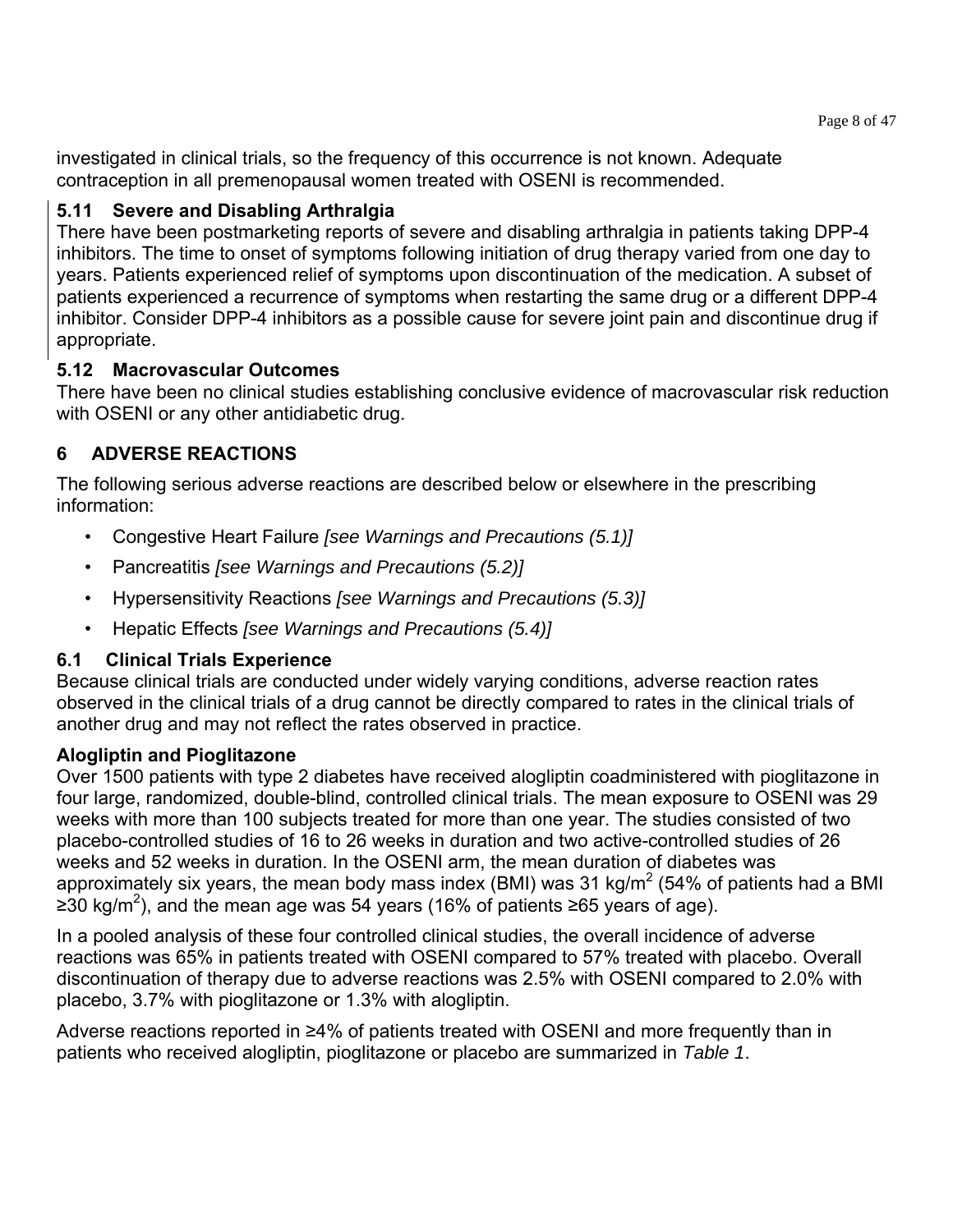| Table 1. Adverse Reactions Reported in ≥4% of Patients Treated with OSENI and More<br>Frequently than in Patients Receiving Either Alogliptin, Pioglitazone or Placebo |               |                         |                           |                |  |  |  |
|------------------------------------------------------------------------------------------------------------------------------------------------------------------------|---------------|-------------------------|---------------------------|----------------|--|--|--|
| <b>Number of Patients (%)</b>                                                                                                                                          |               |                         |                           |                |  |  |  |
|                                                                                                                                                                        | <b>OSENI*</b> | Alogliptin <sup>†</sup> | Pioglitazone <sup>‡</sup> | <b>Placebo</b> |  |  |  |
|                                                                                                                                                                        | $N = 1533$    | $N = 446$               | $N = 949$                 | $N = 153$      |  |  |  |
| Nasopharyngitis                                                                                                                                                        | 75 (4.9)      | 21(4.7)                 | 37(3.9)                   | 6(3.9)         |  |  |  |
| <b>Back Pain</b>                                                                                                                                                       | 64 (4.2)      | 9(2.0)                  | 32(3.4)                   | 5(3.3)         |  |  |  |
| <b>Upper Respiratory Tract</b><br>Infection                                                                                                                            | 63 (4.1)      | 19(4.3)                 | 26(2.7)                   | 5(3.3)         |  |  |  |

\*OSENI – includes data pooled for patients receiving alogliptin 25 mg and 12.5 mg combined with pioglitazone 15 mg, 30 mg and 45 mg †

Alogliptin – includes data pooled for patients receiving alogliptin 25 mg and 12.5 mg

‡ Pioglitazone – includes data pooled for patients receiving pioglitazone 15 mg, 30 mg and 45 mg

#### *Alogliptin Add-On Therapy to a Thiazolidinedione*

In addition, in a 26-week, placebo-controlled, double-blind study, patients inadequately controlled on a thiazolidinedione alone or in combination with metformin or a sulfonylurea were treated with add-on alogliptin therapy or placebo; the adverse reactions reported in ≥5% of patients and more frequently than in patients who received placebo was influenza (alogliptin, 5.5%; placebo, 4.1%).

#### **Hypoglycemia**

In a 26-week, placebo-controlled factorial study with alogliptin in combination with pioglitazone on background therapy with metformin, the incidence of subjects reporting hypoglycemia was 0.8%, 0% and 3.8% for alogliptin 25 mg with pioglitazone 15 mg, 30 mg or 45 mg, respectively; 2.3% for alogliptin 25 mg; 4.7%, 0.8% and 0.8% for pioglitazone 15 mg, 30 mg or 45 mg, respectively; and 0.8% for placebo.

In a 26-week, active-controlled, double-blind study with alogliptin alone, pioglitazone alone or alogliptin coadministered with pioglitazone in patients inadequately controlled on diet and exercise, the incidence of hypoglycemia was 3% on alogliptin 25 mg with pioglitazone 30 mg, 0.6% on alogliptin 25 mg and 1.8% on pioglitazone 30 mg.

In a 52-week, active-controlled, double-blind study of alogliptin as add-on therapy to the combination of pioglitazone 30 mg and metformin compared to the titration of pioglitazone 30 mg to 45 mg and metformin, the incidence of subjects reporting hypoglycemia was 4.5% in the alogliptin 25 mg with pioglitazone 30 mg and metformin group versus 1.5% in the pioglitazone 45 mg and metformin group.

#### **Alogliptin**

A total of 14,778 patients with type 2 diabetes participated in 14 randomized, double-blind, controlled clinical trials of whom 9052 subjects were treated with alogliptin, 3469 subjects were treated with placebo and 2257 were treated with an active comparator. The mean duration of diabetes was seven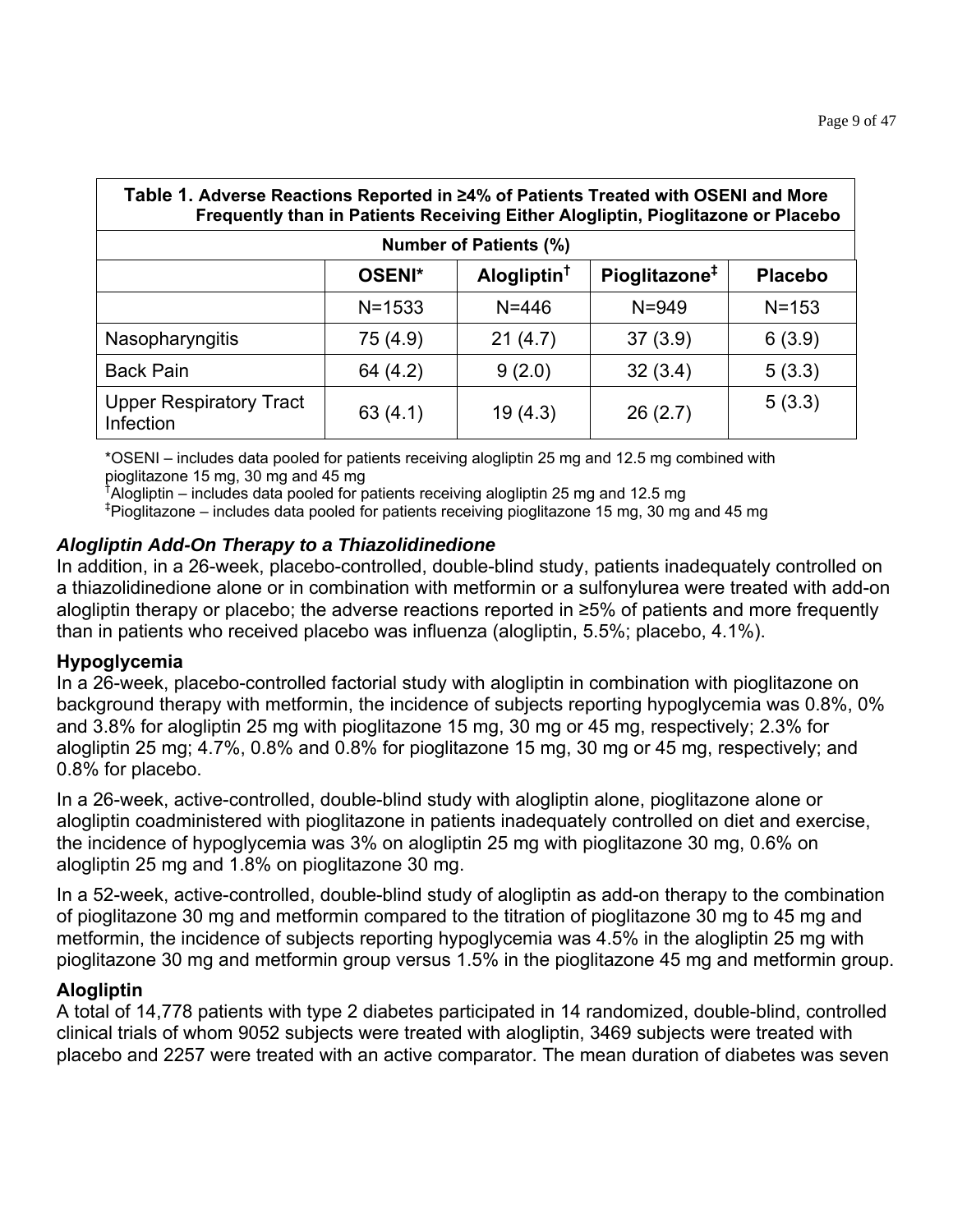years, the mean body mass index (BMI) was 31 kg/m<sup>2</sup> (49% of patients had a BMI ≥30 kg/m<sup>2</sup>) and the mean age was 58 years (26% of patients ≥65 years of age).

The mean exposure to alogliptin was 49 weeks with 3348 subjects treated for more than one year.

In a pooled analysis of these 14 controlled clinical trials, the overall incidence of adverse reactions was 73% in patients treated with alogliptin 25 mg compared to 75% with placebo and 70% with active comparator. Overall discontinuation of therapy due to adverse reactions was 6.8% with alogliptin 25 mg compared to 8.4% with placebo or 6.2% with active comparator.

Adverse reactions reported in ≥4% of patients treated with alogliptin 25 mg and more frequently than in patients who received placebo are summarized in *Table 2*.

| Table 2. Adverse Reactions Reported in ≥4% Patients Treated with Alogliptin 25 mg and More<br><b>Frequently Than in Patients Given Placebo in Pooled Studies</b> |                                       |                |                             |  |  |
|------------------------------------------------------------------------------------------------------------------------------------------------------------------|---------------------------------------|----------------|-----------------------------|--|--|
|                                                                                                                                                                  | <b>Number of Patients (%)</b>         |                |                             |  |  |
|                                                                                                                                                                  | <b>Alogliptin</b><br>25 <sub>mg</sub> | <b>Placebo</b> | <b>Active</b><br>Comparator |  |  |
|                                                                                                                                                                  | $N = 6447$                            | $N = 3469$     | $N = 2257$                  |  |  |
| Nasopharyngitis                                                                                                                                                  | 309(4.8)                              | 152 (4.4)      | 113(5.0)                    |  |  |
| <b>Upper Respiratory Tract Infection</b>                                                                                                                         | 287 (4.5)                             | 121(3.5)       | 113(5.0)                    |  |  |
| Headache                                                                                                                                                         | 278 (4.3)                             | 101(2.9)       | 121 (5.4)                   |  |  |

#### **Hypoglycemia**

Hypoglycemic events were documented based upon a blood glucose value and/or clinical signs and symptoms of hypoglycemia.

In the monotherapy study, the incidence of hypoglycemia was 1.5% in patients treated with alogliptin compared to 1.6% with placebo. The use of alogliptin as add-on therapy to glyburide or insulin did not increase the incidence of hypoglycemia compared to placebo. In a monotherapy study comparing alogliptin to a sulfonylurea in elderly patients, the incidence of hypoglycemia was 5.4% with alogliptin compared to 26% with glipizide.

In the EXAMINE trial, the incidence of investigator reported hypoglycemia was 6.7% in patients receiving alogliptin and 6.5% in patients receiving placebo. Serious adverse reactions of hypoglycemia were reported in 0.8% of patients treated with alogliptin and in 0.6% of patients treated with placebo.

## **Renal Impairment**

In glycemic control trials in patients with type 2 diabetes, 3.4% of patients treated with alogliptin and 1.3% of patients treated with placebo had renal function adverse reactions. The most commonly reported adverse reactions were renal impairment (0.5% for alogliptin and 0.1% for active comparators or placebo), decreased creatinine clearance (1.6% for alogliptin and 0.5% for active comparators or placebo) and increased blood creatinine (0.5% for alogliptin and 0.3% for active comparators or placebo) *[see Use in Specific Populations (8.6)]*.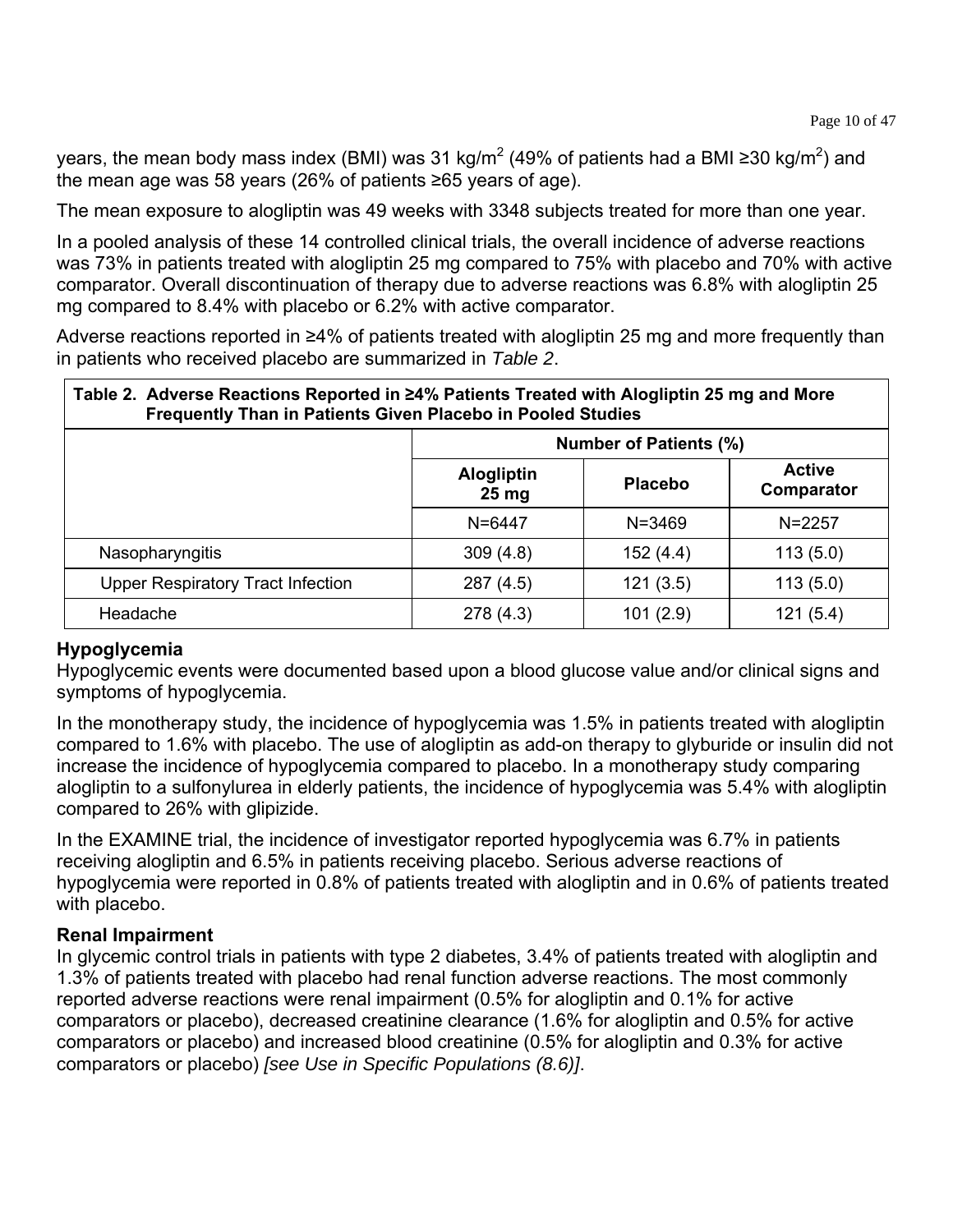In the EXAMINE trial of high CV risk type 2 diabetes patients, 23% of patients treated with alogliptin and 21% of patients treated with placebo had an investigator reported renal impairment adverse reaction. The most commonly reported adverse reactions were renal impairment (7.7% for alogliptin and 6.7% for placebo), decreased glomerular filtration rate (4.9% for alogliptin and 4.3% for placebo) and decreased renal clearance (2.2% for alogliptin and 1.8% for placebo). Laboratory measures of renal function were also assessed. Estimated glomerular filtration rate decreased by 25% or more in 21.1% of patients treated with alogliptin and 18.7% of patients treated with placebo. Worsening of chronic kidney disease stage was seen in 16.8% of patients treated with alogliptin and in 15.5% of patients treated with placebo.

#### **Pioglitazone**

Over 8500 patients with type 2 diabetes have been treated with pioglitazone in randomized, doubleblind, controlled clinical trials, including 2605 patients with type 2 diabetes and macrovascular disease treated with pioglitazone in the PROactive clinical trial. In these trials, over 6000 patients have been treated with pioglitazone for six months or longer, over 4500 patients have been treated with pioglitazone for one year or longer, and over 3000 patients have been treated with pioglitazone for at least two years.

## *Common Adverse Reactions: 16- to 26-Week Monotherapy Trials*

A summary of the incidence and type of common adverse reactions reported in three pooled 16- to 26-week placebo-controlled monotherapy trials of pioglitazone is provided in *Table 3*. Terms that are reported represent those that occurred at an incidence of >5% and more commonly in patients treated with pioglitazone than in patients who received placebo. None of these adverse reactions were related to pioglitazone dose.

| Table 3. Three Pooled 16- to 26-Week Placebo-Controlled Clinical<br><b>Trials of Pioglitazone Monotherapy: Adverse Reactions</b><br>Reported at an Incidence >5% and More Commonly in<br><b>Patients Treated with Pioglitazone than in Patients</b><br><b>Treated with Placebo</b> |            |      |  |  |  |  |  |
|------------------------------------------------------------------------------------------------------------------------------------------------------------------------------------------------------------------------------------------------------------------------------------|------------|------|--|--|--|--|--|
| % of Patients                                                                                                                                                                                                                                                                      |            |      |  |  |  |  |  |
| Pioglitazone<br><b>Placebo</b><br>$N = 606$<br>$N = 259$                                                                                                                                                                                                                           |            |      |  |  |  |  |  |
| <b>Upper Respiratory Tract Infection</b>                                                                                                                                                                                                                                           | 8.5        | 13.2 |  |  |  |  |  |
| Headache<br>6.9<br>9.1                                                                                                                                                                                                                                                             |            |      |  |  |  |  |  |
| <b>Sinusitis</b>                                                                                                                                                                                                                                                                   | 4.6<br>6.3 |      |  |  |  |  |  |
| <b>Myalgia</b>                                                                                                                                                                                                                                                                     | 2.7        | 5.4  |  |  |  |  |  |
| Pharyngitis                                                                                                                                                                                                                                                                        | 0.8        | 5.1  |  |  |  |  |  |

## **Congestive Heart Failure**

A summary of the incidence of adverse reactions related to congestive heart failure for the 16- to 24 week add-on to sulfonylurea trials, for the 16- to 24-week add-on to insulin trials, and for the 16- to 24-week add-on to metformin trials were (at least one congestive heart failure, 0.2% to 1.7%; hospitalized due to congestive heart failure, 0.2% to 0.9%). None of the reactions were fatal.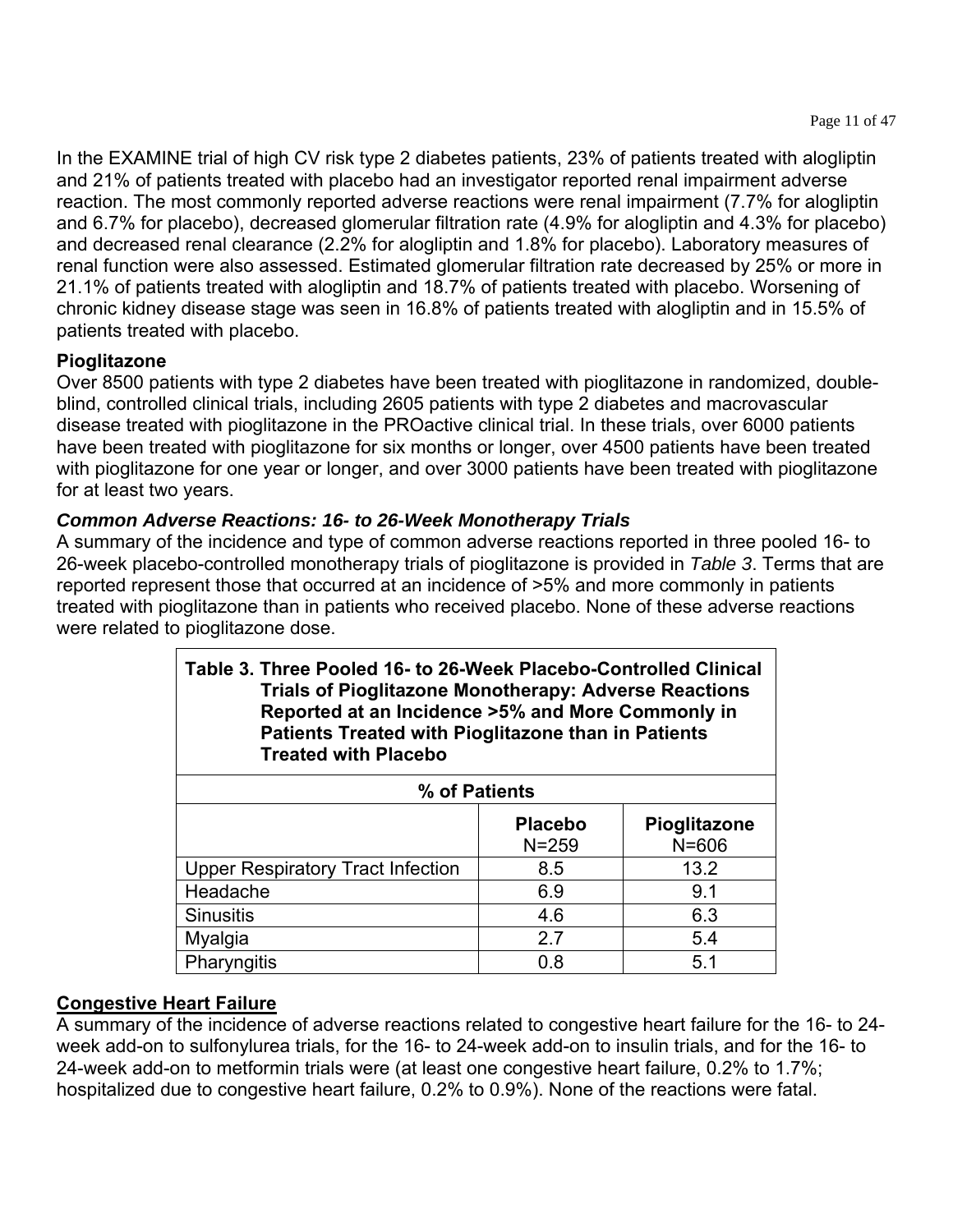Patients with type 2 diabetes and NYHA class II or early class III congestive heart failure were randomized to receive 24 weeks of double-blind treatment with either pioglitazone at daily doses of 30 mg to 45 mg (N=262) or glyburide at daily doses of 10 mg to 15 mg (N=256). A summary of the incidence of adverse reactions related to congestive heart failure reported in this study is provided in *Table 4*.

#### **Table 4. Treatment-Emergent Adverse Reactions of Congestive Heart Failure (CHF) in Patients with NYHA Class II or III Congestive Heart Failure Treated with Pioglitazone or Glyburide**

|                                                              | <b>Number (%) of Subjects</b>    |                               |  |  |  |
|--------------------------------------------------------------|----------------------------------|-------------------------------|--|--|--|
|                                                              | <b>Pioglitazone</b><br>$N = 262$ | <b>Glyburide</b><br>$N = 256$ |  |  |  |
| Death due to cardiovascular<br>causes (adjudicated)          | $5(1.9\%)$                       | 6(2.3%)                       |  |  |  |
| Overnight hospitalization for<br>worsening CHF (adjudicated) | 26 (9.9%)                        | 12 (4.7%)                     |  |  |  |
| Emergency room visit for CHF<br>(adjudicated)                | 4(1.5%)                          | $3(1.2\%)$                    |  |  |  |
| Patients experiencing CHF<br>progression during study        | 35 (13.4%)                       | $21(8.2\%)$                   |  |  |  |

Congestive heart failure events leading to hospitalization that occurred during the PROactive trial are summarized in *Table 5*.

| Table 5. Treatment-Emergent Adverse Reactions of<br><b>Congestive Heart Failure (CHF) in PROactive</b><br><b>Trial</b> |                                                            |            |  |  |  |
|------------------------------------------------------------------------------------------------------------------------|------------------------------------------------------------|------------|--|--|--|
| <b>Number (%) of Patients</b>                                                                                          |                                                            |            |  |  |  |
|                                                                                                                        | Pioglitazone<br><b>Placebo</b><br>$N = 2605$<br>$N = 2633$ |            |  |  |  |
| At least one hospitalized<br>congestive heart failure event                                                            | 108 (4.1%)                                                 | 149 (5.7%) |  |  |  |
| Fatal                                                                                                                  | $22(0.8\%)$                                                | 25(1%)     |  |  |  |
| Hospitalized, nonfatal                                                                                                 | 86 (3.3%)                                                  | 124 (4.7%) |  |  |  |

#### **Cardiovascular Safety**

In the PROactive trial, 5238 patients with type 2 diabetes and a history of macrovascular disease were randomized to pioglitazone (N=2605), force-titrated up to 45 mg daily or placebo (N=2633) in addition to standard of care. Almost all patients (95%) were receiving cardiovascular medications (beta blockers, ACE inhibitors, angiotensin II receptor blockers, calcium channel blockers, nitrates, diuretics, aspirin, statins and fibrates). At baseline, patients had a mean age of 62 years, mean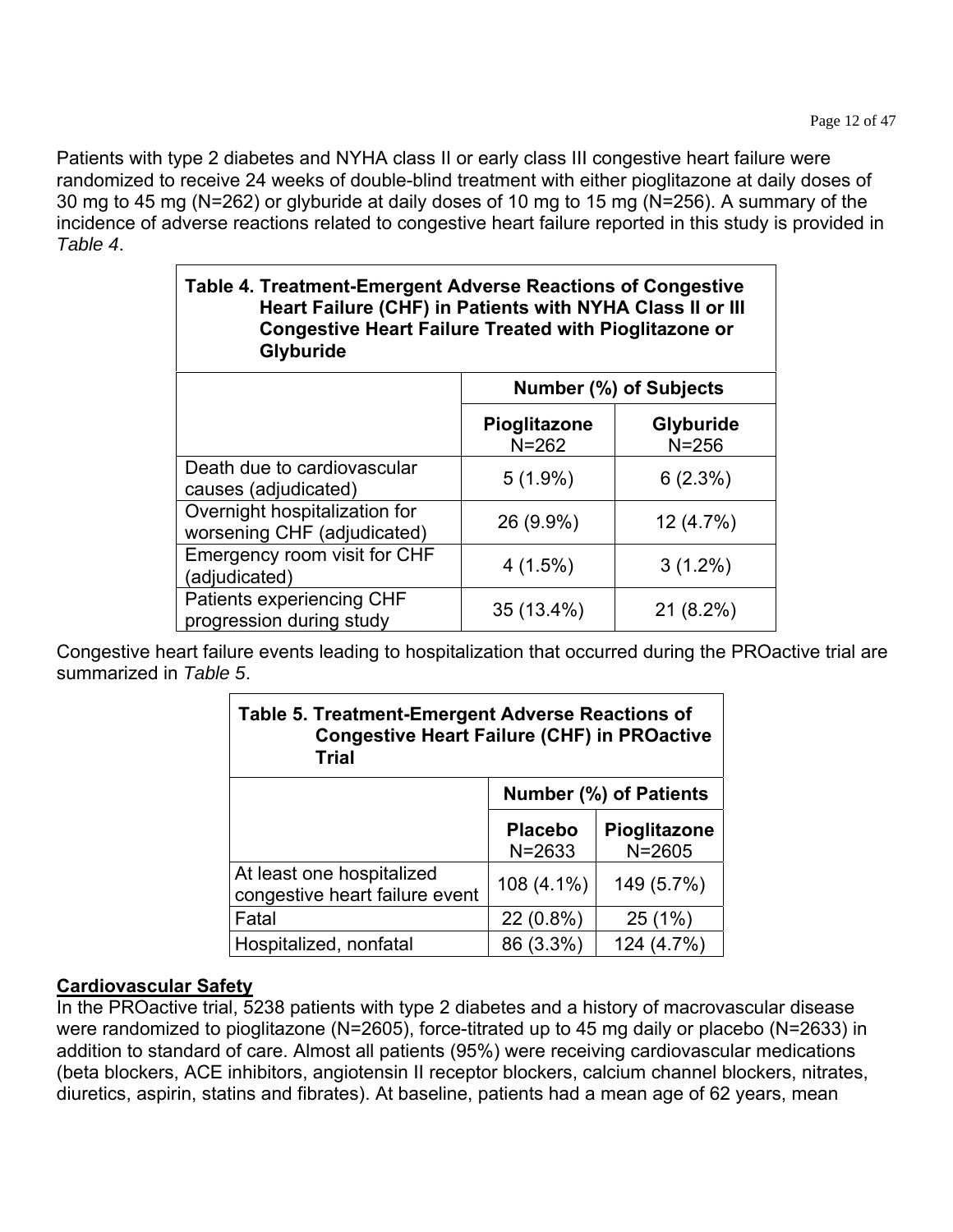duration of diabetes of 9.5 years and mean A1C of 8.1%. Mean duration of follow-up was 34.5 months.

The primary objective of this trial was to examine the effect of pioglitazone on mortality and macrovascular morbidity in patients with type 2 diabetes mellitus who were at high risk for macrovascular events. The primary efficacy variable was the time to the first occurrence of any event in a cardiovascular composite endpoint that included all-cause mortality, nonfatal myocardial infarction (MI) including silent MI, stroke, acute coronary syndrome, cardiac intervention including coronary artery bypass grafting or percutaneous intervention, major leg amputation above the ankle and bypass surgery or revascularization in the leg. A total of 514 (19.7%) patients treated with pioglitazone and 572 (21.7%) placebo-treated patients experienced at least one event from the primary composite endpoint (hazard ratio 0.90; 95% Confidence Interval: 0.80, 1.02; p=0.10).

Although there was no statistically significant difference between pioglitazone and placebo for the three-year incidence of a first event within this composite, there was no increase in mortality or in total macrovascular events with pioglitazone. The number of first occurrences and total individual events contributing to the primary composite endpoint is shown in *Table 6*.

|                                     | <b>Placebo</b><br>$N = 2633$<br>Total<br>First<br>Events<br>Events<br>$n$ (%)<br>n |     | Pioglitazone<br>$N = 2605$  |                      |  |
|-------------------------------------|------------------------------------------------------------------------------------|-----|-----------------------------|----------------------|--|
| <b>Cardiovascular Events</b>        |                                                                                    |     | First<br>Events<br>$n (\%)$ | Total<br>Events<br>n |  |
| Any Event                           | 572 (21.7)                                                                         | 900 | 514 (19.7)                  | 803                  |  |
| <b>All-Cause Mortality</b>          | 122(4.6)                                                                           | 186 | 110(4.2)                    | 177                  |  |
| Nonfatal Myocardial Infarction (MI) | 118(4.5)                                                                           | 157 | 105(4)                      | 131                  |  |
| <b>Stroke</b>                       | 96(3.6)                                                                            | 119 | 76 (2.9)                    | 92                   |  |
| <b>Acute Coronary Syndrome</b>      | 63(2.4)                                                                            | 78  | 42(1.6)                     | 65                   |  |
| Cardiac Intervention (CABG/PCI)     | 101(3.8)                                                                           | 240 | 101(3.9)                    | 195                  |  |
| <b>Major Leg Amputation</b>         | 15(0.6)                                                                            | 28  | 9(0.3)                      | 28                   |  |
| Leg Revascularization               | 57(2.2)                                                                            | 92  | 71(2.7)                     | 115                  |  |

#### **Table 6. PROactive: Number of First and Total Events for Each Component Within the Cardiovascular Composite Endpoint**

CABG=coronary artery bypass grafting; PCI=percutaneous intervention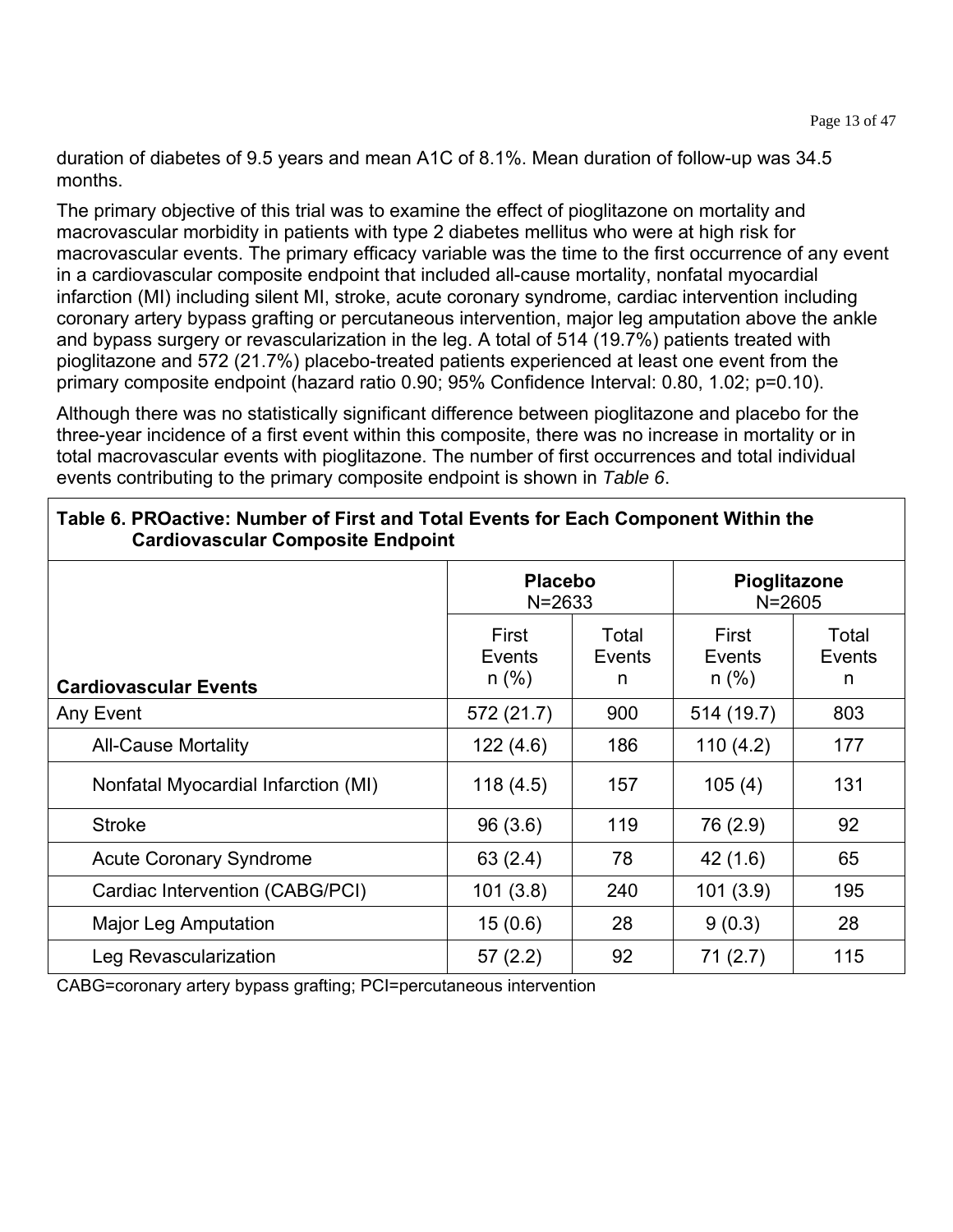# **Weight Gain**

Dose-related weight gain occurs when pioglitazone is used alone or in combination with other antidiabetic medications. The mechanism of weight gain is unclear but probably involves a combination of fluid retention and fat accumulation.

## **Edema**

Edema induced from taking pioglitazone is reversible when pioglitazone is discontinued. The edema usually does not require hospitalization unless there is coexisting congestive heart failure.

## **Hepatic Effects**

There has been no evidence of pioglitazone-induced hepatotoxicity in the pioglitazone controlled clinical trial database to date. One randomized, double-blind, three-year trial comparing pioglitazone to glyburide as add-on to metformin and insulin therapy was specifically designed to evaluate the incidence of serum ALT elevation to greater than three times the upper limit of the reference range, measured every eight weeks for the first 48 weeks of the trial then every 12 weeks thereafter. A total of 3/1051 (0.3%) patients treated with pioglitazone and 9/1046 (0.9%) patients treated with glyburide developed ALT values greater than three times the upper limit of the reference range. None of the patients treated with pioglitazone in the pioglitazone controlled clinical trial database to date have had a serum ALT greater than three times the upper limit of the reference range and a corresponding total bilirubin greater than two times the upper limit of the reference range, a combination predictive of the potential for severe drug-induced liver injury.

## **Hypoglycemia**

In the pioglitazone clinical trials, adverse reactions of hypoglycemia were reported based on clinical judgment of the investigators and did not require confirmation with fingerstick glucose testing. In the 16-week add-on to sulfonylurea trial, the incidence of reported hypoglycemia was 3.7% with pioglitazone 30 mg and 0.5% with placebo. In the 16-week add-on to insulin trial, the incidence of reported hypoglycemia was 7.9% with pioglitazone 15 mg, 15.4% with pioglitazone 30 mg and 4.8% with placebo. The incidence of reported hypoglycemia was higher with pioglitazone 45 mg compared to pioglitazone 30 mg in both the 24-week add-on to sulfonylurea trial (15.7% versus 13.4%) and in the 24-week add-on to insulin trial (47.8% versus 43.5%). Three patients in these four trials were hospitalized due to hypoglycemia. All three patients were receiving pioglitazone 30 mg (0.9%) in the 24-week add-on to insulin trial. An additional 14 patients reported severe hypoglycemia (defined as causing considerable interference with patient's usual activities) that did not require hospitalization. These patients were receiving pioglitazone 45 mg in combination with sulfonylurea (N=2) or pioglitazone 30 mg or 45 mg in combination with insulin (N=12).

# **Urinary Bladder Tumors**

Tumors were observed in the urinary bladder of male rats in the two-year carcinogenicity study *[see Nonclinical Toxicology (13.1)].* In two 3-year trials in which pioglitazone was compared to placebo or glyburide, there were 16/3656 (0.44%) reports of bladder cancer in patients taking pioglitazone compared to 5/3679 (0.14%) in patients not taking pioglitazone. After excluding patients in whom exposure to study drug was less than one year at the time of diagnosis of bladder cancer, there were six (0.16%) cases on pioglitazone and two (0.05%) cases on placebo. There are too few events of bladder cancer to establish causality.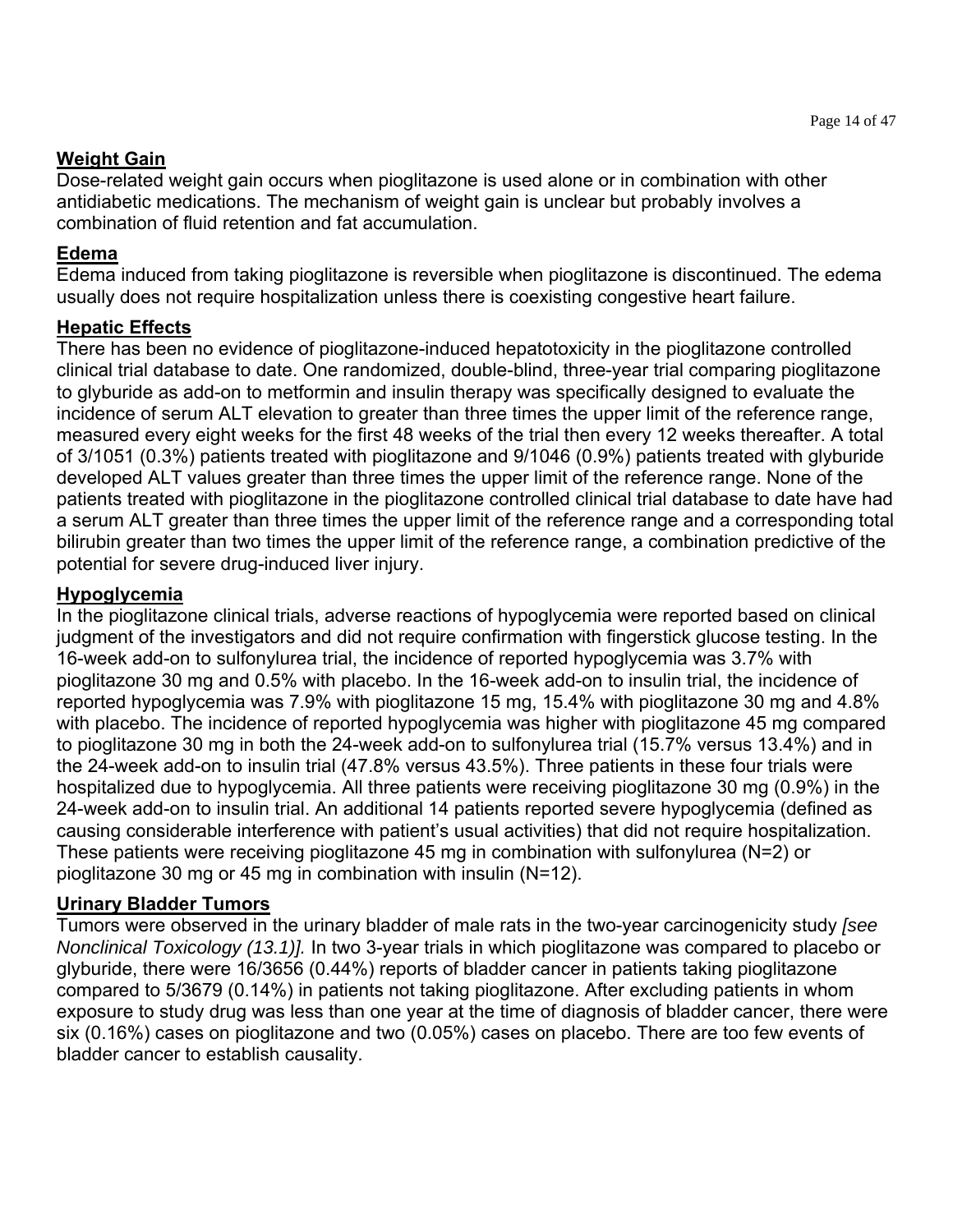## **6.2 Laboratory Abnormalities**

#### **Pioglitazone**

#### *Hematologic Effects*

Pioglitazone may cause decreases in hemoglobin and hematocrit. In placebo-controlled monotherapy trials, mean hemoglobin values declined by 2% to 4% in patients treated with pioglitazone compared with a mean change in hemoglobin of -1% to +1% in placebo-treated patients. These changes primarily occurred within the first four to 12 weeks of therapy and remained relatively constant thereafter. These changes may be related to increased plasma volume associated with pioglitazone therapy and are not likely to be associated with any clinically significant hematologic effects.

#### *Creatine Phosphokinase*

During protocol-specified measurement of serum creatine phosphokinase (CPK) in pioglitazone clinical trials, an isolated elevation in CPK to greater than 10 times the upper limit of the reference range was noted in nine (0.2%) patients treated with pioglitazone (values of 2150 to 11400 IU/L) and in no comparator-treated patients. Six of these nine patients continued to receive pioglitazone, two patients were noted to have the CPK elevation on the last day of dosing and one patient discontinued pioglitazone due to the elevation. These elevations resolved without any apparent clinical sequelae. The relationship of these events to pioglitazone therapy is unknown.

# **6.3 Postmarketing Experience**

## **Alogliptin**

The following adverse reactions have been identified during the postmarketing use of alogliptin. Because these reactions are reported voluntarily from a population of uncertain size, it is not always possible to reliably estimate their frequency or establish a causal relationship to drug exposure.

Hypersensitivity reactions including anaphylaxis, angioedema, rash, urticaria and severe cutaneous adverse reactions, including Stevens-Johnson syndrome, hepatic enzyme elevations, fulminant hepatic failure, severe and disabling arthralgia, acute pancreatitis, diarrhea, constipation, nausea and ileus *[see Warnings and Precautions (5.2, 5.3, 5.4, 5.11)]*.

#### **Pioglitazone**

The following adverse reactions have been identified during the postmarketing use of pioglitazone. Because these reactions are reported voluntarily from a population of uncertain size, it is generally not possible to reliably estimate their frequency or establish a causal relationship to drug exposure.

New onset or worsening diabetic macular edema with decreased visual acuity *[see Warnings and Precautions (5.9)]*.

Fatal and nonfatal hepatic failure *[see Warnings and Precautions (5.4)].*

Postmarketing reports of congestive heart failure have been reported in patients treated with pioglitazone, both with and without previously known heart disease and both with and without concomitant insulin administration.

In postmarketing experience, there have been reports of unusually rapid increases in weight and increases in excess of that generally observed in clinical trials. Patients who experience such increases should be assessed for fluid accumulation and volume-related events such as excessive edema and congestive heart failure *[see Boxed Warning and Warnings and Precautions (5.1)].*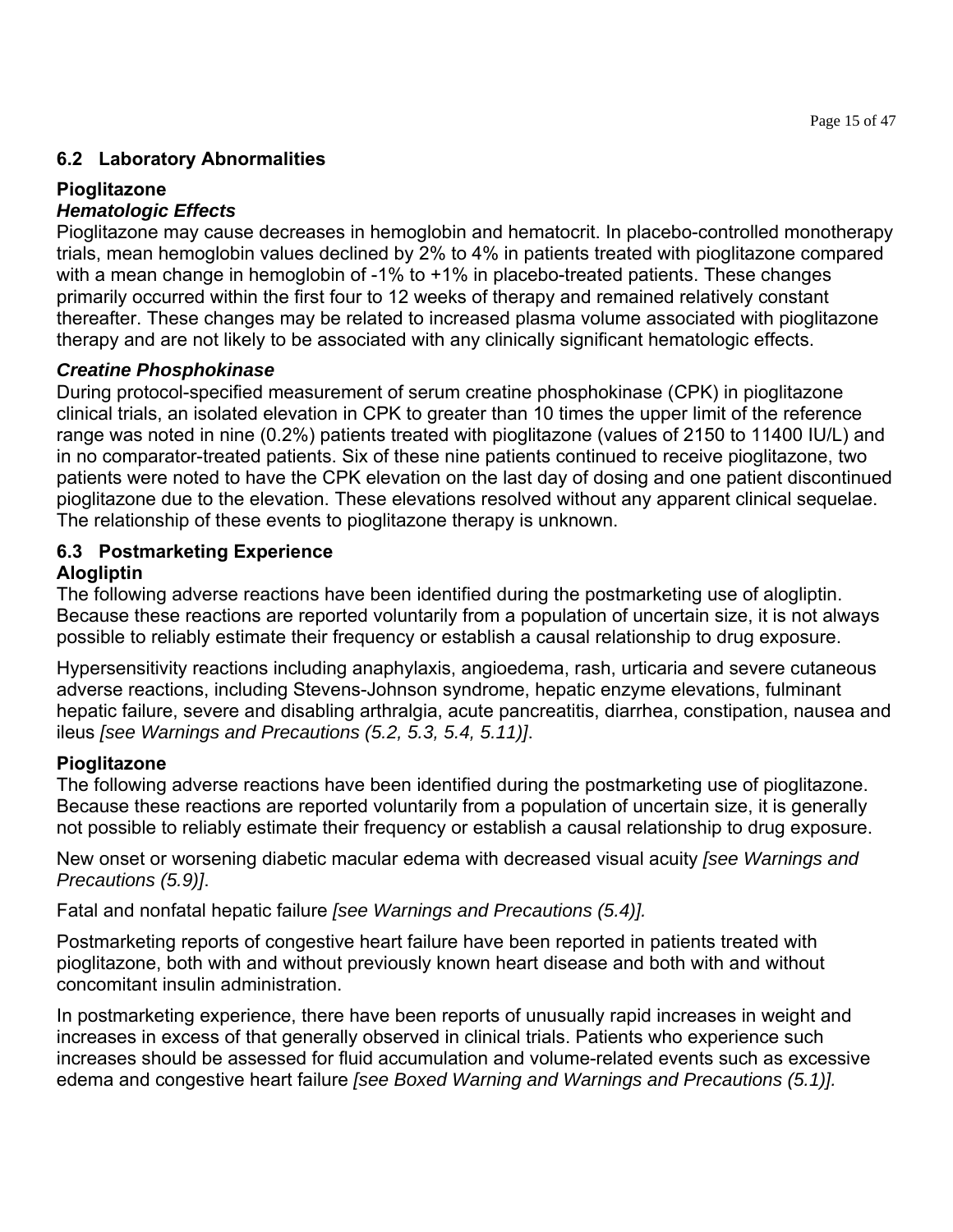# **7 DRUG INTERACTIONS**

# **Alogliptin**

Alogliptin is primarily renally excreted. Cytochrome (CYP) P450-related metabolism is negligible. No significant drug-drug interactions were observed with the CYP-substrates or inhibitors tested or with renally excreted drugs *[see Clinical Pharmacology (12.3)]*.

# **7.1 Strong CYP2C8 Inhibitors**

# **Pioglitazone**

An inhibitor of CYP2C8 (e.g., gemfibrozil) significantly increases the exposure (area under the concentration-time curve [AUC]) and half-life of pioglitazone. Therefore, the maximum recommended dose of pioglitazone is 15 mg daily if used in combination with gemfibrozil or other strong CYP2C8 inhibitors *[see Dosage and Administration (2.3) and Clinical Pharmacology (12.3)]*.

# **7.2 CYP2C8 Inducers**

# **Pioglitazone**

An inducer of CYP2C8 (e.g., rifampin) may significantly decrease the exposure (AUC) of pioglitazone. Therefore, if an inducer of CYP2C8 is started or stopped during treatment with OSENI, changes in diabetes treatment may be needed based on clinical response without exceeding the maximum recommended daily dose of 45 mg for pioglitazone *[see Clinical Pharmacology (12.3)]*.

# **8 USE IN SPECIFIC POPULATIONS**

# **8.1 Pregnancy**

# **Pregnancy Category C**

# *Alogliptin and Pioglitazone*

There are no adequate and well-controlled studies in pregnant women with OSENI or its individual components. Based on animal data, the likelihood that OSENI increases the risk of developmental abnormalities is predicted to be low. OSENI should be used during pregnancy only if the potential benefit justifies the potential risk to the fetus.

When administered to rats during organogenesis, the combination treatment with alogliptin and pioglitazone (100 mg/kg alogliptin plus 40 mg/kg pioglitazone) slightly augmented pioglitazone-related fetal effects of delayed development and reduced fetal weights but did not result in embryofetal mortality or teratogenicity.

# *Alogliptin*

Alogliptin administered to pregnant rabbits and rats during the period of organogenesis was not teratogenic at doses of up to 200 mg/kg and 500 mg/kg, or 149 times and 180 times, respectively, the clinical dose based on plasma drug exposure (AUC).

Doses of alogliptin up to 250 mg/kg (approximately 95 times clinical exposure based on AUC) given to pregnant rats from gestation Day 6 to lactation Day 20 did not harm the developing embryo or adversely affect growth and development of offspring.

Placental transfer of alogliptin into the fetus was observed following oral dosing to pregnant rats.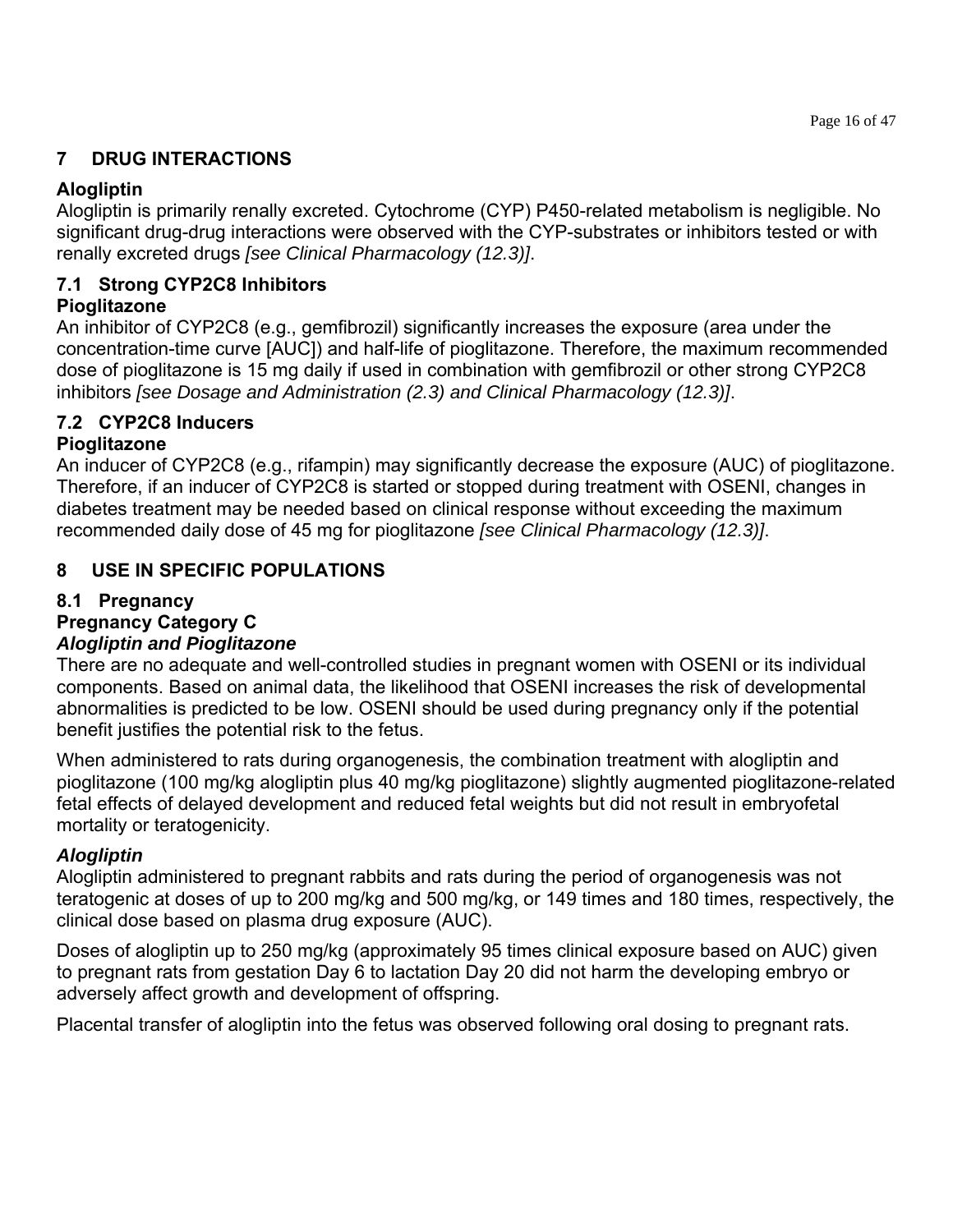# *Pioglitazone*

In animal reproductive studies, pregnant rats and rabbits received pioglitazone at doses up to approximately 17 (rat) and 40 (rabbit) times the MRHD based on body surface area (mg/m<sup>2</sup>); no teratogenicity was observed. Increases in embryotoxicity (increased postimplantation losses, delayed development, reduced fetal weights and delayed parturition) occurred in rats that received oral doses approximately 10 or more times the MRHD (mg/m<sup>2</sup> basis). No functional or behavioral toxicity was observed in rat offspring. When pregnant rats received pioglitazone during late gestation and lactation, delayed postnatal development, attributed to decreased body weight, occurred in rat offspring at oral maternal doses approximately two or more times the MRHD (mg/m<sup>2</sup> basis). In rabbits, embryotoxicity occurred at oral doses approximately 40 times the MRHD (mg/m<sup>2</sup> basis).

# **8.3 Nursing Mothers**

No studies have been conducted with the combined components of OSENI. In studies performed with the individual components, both alogliptin and pioglitazone are secreted in the milk of lactating rats. It is not known whether alogliptin and/or pioglitazone are secreted in human milk. Because many drugs are excreted in human milk, and because of the potential for OSENI to cause serious adverse reactions in nursing infants, a decision should be made to discontinue nursing or discontinue OSENI, taking into account the importance of OSENI to the mother.

# **8.4 Pediatric Use**

Safety and effectiveness of OSENI in pediatric patients have not been established.

OSENI is not recommended for use in pediatric patients based on adverse effects observed in adults, including fluid retention and congestive heart failure, fractures and urinary bladder tumors *[see Warnings and Precautions (5.1, 5.5, 5.6, 5.7)]*.

# **8.5 Geriatric Use**

## **Alogliptin and Pioglitazone**

Of the total number of patients (N=1533) in clinical safety and efficacy studies treated with alogliptin and pioglitazone, 248 (16.2%) patients were 65 years and older and 15 (1%) patients were 75 years and older. No overall differences in safety or effectiveness were observed between these patients and younger patients. While this and other reported clinical experiences have not identified differences in responses between the elderly and younger patients, greater sensitivity of some older individuals cannot be excluded.

# **Alogliptin**

Of the total number of patients (N=9052) in clinical safety and efficacy studies treated with alogliptin, 2257 (24.9%) patients were ≥65 years old and 386 (4.3%) patients were ≥75 years old. No overall differences in safety or effectiveness were observed between patients ≥65 years old and younger patients.

## **Pioglitazone**

A total of 92 patients (15.2%) treated with pioglitazone in the three pooled, 16- to 26-week, doubleblind, placebo-controlled, monotherapy trials were ≥65 years old and two patients (0.3%) were ≥75 years old. In the two pooled 16- to 24-week add-on to sulfonylurea trials, 201 patients (18.7%) treated with pioglitazone were ≥65 years old and 19 (1.8%) were ≥75 years old. In the two pooled 16- to 24 week add-on to metformin trials, 155 patients (15.5%) treated with pioglitazone were ≥65 years old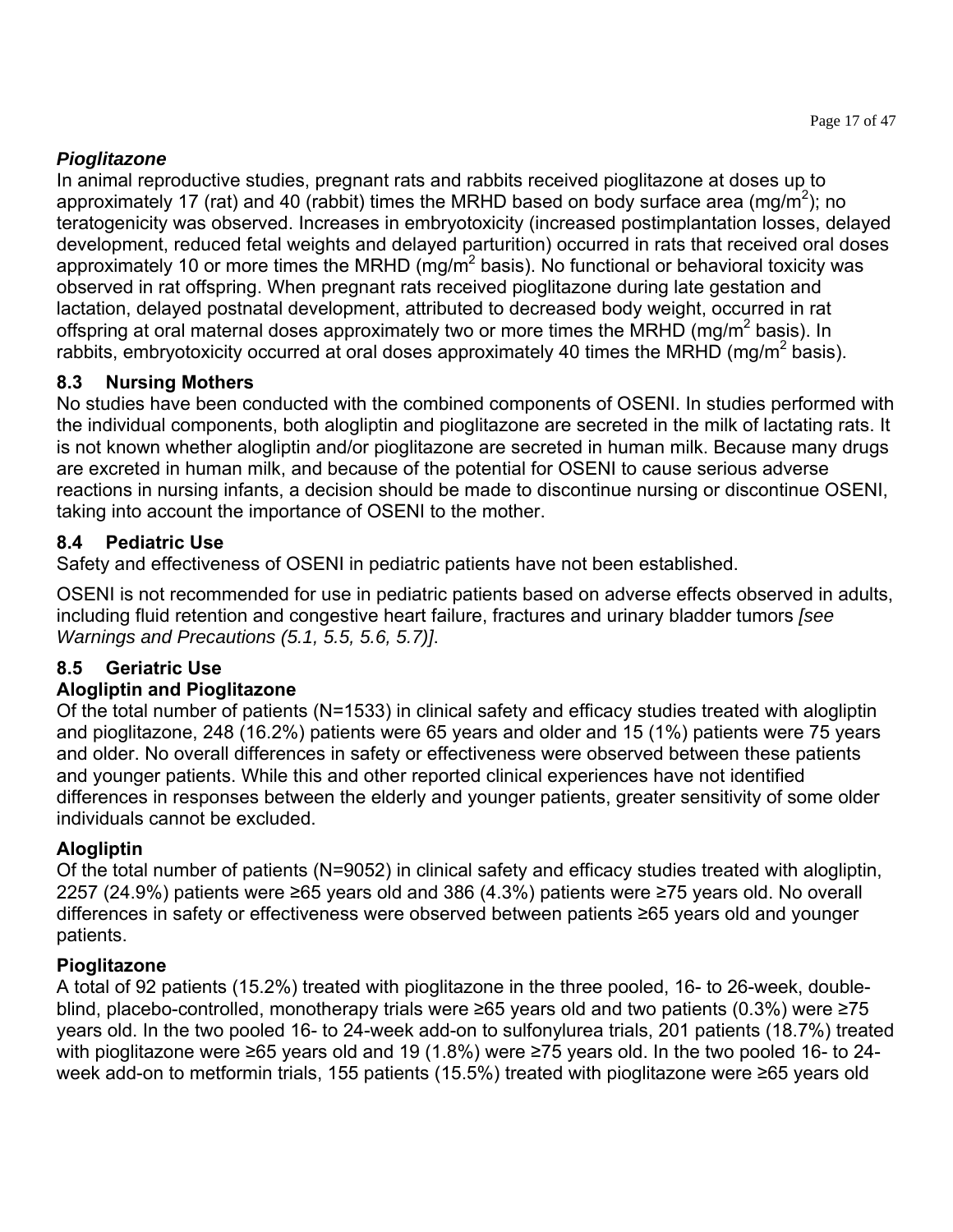and 19 (1.9%) were ≥75 years old. In the two pooled 16- to 24-week add-on to insulin trials, 272 patients (25.4%) treated with pioglitazone were ≥65 years old and 22 (2.1%) were ≥75 years old.

In PROactive, 1068 patients (41%) treated with pioglitazone were ≥65 years old and 42 (1.6%) were ≥75 years old.

In pharmacokinetic studies with pioglitazone, no significant differences were observed in pharmacokinetic parameters between elderly and younger patients. These clinical experiences have not identified differences in effectiveness and safety between the elderly (≥65 years) and younger patients although small sample sizes for patients ≥75 years old limit conclusions *[see Clinical Pharmacology (12.3)]*.

# **8.6 Renal Impairment**

## **Alogliptin**

A total of 602 patients with moderate renal impairment (eGFR ≥30 and <60 mL/min/1.73 m<sup>2</sup>) and 4 patients with severe renal impairment/end-stage renal disease (eGFR <30 mL/min/1.73 m<sup>2</sup> or <15  $mL/min/1.73$  m<sup>2</sup>, respectively) at baseline were treated with alogliptin in clinical trials in patients with type 2 diabetes. Reductions in HbA1c were generally similar in this subgroup of patients. The overall incidence of adverse reactions was generally balanced between alogliptin and placebo treatments in this subgroup of patients.

In the EXAMINE trial of high CV risk type 2 diabetes patients, 694 patients had moderate renal impairment and 78 patients had severe renal impairment or end-stage renal disease at baseline. The overall incidences of adverse reactions, serious adverse reactions and adverse reactions leading to study drug discontinuation were generally similar between the treatment groups.

# **8.7 Hepatic Impairment**

# **Alogliptin**

No dose adjustments are required in patients with mild to moderate hepatic impairment (Child-Pugh Grade A and B) based on insignificant change in systemic exposures (e.g., AUC) compared to subjects with normal hepatic function in a pharmacokinetic study. Alogliptin has not been studied in patients with severe hepatic impairment (Child-Pugh Grade C). Use caution when administering alogliptin to patients with liver disease *[see Warnings and Precautions (5.4)].*

## **Pioglitazone**

No dose adjustments are required in patients with hepatic impairment (Child-Pugh Grade B and C) based on insignificant change in systemic exposures (e.g., AUC) compared to subjects with normal hepatic function in a pharmacokinetic study. However, use with caution in patients with liver disease *[see Warnings and Precautions (5.4)].*

# **10 OVERDOSAGE**

# **Alogliptin**

The highest doses of alogliptin administered in clinical trials were single doses of 800 mg to healthy subjects and doses of 400 mg once daily for 14 days to patients with type 2 diabetes (equivalent to 32 times and 16 times the maximum recommended clinical dose of 25 mg, respectively). No serious adverse reactions were observed at these doses.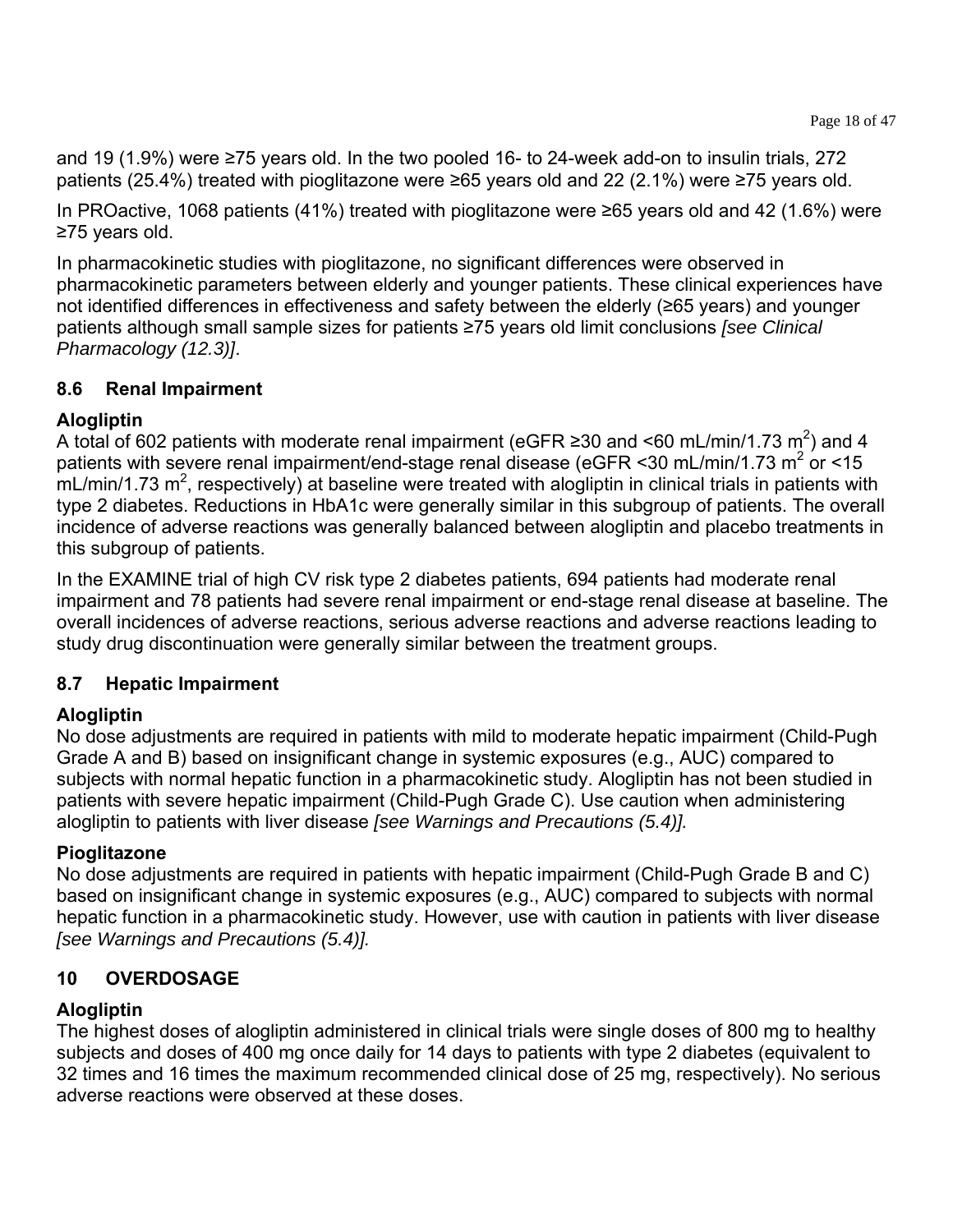In the event of an overdose, it is reasonable to institute the necessary clinical monitoring and supportive therapy as dictated by the patient's clinical status. Per clinical judgment, it may be reasonable to initiate removal of unabsorbed material from the gastrointestinal tract.

Alogliptin is minimally dialyzable; over a three-hour hemodialysis session, approximately 7% of the drug was removed. Therefore, hemodialysis is unlikely to be beneficial in an overdose situation. It is not known if alogliptin is dialyzable by peritoneal dialysis.

## **Pioglitazone**

During controlled clinical trials, one case of overdose with pioglitazone was reported. A male patient took 120 mg per day for four days, then 180 mg per day for seven days. The patient denied any clinical symptoms during this period.

In the event of overdosage, appropriate supportive treatment should be initiated according to patient's clinical signs and symptoms.

## **11 DESCRIPTION**

OSENI tablets contain two oral antihyperglycemic drugs used in the management of type 2 diabetes: alogliptin and pioglitazone.

## **Alogliptin**

Alogliptin is a selective, orally bioavailable inhibitor of the enzymatic activity of dipeptidyl peptidase-4 (DPP-4). Chemically, alogliptin is prepared as a benzoate salt, which is identified as 2-({6-[(3*R*)-3 aminopiperidin-1-yl]-3-methyl-2,4-dioxo-3,4-dihydropyrimidin-1(2*H*)-yl}methyl)benzonitrile monobenzoate. It has a molecular formula of  $C_{18}H_{21}N_5O_2 \cdot C_7H_6O_2$  and a molecular weight of 461.51 daltons. The structural formula is:



Alogliptin benzoate is a white to off-white crystalline powder containing one asymmetric carbon in the aminopiperidine moiety. It is soluble in dimethylsulfoxide, sparingly soluble in water and methanol, slightly soluble in ethanol and very slightly soluble in octanol and isopropyl acetate.

## **Pioglitazone**

Pioglitazone is an oral antihyperglycemic agent that acts primarily by decreasing insulin resistance. Chemically, pioglitazone is prepared as hydrochloride salt, which is identified as (±)-5-[[4-[2-(5-ethyl-2-pyridinyl)ethoxy]phenyl]methyl]-2,4-thiazolidinedione monohydrochloride. It has a molecular formula of  $C_{19}H_{20}N_2O_3S$  HCl and a molecular weight of 392.90 daltons. The structural formula is: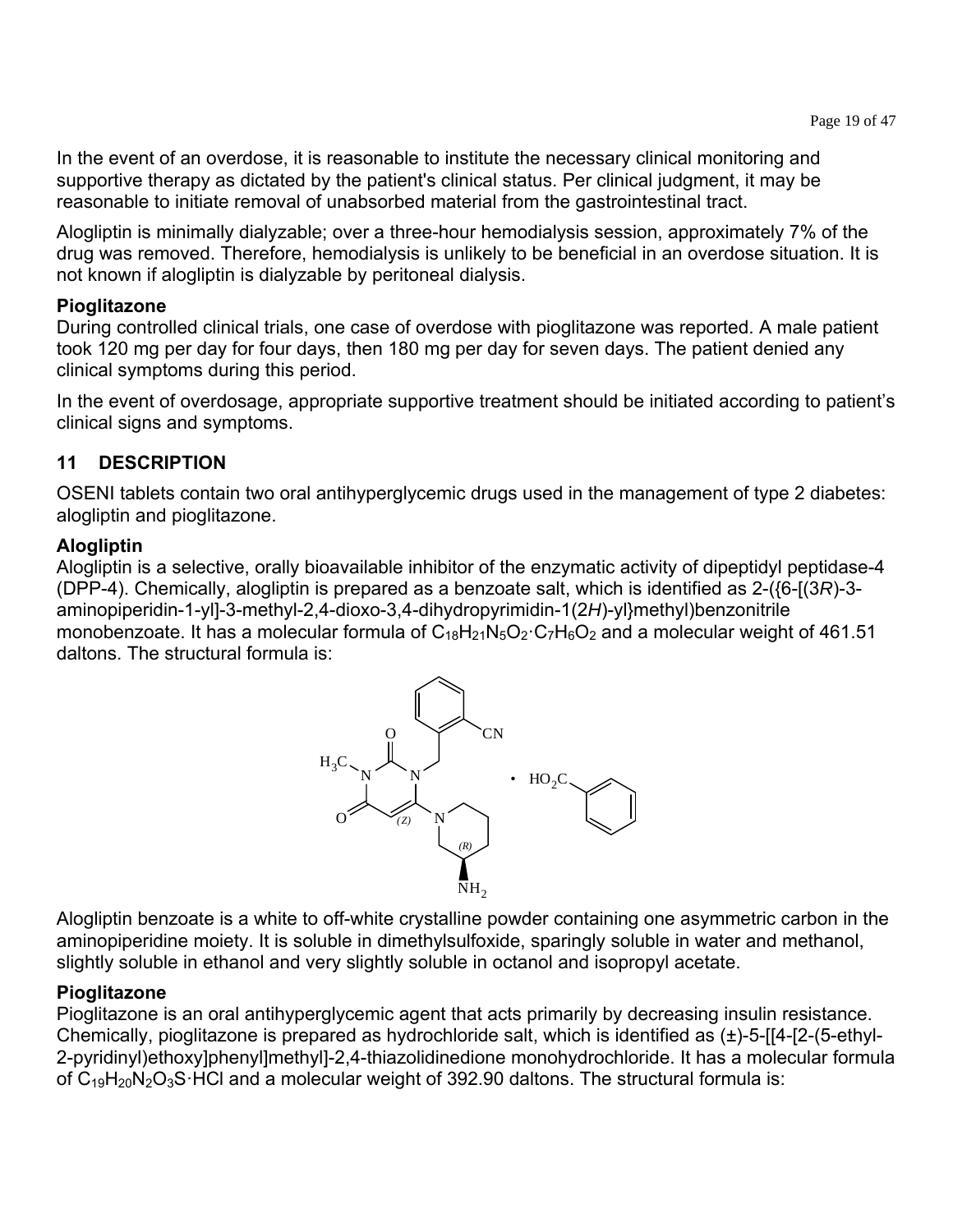

Pioglitazone hydrochloride is an odorless white crystalline powder that contains one asymmetric carbon in the thiazolidinedione moiety. The synthetic compound is a racemate and the two enantiomers of pioglitazone interconvert *in vivo*. It is soluble in *N,N* dimethylformamide, slightly soluble in anhydrous ethanol, very slightly soluble in acetone and acetonitrile, practically insoluble in water and insoluble in ether.

OSENI is available as a fixed-dose combination tablet for oral administration containing 34 mg alogliptin benzoate equivalent to 25 mg alogliptin and any of the following strengths of pioglitazone hydrochloride:

- 16.53 mg pioglitazone hydrochloride equivalent to 15 mg pioglitazone (25 mg/15 mg)
- 33.06 mg pioglitazone hydrochloride equivalent to 30 mg pioglitazone (25 mg/30 mg)
- 49.59 mg pioglitazone hydrochloride equivalent to 45 mg pioglitazone (25 mg/45 mg)

OSENI is also available as a fixed-dose combination tablet for oral administration containing 17 mg alogliptin benzoate equivalent to 12.5 mg alogliptin and any of the following strengths of pioglitazone hydrochloride:

- 16.53 mg pioglitazone hydrochloride equivalent to 15 mg pioglitazone (12.5 mg/15 mg)
- 33.06 mg pioglitazone hydrochloride equivalent to 30 mg pioglitazone (12.5 mg/30 mg)
- 49.59 mg pioglitazone hydrochloride equivalent to 45 mg pioglitazone (12.5 mg/45 mg)

OSENI tablets contain the following inactive ingredients: mannitol, microcrystalline cellulose, hydroxypropyl cellulose, croscarmellose sodium, magnesium stearate and lactose monohydrate; the tablets are film-coated with hypromellose, polyethylene glycol, titanium dioxide, talc and ferric oxide (yellow and/or red) and are marked with printing ink (Red A1 or Gray F1).

# **12 CLINICAL PHARMACOLOGY**

## **12.1 Mechanism of Action**

OSENI combines two antihyperglycemic agents with complementary and distinct mechanisms of action to improve glycemic control in patients with type 2 diabetes: alogliptin, a selective inhibitor of DPP-4, and pioglitazone, a member of the TZD class.

## **Alogliptin**

Increased concentrations of the incretin hormones such as glucagon-like peptide-1 (GLP-1) and glucose-dependent insulinotropic polypeptide (GIP) are released into the bloodstream from the small intestine in response to meals. These hormones cause insulin release from the pancreatic beta cells in a glucose-dependent manner but are inactivated by the dipeptidyl peptidase-4 (DPP-4) enzyme within minutes. GLP-1 also lowers glucagon secretion from pancreatic alpha cells, reducing hepatic glucose production. In patients with type 2 diabetes, concentrations of GLP-1 are reduced but the insulin response to GLP-1 is preserved. Alogliptin is a DPP-4 inhibitor that slows the inactivation of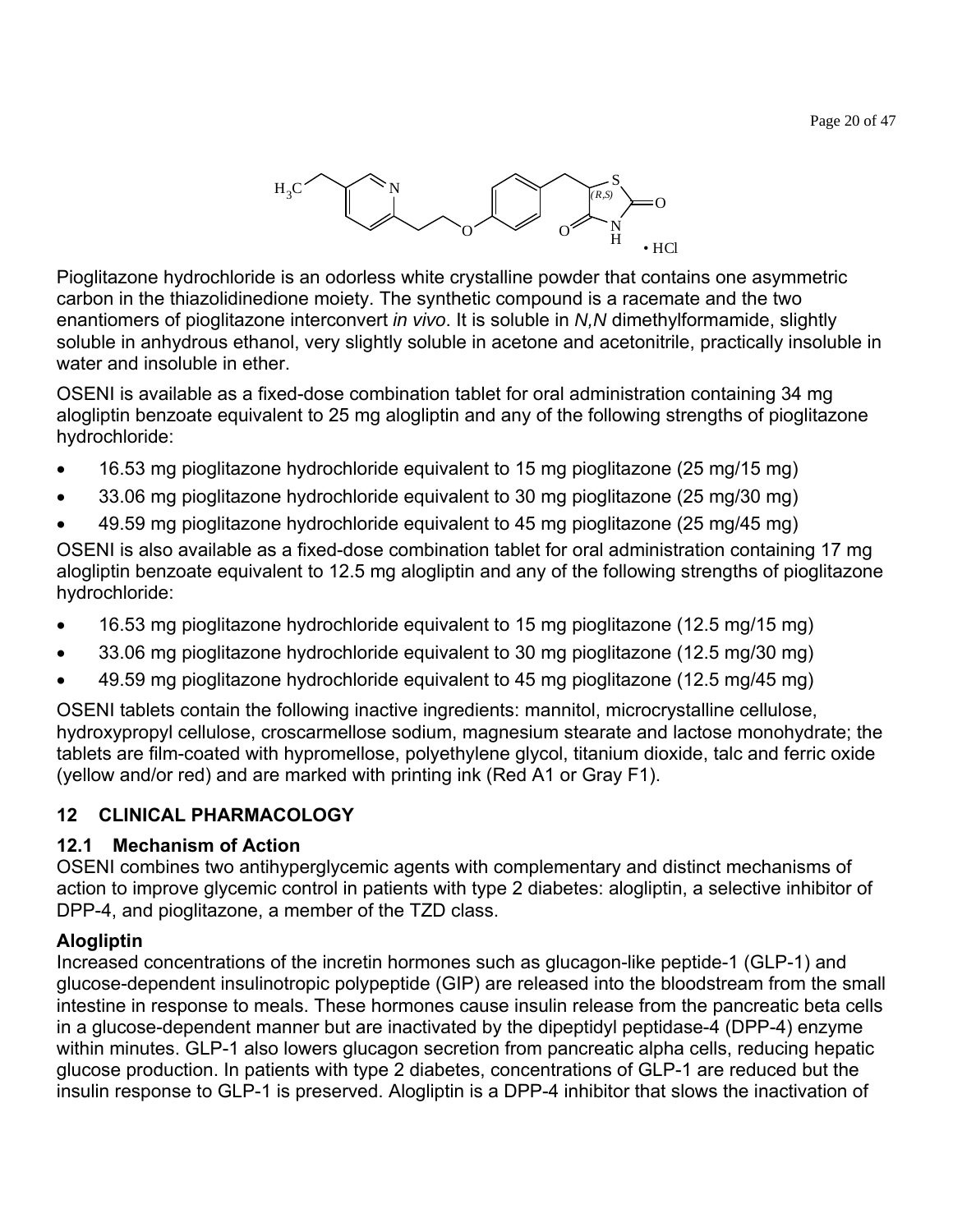the incretin hormones, thereby increasing their bloodstream concentrations and reducing fasting and postprandial glucose concentrations in a glucose-dependent manner in patients with type 2 diabetes mellitus. Alogliptin selectively binds to and inhibits DPP-4 but not DPP-8 or DPP-9 activity *in vitro* at concentrations approximating therapeutic exposures.

#### **Pioglitazone**

Pharmacologic studies indicate that pioglitazone improves insulin sensitivity in muscle and adipose tissue while inhibiting hepatic gluconeogenesis. Unlike sulfonylureas, pioglitazone is not an insulin secretagogue. Pioglitazone is an agonist for peroxisome proliferator-activated receptor-gamma  $(PPAR<sub>Y</sub>)$ . PPAR receptors are found in tissues important for insulin action such as adipose tissue, skeletal muscle and liver. Activation of PPAR $\gamma$  nuclear receptors modulates the transcription of a number of insulin- responsive genes involved in the control of glucose and lipid metabolism.

In animal models of diabetes, pioglitazone reduces the hyperglycemia, hyperinsulinemia and hypertriglyceridemia characteristic of insulin-resistant states such as type 2 diabetes. The metabolic changes produced by pioglitazone result in increased responsiveness of insulin-dependent tissues and are observed in numerous animal models of insulin resistance.

Because pioglitazone enhances the effects of circulating insulin (by decreasing insulin resistance), it does not lower blood glucose in animal models that lack endogenous insulin.

## **12.2 Pharmacodynamics**

## **Alogliptin and Pioglitazone**

In a 26-week, randomized, active-controlled study, patients with type 2 diabetes received alogliptin 25 mg coadministered with pioglitazone 30 mg, alogliptin 12.5 mg coadministered with pioglitazone 30 mg, alogliptin 25 mg alone or pioglitazone 30 mg alone. Patients who were randomized to alogliptin 25 mg with pioglitazone 30 mg achieved a 26.2% decrease in triglyceride levels from a mean baseline of 214.2 mg/dL compared to an 11.5% decrease for alogliptin alone and a 21.8% decrease for pioglitazone alone. In addition, a 14.4% increase in HDL cholesterol levels from a mean baseline of 43.2 mg/dL was also observed for alogliptin 25 mg with pioglitazone 30 mg compared to a 1.9% increase for alogliptin alone and a 13.2% increase for pioglitazone alone. The changes in measures of LDL cholesterol and total cholesterol were similar between alogliptin 25 mg with pioglitazone 30 mg versus alogliptin alone and pioglitazone alone. A similar pattern of lipid effects was observed in a 26-week, placebo-controlled factorial study.

## **Alogliptin**

Single-dose administration of alogliptin to healthy subjects resulted in a peak inhibition of DPP-4 within two to three hours after dosing. The peak inhibition of DPP-4 exceeded 93% across doses of 12.5 mg to 800 mg. Inhibition of DPP-4 remained above 80% at 24 hours for doses greater than or equal to 25 mg. Peak and total exposure over 24 hours to active GLP-1 were three- to four-fold greater with alogliptin (at doses of 25 to 200 mg) than placebo. In a 16-week, double-blind, placebocontrolled study alogliptin 25 mg demonstrated decreases in postprandial glucagon while increasing postprandial active GLP-1 levels compared to placebo over an eight-hour period following a standardized meal. It is unclear how these findings relate to changes in overall glycemic control in patients with type 2 diabetes mellitus. In this study, alogliptin 25 mg demonstrated decreases in twohour postprandial glucose compared to placebo (-30 mg/dL versus 17 mg/dL respectively).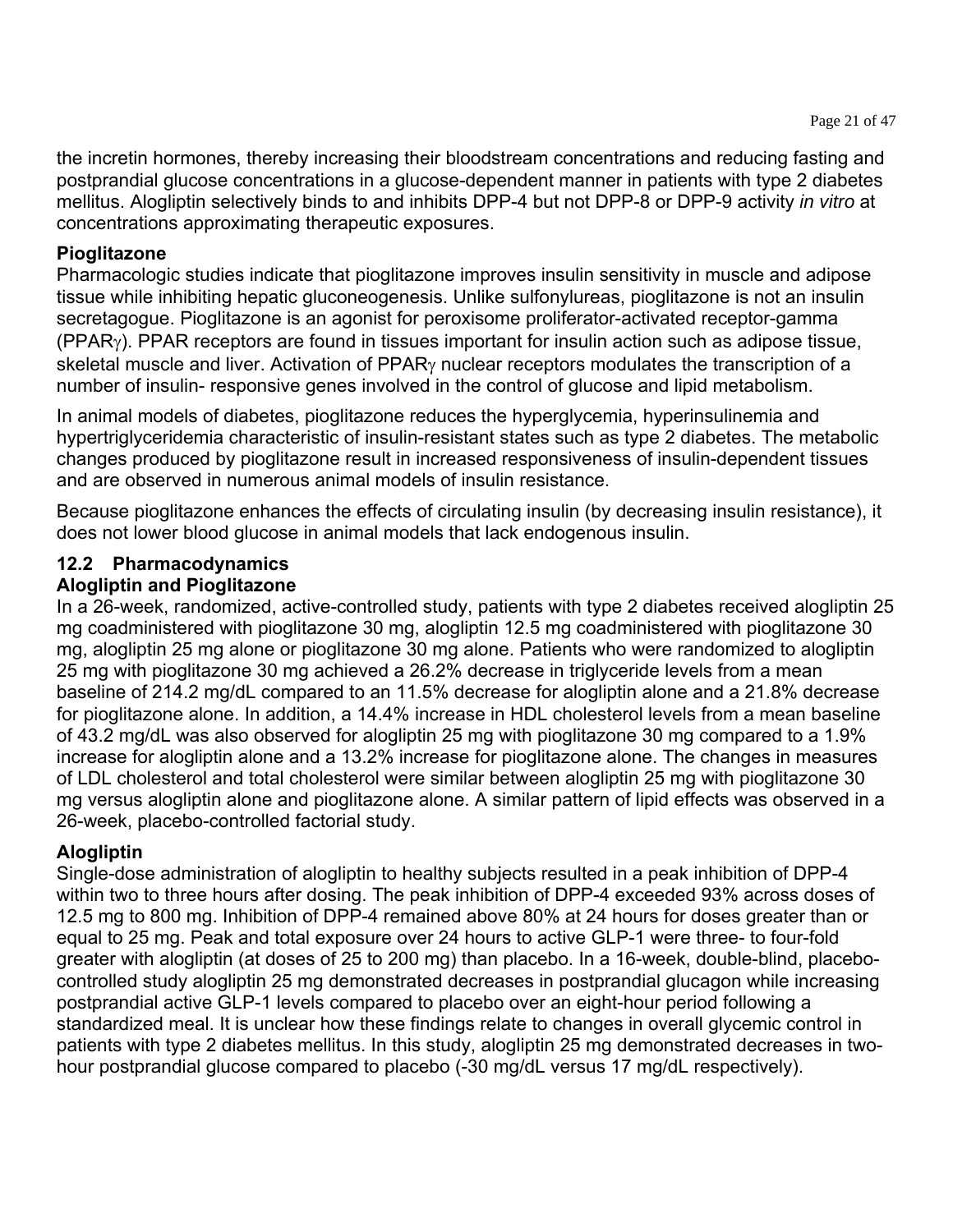Multiple-dose administration of alogliptin to patients with type 2 diabetes also resulted in a peak inhibition of DPP-4 within one to two hours and exceeded 93% across all doses (25 mg, 100 mg and 400 mg) after a single dose and after 14 days of once-daily dosing. At these doses of alogliptin, inhibition of DPP-4 remained above 81% at 24 hours after 14 days of dosing.

#### **Pioglitazone**

Clinical studies demonstrate that pioglitazone improves insulin sensitivity in insulin-resistant patients. Pioglitazone enhances cellular responsiveness to insulin, increases insulin-dependent glucose disposal, and improves hepatic sensitivity to insulin. In patients with type 2 diabetes, the decreased insulin resistance produced by pioglitazone results in lower plasma glucose concentrations, lower plasma insulin concentrations and lower A1C values. In controlled clinical trials, pioglitazone had an additive effect on glycemic control when used in combination with a sulfonylurea, metformin or insulin *[see Clinical Studies (14)]*. Patients with lipid abnormalities were included in clinical trials with pioglitazone. Overall, patients treated with pioglitazone had mean decreases in serum triglycerides, mean increases in HDL cholesterol and no consistent mean changes in LDL and total cholesterol. There is no conclusive evidence of macrovascular benefit with pioglitazone or any other antidiabetic medication *[see Warnings and Precautions (5.11) and Adverse Reactions (6.1)]*.

In a 26-week, placebo-controlled, dose-ranging monotherapy study, mean serum triglycerides decreased in the pioglitazone 15 mg, 30 mg and 45 mg dose groups compared to a mean increase in the placebo group. Mean HDL cholesterol increased to a greater extent in patients treated with pioglitazone than in the placebo-treated patients. There were no consistent differences for LDL and total cholesterol in patients treated with pioglitazone compared to placebo *(Table 7)*.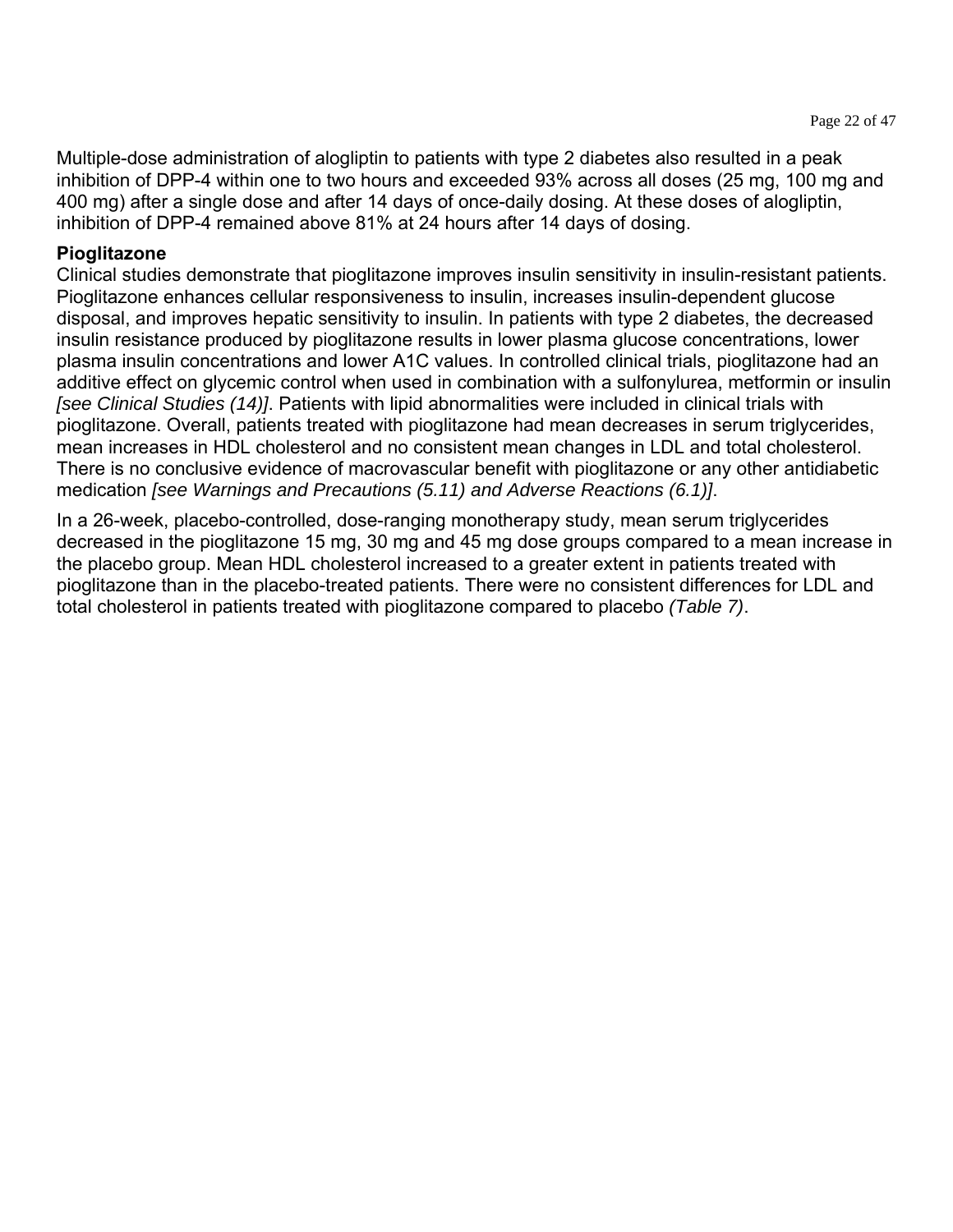| Table 7. Lipids in a 26-Week, Placebo-Controlled, Monotherapy, Dose-Ranging Study |                |                                                                 |                                                      |                                                      |  |
|-----------------------------------------------------------------------------------|----------------|-----------------------------------------------------------------|------------------------------------------------------|------------------------------------------------------|--|
|                                                                                   | <b>Placebo</b> | Pioglitazone<br>15 <sub>mg</sub><br><b>Once</b><br><b>Daily</b> | Pioglitazone<br>30 mg<br><b>Once</b><br><b>Daily</b> | Pioglitazone<br>45 mg<br><b>Once</b><br><b>Daily</b> |  |
| Triglycerides (mg/dL)                                                             | $N = 79$       | $N=79$                                                          | $N = 84$                                             | $N=77$                                               |  |
| Baseline (mean)                                                                   | 263            | 284                                                             | 261                                                  | 260                                                  |  |
| Percent change from baseline (adjusted<br>mean <sup>*</sup> )                     | 4.8%           | $-9\%$ <sup>†</sup>                                             | $-9.6\%$ <sup>†</sup>                                | $-9.3\%$ <sup>†</sup>                                |  |
| <b>HDL Cholesterol (mg/dL)</b>                                                    | $N = 79$       | $N=79$                                                          | $N = 83$                                             | $N=77$                                               |  |
| Baseline (mean)                                                                   | 42             | 40                                                              | 41                                                   | 41                                                   |  |
| Percent change from baseline (adjusted<br>mean <sup>*</sup> )                     | 8.1%           | $14.1\%$ <sup>†</sup>                                           | 12.2%                                                | $19.1\%$ <sup>†</sup>                                |  |
| LDL Cholesterol (mg/dL)                                                           | $N=65$         | $N=63$                                                          | $N=74$                                               | $N=62$                                               |  |
| Baseline (mean)                                                                   | 139            | 132                                                             | 136                                                  | 127                                                  |  |
| Percent change from baseline (adjusted<br>mean <sup>*</sup> )                     | 4.8%           | 7.2%                                                            | 5.2%                                                 | 6%                                                   |  |
| <b>Total Cholesterol (mg/dL)</b>                                                  | $N = 79$       | $N=79$                                                          | $N = 84$                                             | $N=77$                                               |  |
| Baseline (mean)                                                                   | 225            | 220                                                             | 223                                                  | 214                                                  |  |
| Percent change from baseline (adjusted<br>mean <sup>*</sup> )                     | 4.4%           | 4.6%                                                            | 3.3%                                                 | 6.4%                                                 |  |

\*Adjusted for baseline, pooled center and pooled center by treatment interaction † p<0.05 versus placebo

In the two other monotherapy studies (16 weeks and 24 weeks) and in combination therapy studies with sulfonylurea (16 weeks and 24 weeks), metformin (16 weeks and 24 weeks) or insulin (16 weeks and 24 weeks), the lipid results were generally consistent with the data above.

#### **12.3 Pharmacokinetics Absorption and Bioavailability**

# *Alogliptin and Pioglitazone*

In bioequivalence studies of OSENI, the area under the plasma concentration curve (AUC) and maximum concentration  $(C_{max})$  of both the alogliptin and the pioglitazone component following a single dose of the combination tablet (12.5 mg/15 mg or 25 mg/45 mg) were bioequivalent to alogliptin (12.5 mg or 25 mg) concomitantly administered with pioglitazone (15 mg or 45 mg respectively) tablets under fasted conditions in healthy subjects.

Administration of OSENI 25 mg/45 mg with food resulted in no significant change in overall exposure of alogliptin or pioglitazone. OSENI may therefore be administered with or without food.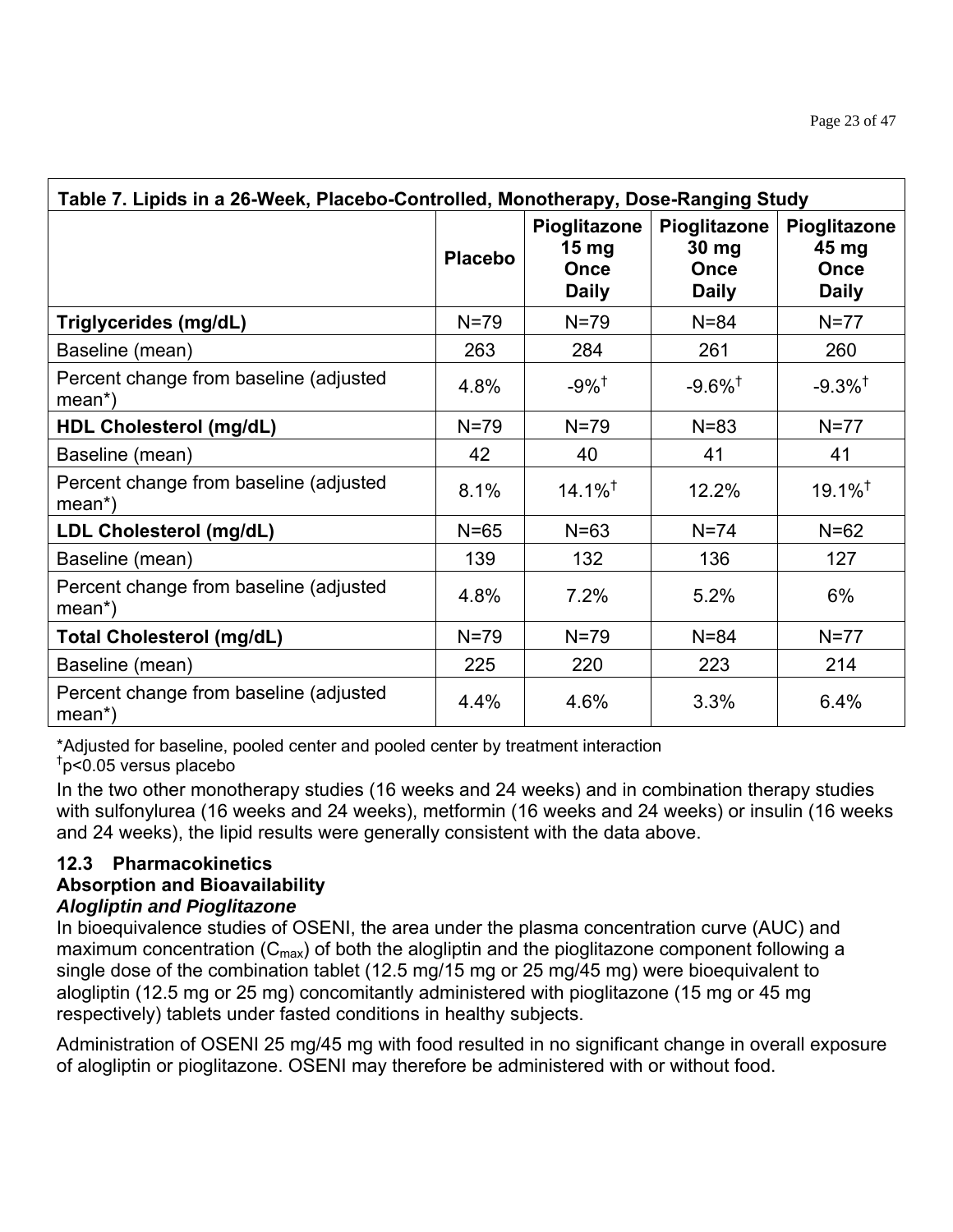# *Alogliptin*

The absolute bioavailability of alogliptin is approximately 100%. Administration of alogliptin with a high-fat meal results in no significant change in total and peak exposure to alogliptin. Alogliptin may therefore be administered with or without food.

# *Pioglitazone*

Following oral administration of pioglitazone hydrochloride, peak concentrations of pioglitazone were observed within two hours. Food slightly delays the time to peak serum concentration ( $T_{\text{max}}$ ) to three to four hours but does not alter the extent of absorption (AUC).

#### **Distribution**  *Alogliptin*

Following a single, 12.5 mg intravenous infusion of alogliptin to healthy subjects, the volume of distribution during the terminal phase was 417 L, indicating that the drug is well distributed into tissues.

Alogliptin is 20% bound to plasma proteins.

# *Pioglitazone*

The mean apparent V<sub>d</sub>/F of pioglitazone following single-dose administration is 0.63  $\pm$  0.41 (mean  $\pm$ SD) L/kg of body weight. Pioglitazone is extensively protein bound (>99%) in human serum, principally to serum albumin. Pioglitazone also binds to other serum proteins, but with lower affinity. Metabolites M-III and M-IV also are extensively bound (>98%) to serum albumin.

# **Metabolism**

## *Alogliptin*

Alogliptin does not undergo extensive metabolism and 60% to 71% of the dose is excreted as unchanged drug in the urine.

Two minor metabolites were detected following administration of an oral dose of [14C] alogliptin, *N*demethylated, M-I (less than 1% of the parent compound), and *N*-acetylated alogliptin, M-II (less than 6% of the parent compound). M-I is an active metabolite and is an inhibitor of DPP-4 similar to the parent molecule; M-II does not display any inhibitory activity toward DPP-4 or other DPP-related enzymes. *In vitro* data indicate that CYP2D6 and CYP3A4 contribute to the limited metabolism of alogliptin.

Alogliptin exists predominantly as the (*R*)-enantiomer (more than 99%) and undergoes little or no chiral conversion *in vivo* to the (*S*)-enantiomer. The (*S*)-enantiomer is not detectable at the 25 mg dose.

# *Pioglitazone*

Pioglitazone is extensively metabolized by hydroxylation and oxidation; the metabolites also partly convert to glucuronide or sulfate conjugates. Metabolites M-III and M-IV are the major circulating active metabolites in humans. Following once-daily administration of pioglitazone, steady-state serum concentrations of both pioglitazone and its major active metabolites, M-III (keto derivative of pioglitazone) and M-IV (hydroxyl derivative of pioglitazone), are achieved within seven days. At steady-state, M-III and M-IV reach serum concentrations equal to or greater than that of pioglitazone. At steady-state, in both healthy volunteers and patients with type 2 diabetes, pioglitazone comprises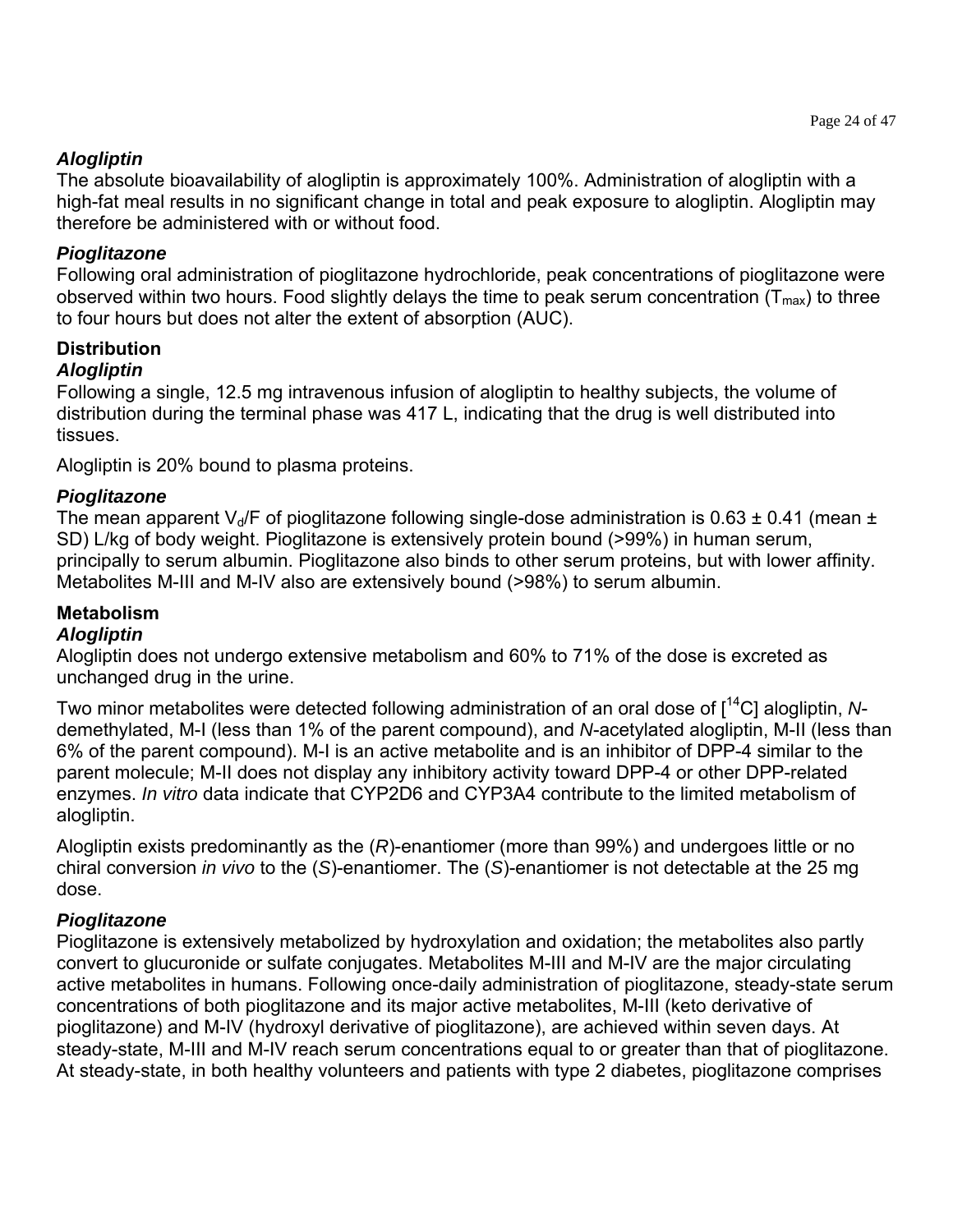approximately 30% to 50% of the peak total pioglitazone serum concentrations (pioglitazone plus active metabolites) and 20% to 25% of the total AUC.

Maximum serum concentration ( $C_{\text{max}}$ ), AUC and trough serum concentrations ( $C_{\text{min}}$ ) for pioglitazone and M-III and M-IV, increased proportionally with administered doses of 15 mg and 30 mg per day.

*In vitro* data demonstrate that multiple CYP isoforms are involved in the metabolism of pioglitazone. The cytochrome P450 isoforms involved are CYP2C8 and, to a lesser degree, CYP3A4 with additional contributions from a variety of other isoforms, including the mainly extrahepatic CYP1A1. *In vivo* studies of pioglitazone in combination with gemfibrozil, a strong CYP2C8 inhibitor, showed that pioglitazone is a CYP2C8 substrate *[see Dosage and Administration (2.3) and Drug Interactions (7)]*. Urinary 6B-hydroxycortisol/cortisol ratios measured in patients treated with pioglitazone showed that pioglitazone is not a strong CYP3A4 enzyme inducer.

## **Excretion and Elimination**

## *Alogliptin*

The primary route of elimination of [<sup>14</sup>C] alogliptin derived radioactivity occurs via renal excretion (76%) with 13% recovered in the feces, achieving a total recovery of 89% of the administered radioactive dose. The renal clearance of alogliptin (9.6 L/hr) indicates some active renal tubular secretion and systemic clearance was 14.0 L/hr.

## *Pioglitazone*

Following oral administration, approximately 15% to 30% of the pioglitazone dose is recovered in the urine. Renal elimination of pioglitazone is negligible, and the drug is excreted primarily as metabolites and their conjugates. It is presumed that most of the oral dose is excreted into the bile either unchanged or as metabolites and eliminated in the feces.

The mean serum half-life of pioglitazone and its metabolites (M-III and M-IV) range from three to seven hours and 16 to 24 hours, respectively. Pioglitazone has an apparent clearance, CL/F, calculated to be 5 to 7 L/hr.

#### **Special Populations**  *Renal Impairment* **Alogliptin**

A single-dose, open-label study was conducted to evaluate the pharmacokinetics of alogliptin 50 mg in patients with chronic renal impairment compared with healthy subjects.

In patients with mild renal impairment (creatinine clearance [CrCl] ≥60 to <90 mL/min), an approximate 1.2-fold increase in plasma AUC of alogliptin was observed. Because increases of this magnitude are not considered clinically relevant, dose adjustment for patients with mild renal impairment is not recommended.

In patients with moderate renal impairment (CrCl ≥30 to <60 mL/min), an approximate two-fold increase in plasma AUC of alogliptin was observed. To maintain similar systemic exposures of OSENI to those with normal renal function, the recommended dose of OSENI is 12.5 mg/15 mg, 12.5 mg/30 mg or 12.5 mg/45 mg once daily in patients with moderate renal impairment.

In patients with severe renal impairment (CrCl ≥15 to <30 mL/min) and end-stage renal disease (ESRD) (CrCl <15 mL/min or requiring dialysis), an approximate three- and four-fold increase in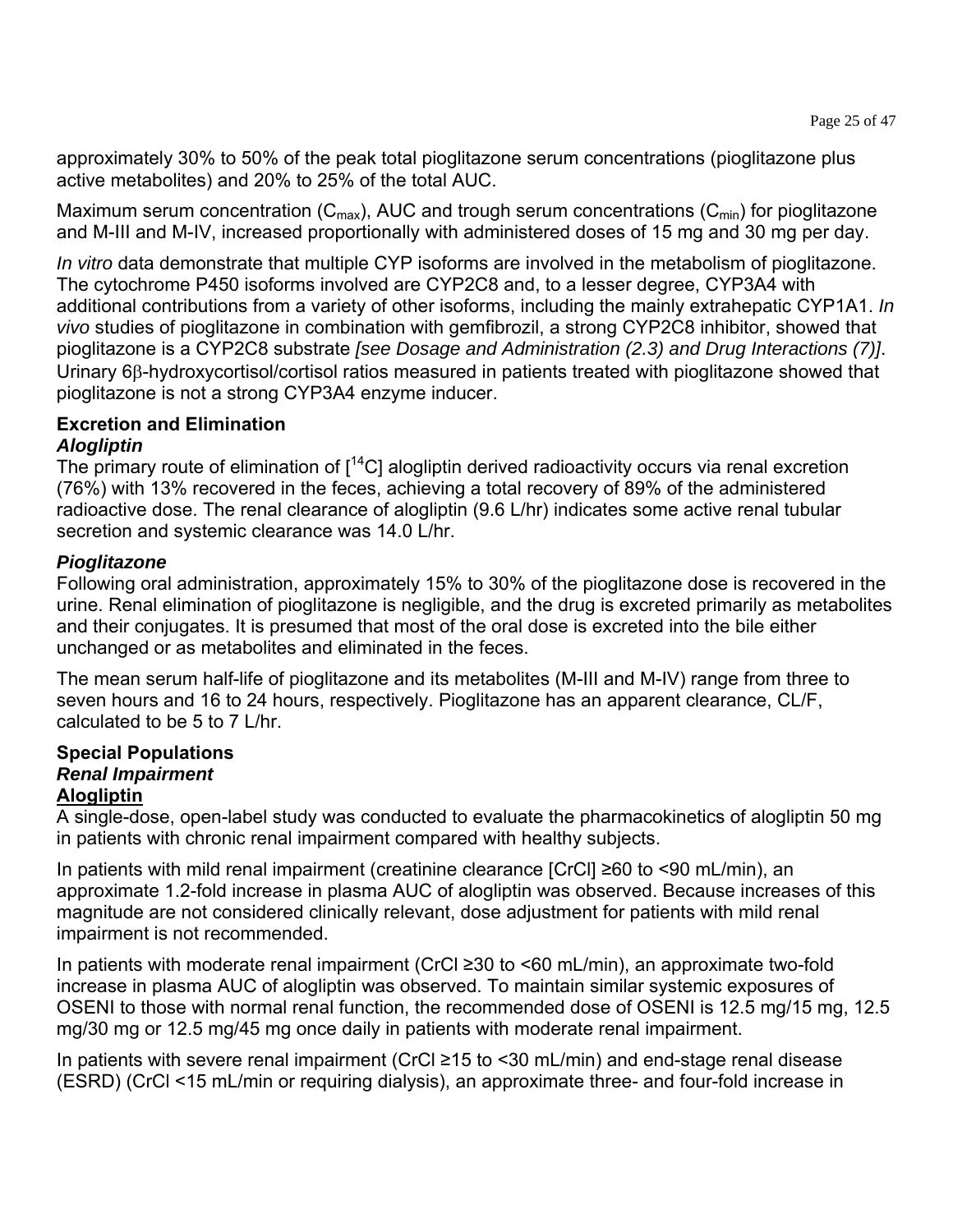plasma AUC of alogliptin were observed, respectively. Dialysis removed approximately 7% of the drug during a three-hour dialysis session. OSENI is not recommended for patients with severe renal impairment or ESRD. Coadministration of pioglitazone and alogliptin 6.25 mg once daily based on individual requirements may be considered in these patients.

#### **Pioglitazone**

The serum elimination half-life of pioglitazone, M-III and M-IV remains unchanged in patients with moderate (creatinine clearance 30 to 50 mL/min) to severe (creatinine clearance <30 mL/min) renal impairment when compared to subjects with normal renal function. Therefore no dose adjustment in patients with renal impairment is required.

# *Hepatic Impairment*

#### **Alogliptin**

Total exposure to alogliptin was approximately 10% lower and peak exposure was approximately 8% lower in patients with moderate hepatic impairment (Child-Pugh Grade B) compared to healthy subjects. The magnitude of these reductions is not considered to be clinically meaningful. Patients with severe hepatic impairment (Child-Pugh Grade C) have not been studied. Use caution when administering OSENI to patients with liver disease *[see Use in Specific Populations (8.6) and Warnings and Precautions (5.4)]*.

#### **Pioglitazone**

Compared with healthy controls, subjects with impaired hepatic function (Child-Pugh Grade B and C) have an approximate 45% reduction in pioglitazone and total pioglitazone (pioglitazone, M-III and M-IV) mean peak concentrations but no change in the mean AUC values. Therefore, no dose adjustment in patients with hepatic impairment is required.

There are postmarketing reports of liver failure with pioglitazone and clinical trials have generally excluded patients with serum ALT >2.5 times the upper limit of the reference range. Use caution in patients with liver disease *[see Warnings and Precautions (5.4)].*

# *Gender*

## **Alogliptin**

No dose adjustment of alogliptin is necessary based on gender. Gender did not have any clinically meaningful effect on the pharmacokinetics of alogliptin.

#### **Pioglitazone**

The mean  $C_{\text{max}}$  and AUC values of pioglitazone were increased 20% to 60% in women compared to men. In controlled clinical trials, A1C decreases from baseline were generally greater for females than for males (average mean difference in A1C 0.5%). Because therapy should be individualized for each patient to achieve glycemic control, no dose adjustment is recommended based on gender alone.

# *Geriatric*

## **Alogliptin**

No dose adjustment of alogliptin is necessary based on age. Age did not have any clinically meaningful effect on the pharmacokinetics of alogliptin.

## **Pioglitazone**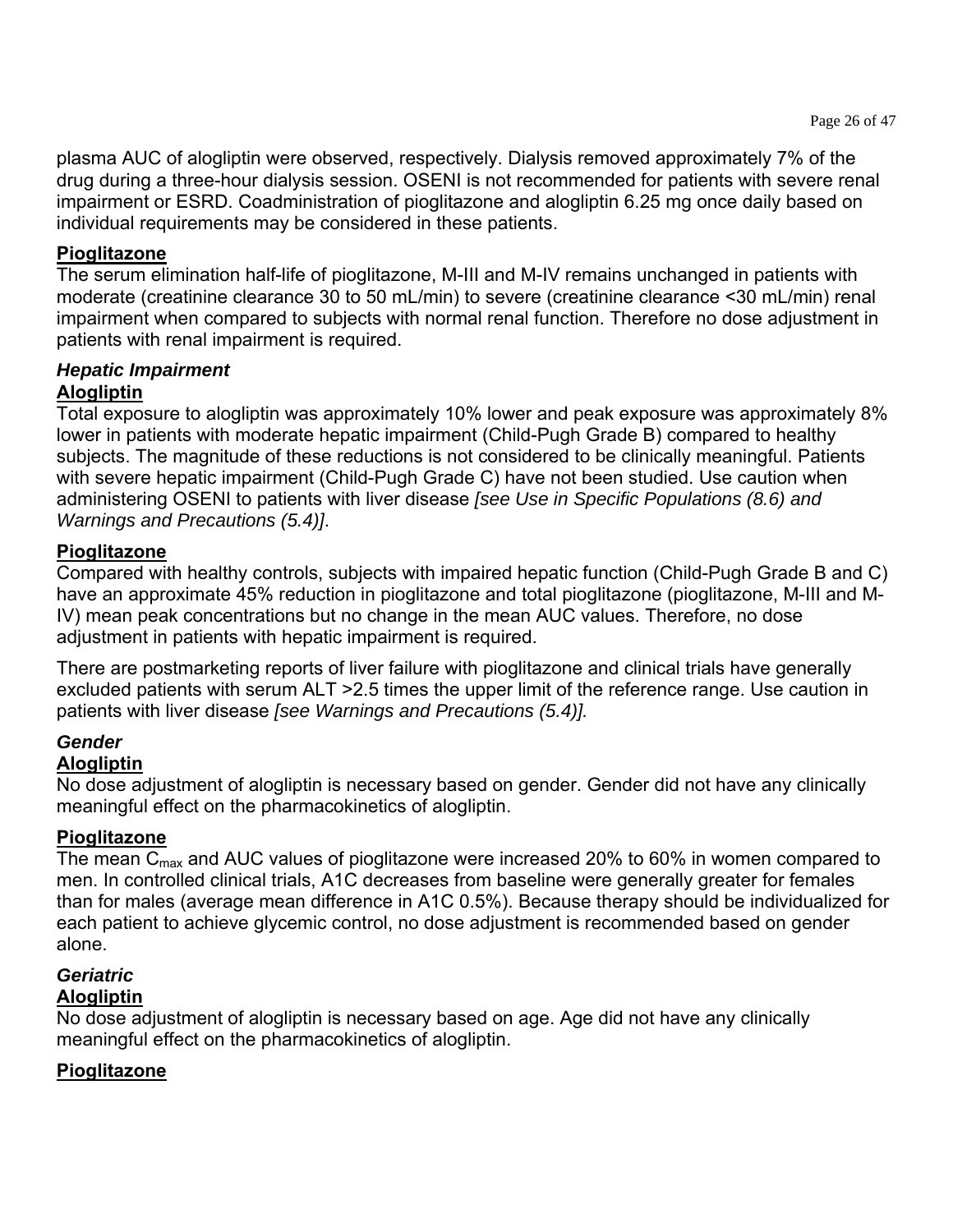In healthy elderly subjects, peak serum concentrations of pioglitazone and total pioglitazone are not significantly different, but AUC values are approximately 21% higher than those achieved in younger subjects. The mean terminal half-life values of pioglitazone were also longer in elderly subjects (about 10 hours) as compared to younger subjects (about seven hours). These changes were not of a magnitude that would be considered clinically relevant.

# *Pediatrics*

#### **Alogliptin**

Studies characterizing the pharmacokinetics of alogliptin in pediatric patients have not been performed.

#### **Pioglitazone**

Safety and efficacy of pioglitazone in pediatric patients have not been established. Pioglitazone is not recommended for use in pediatric patients *[see Use in Specific Populations (8.4)]*.

## *Race and Ethnicity*

#### **Alogliptin**

No dose adjustment of alogliptin is necessary based on race. Race (White, Black and Asian) did not have any clinically meaningful effect on the pharmacokinetics of alogliptin.

#### **Pioglitazone**

Pharmacokinetic data among various ethnic groups are not available.

#### **Drug Interactions**

Coadministration of alogliptin 25 mg once daily with a CYP2C8 substrate, pioglitazone 45 mg once daily for 12 days had no clinically meaningful effects on the pharmacokinetics of pioglitazone and its active metabolites.

Specific pharmacokinetic drug interaction studies with OSENI have not been performed, although such studies have been conducted with the individual components of OSENI (alogliptin and pioglitazone).

#### *Alogliptin*

#### **In Vitro Assessment of Drug Interactions**

*In vitro* studies indicate that alogliptin is neither an inducer of CYP1A2, CYP2B6, CYP2C9, CYP2C19 and CYP3A4, nor an inhibitor of CYP1A2, CYP2C8, CYP2C9, CYP2C19, CYP3A4 and CYP2D6 at clinically relevant concentrations.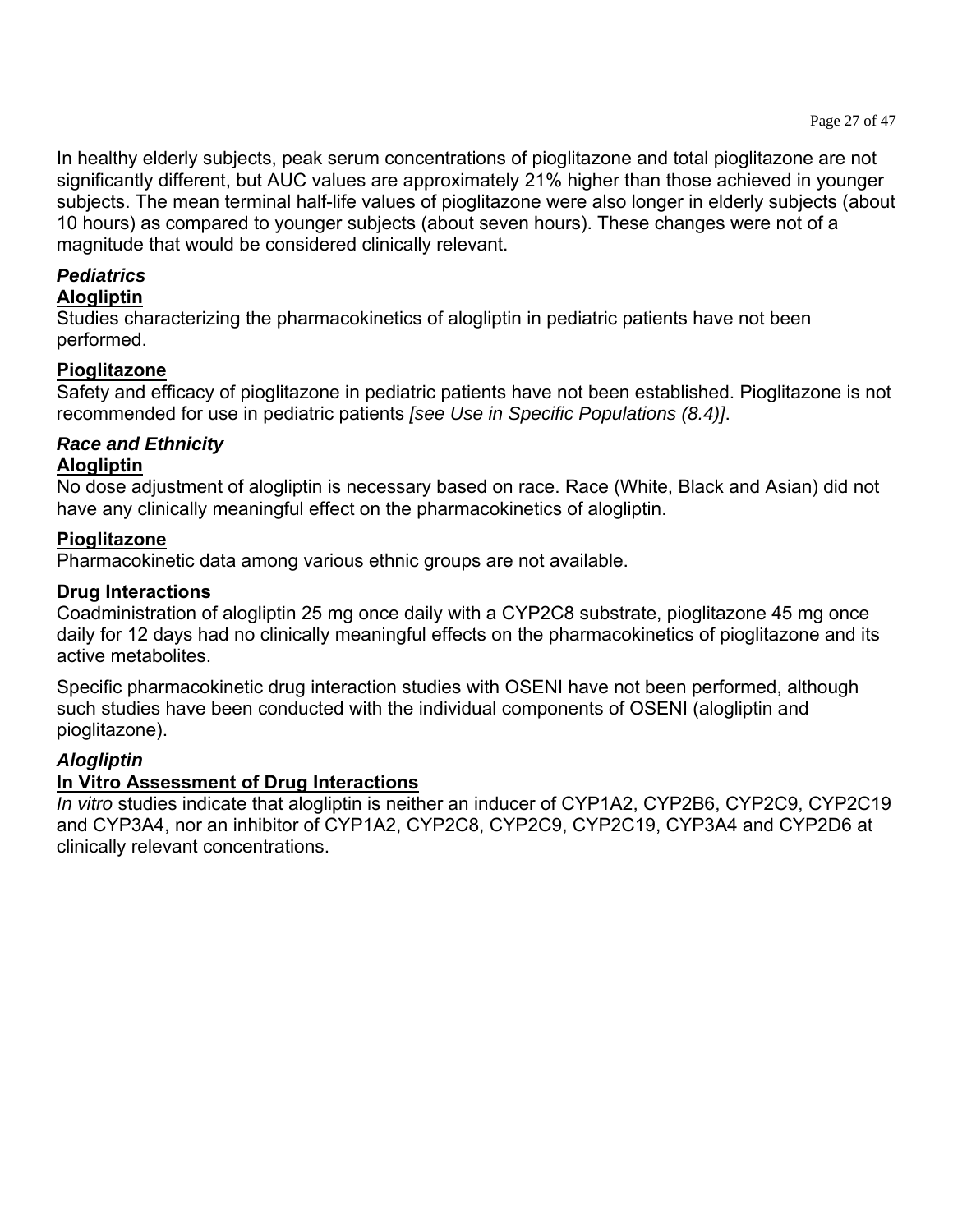#### **In Vivo Assessment of Drug Interactions**

#### *Effects of Alogliptin on the Pharmacokinetics of Other Drugs*

In clinical studies, alogliptin did not meaningfully increase the systemic exposure to the following drugs that are metabolized by CYP isozymes or excreted unchanged in urine *(Figure 1)*. No dose adjustment of alogliptin is recommended based on results of the described pharmacokinetic studies.

#### **Figure 1. Effect of Alogliptin on the Pharmacokinetic Exposure to Other Drugs**



Ratio of Alogliptin + Other Drug vs Other Drug

\*Warfarin was given once daily at a stable dose in the range of 1 mg to 10 mg. Alogliptin had no significant effect on the prothrombin time (PT) or International Normalized Ratio (INR).

\*\*Caffeine (1A2 substrate), tolbutamide (2C9 substrate), dextromethorphan (2D6 substrate), midazolam (3A4 substrate) and fexofenadine (P-gp substrate) were administered as a cocktail.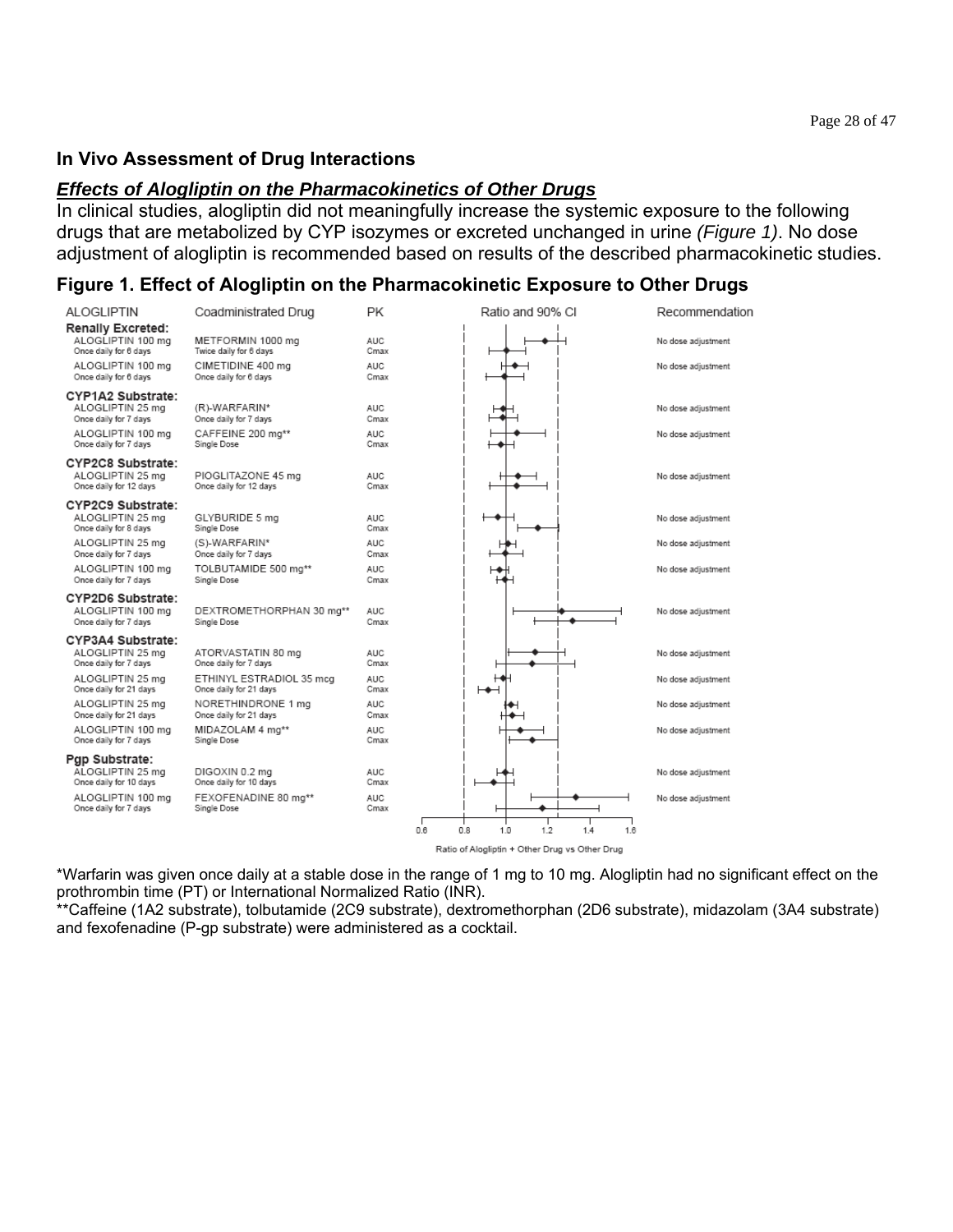#### *Effects of Other Drugs on the Pharmacokinetics of Alogliptin*

There are no clinically meaningful changes in the pharmacokinetics of alogliptin when alogliptin is administered concomitantly with the drugs described below *(Figure 2).* 

#### **Figure 2. Effect of Other Drugs on the Pharmacokinetic Exposure of Alogliptin**



Ratio of Alogliptin + Other Drug vs Alogliptin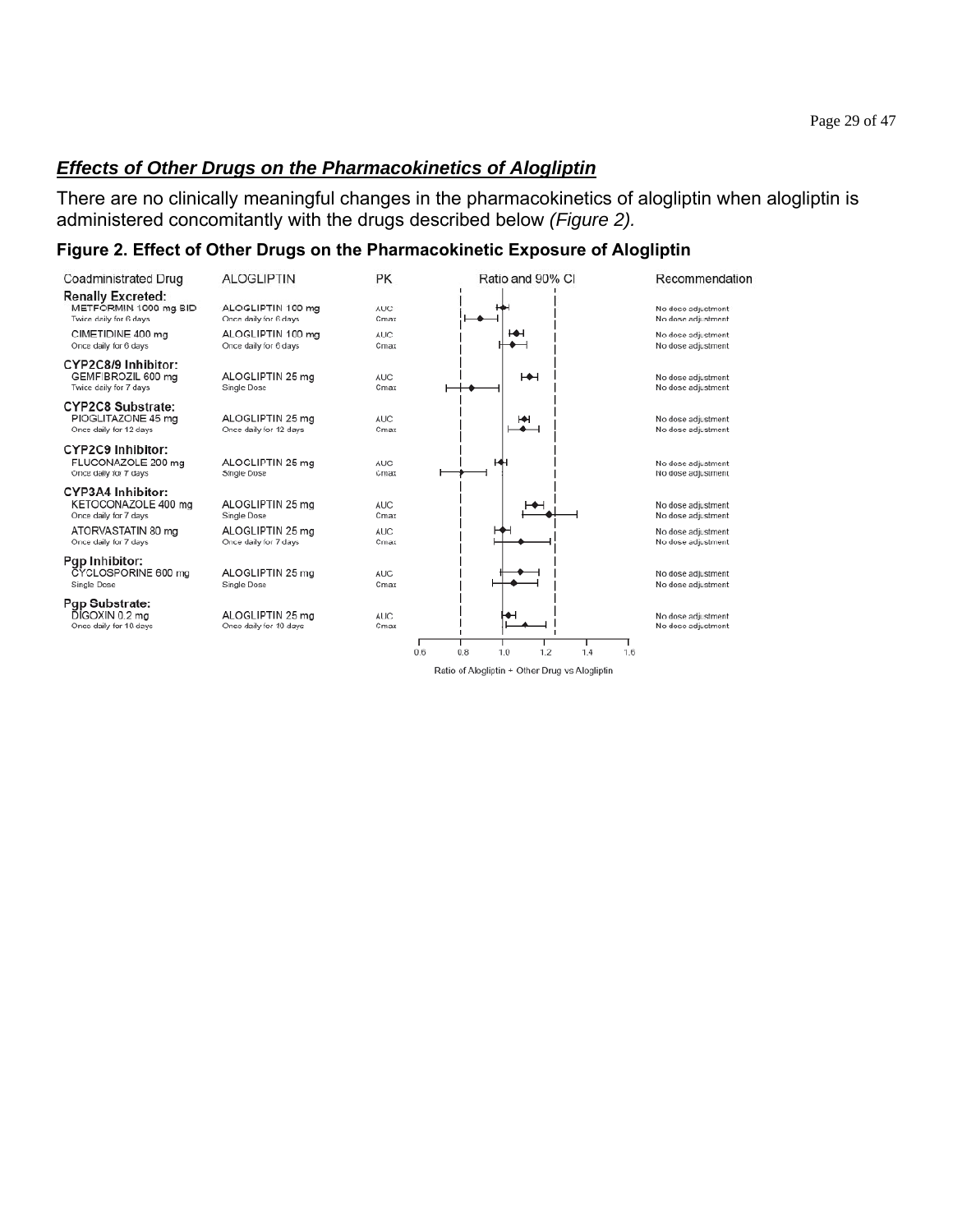# **Pioglitazone**

|                                                   | Table 8. Effect of Pioglitazone Coadministration on Systemic Exposure of Other Drugs  |                              |                  |                  |                                     |                  |                  |  |
|---------------------------------------------------|---------------------------------------------------------------------------------------|------------------------------|------------------|------------------|-------------------------------------|------------------|------------------|--|
|                                                   |                                                                                       | <b>Coadministered Drug</b>   |                  |                  |                                     |                  |                  |  |
| Pioglitazone<br><b>Dosage</b><br>Regimen (mg)*    | <b>Name and Dose Regimens</b>                                                         | Change<br>in $AUC^{\dagger}$ |                  |                  | Change<br>in $C_{max}$ <sup>1</sup> |                  |                  |  |
|                                                   | Warfarin $‡$                                                                          |                              |                  |                  |                                     |                  |                  |  |
| 45 mg<br>$(N=12)$                                 | Daily loading then maintenance doses<br>based PT and INR values                       | R-Warfarin                   |                  | $\downarrow$ 3%  | R-Warfarin                          |                  | 12%              |  |
|                                                   | Quick's Value=35 ± 5%                                                                 | S-Warfarin                   |                  | $\downarrow$ 1%  | S-Warfarin                          |                  | ↑1%              |  |
| 45 mg                                             | <b>Digoxin</b>                                                                        |                              |                  |                  |                                     |                  |                  |  |
| $(N=12)$                                          | 0.200 mg twice daily (loading dose) then<br>0.250 mg daily (maintenance dose, 7 days) |                              | ↑15%             |                  |                                     | ↑17%             |                  |  |
| 45 mg daily                                       | <b>Oral Contraceptive</b>                                                             |                              |                  |                  |                                     |                  |                  |  |
| for 21 days                                       | [Ethinyl Estradiol (EE) 0.035 mg plus                                                 | EE.                          |                  | $\downarrow$ 11% | EЕ                                  |                  | $\downarrow$ 13% |  |
| $(N=35)$                                          | Norethindrone (NE) 1 mg] for 21 days                                                  | <b>NE</b>                    |                  | ↑3%              | <b>NE</b>                           |                  | $\downarrow$ 7%  |  |
| 45 mg                                             | <b>Fexofenadine</b>                                                                   |                              |                  |                  |                                     |                  |                  |  |
| $(N=23)$                                          | ↑30%<br>60 mg twice daily for 7 days                                                  |                              |                  | ↑37%             |                                     |                  |                  |  |
| 45 mg                                             | Glipizide                                                                             |                              |                  |                  |                                     |                  |                  |  |
| $(N=14)$                                          | 5 mg daily for 7 days                                                                 | $\downarrow$ 3%              |                  | $\downarrow$ 8%  |                                     |                  |                  |  |
| 45 mg daily<br>for 8 days                         | <b>Metformin</b>                                                                      |                              |                  |                  |                                     |                  |                  |  |
| $(N=16)$                                          | 1000 mg single dose on 8 days                                                         |                              | $\downarrow$ 3%  |                  |                                     | $\downarrow$ 5%  |                  |  |
| 45 mg                                             | Midazolam                                                                             |                              |                  |                  |                                     |                  |                  |  |
| $(N=21)$                                          | 7.5 mg single dose on day 15                                                          |                              | $\downarrow$ 26% |                  |                                     | $\downarrow$ 26% |                  |  |
| 45 mg                                             | <b>Ranitidine</b>                                                                     |                              |                  |                  |                                     |                  |                  |  |
| $(N=24)$                                          | 150 mg twice daily for 7 days                                                         |                              | ↑1%              |                  |                                     | $1\%$            |                  |  |
| 45 mg daily<br><b>Nifedipine ER</b><br>for 4 days |                                                                                       |                              |                  |                  |                                     |                  |                  |  |
| $(N=24)$                                          | $\downarrow$ 13%<br>$\downarrow$ 17%<br>30 mg daily for 4 days                        |                              |                  |                  |                                     |                  |                  |  |
| 45 mg                                             | <b>Atorvastatin Ca</b>                                                                |                              |                  |                  |                                     |                  |                  |  |
| $(N=25)$                                          | $\downarrow$ 14%<br>$\downarrow$ 23%<br>80 mg daily for 7 days                        |                              |                  |                  |                                     |                  |                  |  |
| 45 mg                                             | <b>Theophylline</b>                                                                   |                              |                  |                  |                                     |                  |                  |  |
| $(N=22)$                                          | 400 mg twice daily for 7 days                                                         |                              | ↑2%              |                  |                                     | ↑5%              |                  |  |

\*Daily for seven days unless otherwise noted<br><sup>†</sup>% change (with/without coadministered drug and no change=0%); symbols of ↑ and ↓ indicate the exposure

increase and decrease, respectively<br><sup>‡</sup>Pioglitazone had no clinically significant effect on prothrombin time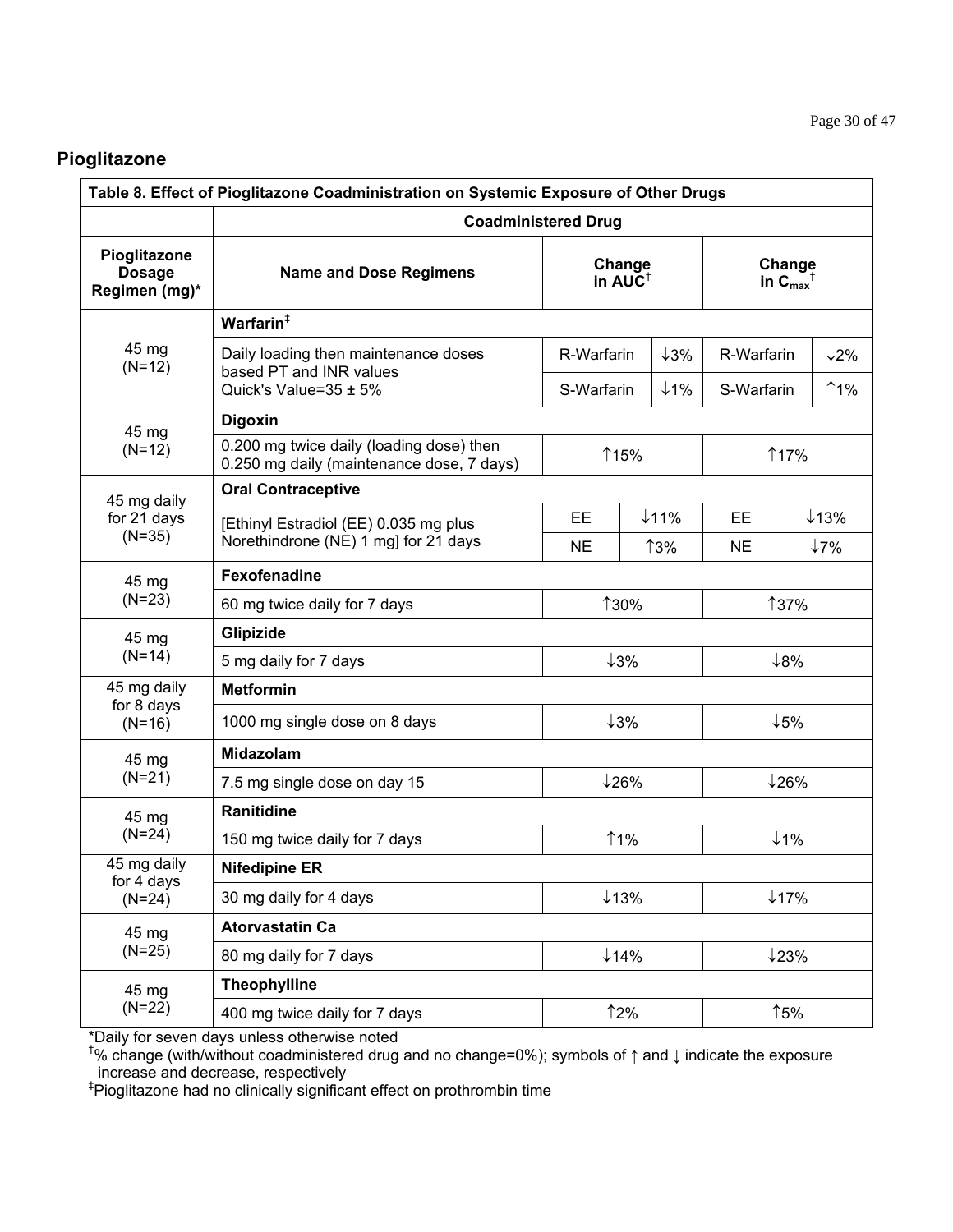| Table 9. Effect of Coadministered Drugs on Pioglitazone Systemic<br><b>Exposure</b> |                          |                                |                                         |  |  |
|-------------------------------------------------------------------------------------|--------------------------|--------------------------------|-----------------------------------------|--|--|
| <b>Coadministered Drug and</b>                                                      |                          | Pioglitazone                   |                                         |  |  |
| <b>Dosage Regimen</b>                                                               | Dose Regimen<br>$(mg)^*$ | Change<br>in $AUC^{\dagger}$   | Change<br>in $C_{\text{max}}^{\dagger}$ |  |  |
| Gemfibrozil 600 mg<br>twice daily for 2 days<br>$(N=12)$                            | 30 mg<br>single dose     | $\uparrow$ 3.4-fold $\uparrow$ | ↑6%                                     |  |  |
| Ketoconazole 200 mg<br>twice daily for 7 days<br>$(N=28)$                           | 45 mg                    | ↑34%                           | ↑14%                                    |  |  |
| Rifampin 600 mg<br>daily for 5 days<br>$(N=10)$                                     | 30 mg<br>single dose     | $\downarrow$ 54%               | $\downarrow$ 5%                         |  |  |
| Fexofenadine 60 mg<br>twice daily for 7 days<br>$(N=23)$                            | 45 mg                    | ↑1%                            | $0\%$                                   |  |  |
| Ranitidine 150 mg<br>twice daily for 4 days<br>$(N=23)$                             | 45 mg                    | $\downarrow$ 13%               | $\downarrow$ 16%                        |  |  |
| Nifedipine ER 30 mg<br>daily for 7 days<br>$(N = 23)$                               | 45 mg                    | ↑5%                            | ↑4%                                     |  |  |
| Atorvastatin Ca 80 mg<br>daily for 7 days<br>$(N=24)$                               | 45 mg                    | $\downarrow$ 24%               | $\downarrow$ 31%                        |  |  |
| Theophylline 400 mg<br>twice daily for 7 days<br>$(N=22)$                           | 45 mg                    | $4\%$                          | $12\%$                                  |  |  |

\*Daily for seven days unless otherwise noted

† Mean ratio (with/without coadministered drug and no change=one-fold) % change (with/without coadministered drug and no change=0%); symbols of ↑ and ↓ indicate the

exposure increase and decrease, respectively<br><sup>‡</sup>The half-life of pioglitazone increased from 6.5 hours to 15.1 hours in the presence of gemfibrozil *[see Dosage and Administration (2.3) and Drug Interactions (7)]*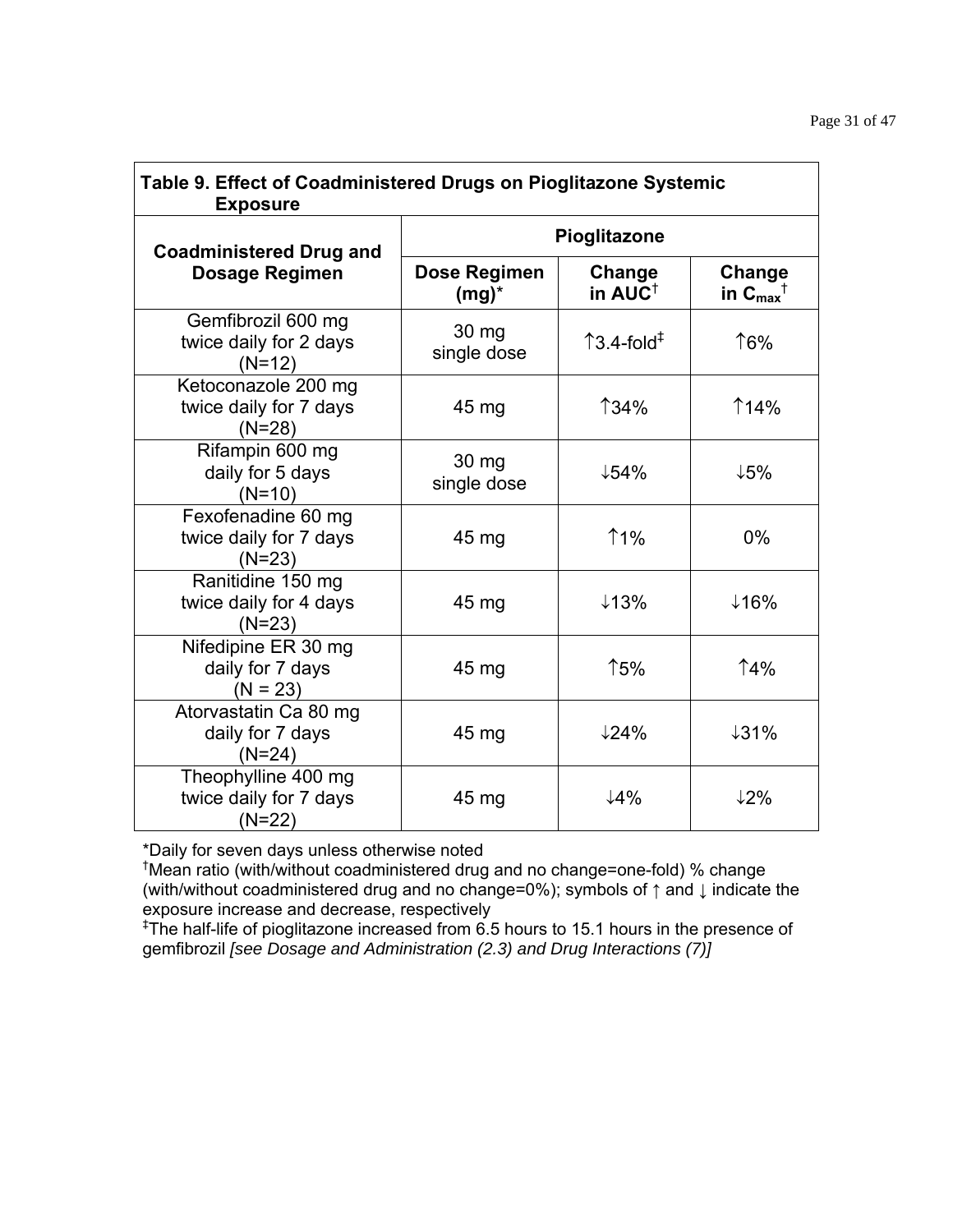#### **13 NONCLINICAL TOXICOLOGY**

#### **13.1 Carcinogenesis, Mutagenesis, Impairment of Fertility Alogliptin and Pioglitazone**

No carcinogenicity, mutagenicity or impairment of fertility studies have been conducted with OSENI. The following data are based on findings in studies performed with alogliptin or pioglitazone individually.

#### **Alogliptin**

Rats were administered oral doses of 75, 400 and 800 mg/kg alogliptin for two years. No drug-related tumors were observed up to 75 mg/kg or approximately 32 times the maximum recommended clinical dose of 25 mg, based on area under the plasma concentration curve (AUC) exposure. At higher doses (approximately 308 times the maximum recommended clinical dose of 25 mg), a combination of thyroid C-cell adenomas and carcinomas increased in male but not female rats. No drug-related tumors were observed in mice after administration of 50, 150 or 300 mg/kg alogliptin for two years, or up to approximately 51 times the maximum recommended clinical dose of 25 mg, based on AUC exposure.

Alogliptin was not mutagenic or clastogenic, with and without metabolic activation, in the Ames test with *S. typhimurium* and *E. coli* or the cytogenetic assay in mouse lymphoma cells. Alogliptin was negative in the *in vivo* mouse micronucleus study.

In a fertility study in rats, alogliptin had no adverse effects on early embryonic development, mating or fertility at doses up to 500 mg/kg, or approximately 172 times the clinical dose based on plasma drug exposure (AUC).

#### **Pioglitazone**

A two-year carcinogenicity study was conducted in male and female rats at oral doses up to 63 mg/kg (approximately 14 times the MRHD of 45 mg based on mg/m<sup>2</sup>). Drug-induced tumors were not observed in any organ except for the urinary bladder. Benign and/or malignant transitional cell neoplasms were observed in male rats at 4 mg/kg and above (approximately equal to the MRHD based on mg/m<sup>2</sup>). A two-year carcinogenicity study was conducted in male and female mice at oral doses up to 100 mg/kg (approximately 11 times the MRHD based on mg/m<sup>2</sup>). No drug-induced tumors were observed in any organ.

Pioglitazone was not mutagenic in a battery of genetic toxicology studies, including the Ames bacterial assay, a mammalian cell forward gene mutation assay (CHO/HPRT and AS52/XPRT), an *in vitro* cytogenetics assay using CHL cells, an unscheduled DNA synthesis assay and an *in vivo* micronucleus assay.

No adverse effects upon fertility were observed in male and female rats at oral doses up to 40 mg/kg pioglitazone daily prior to and throughout mating and gestation (approximately nine times the MRHD based on mg/m<sup>2</sup>).

# **13.2 Animal Toxicology and/or Pharmacology**

#### **Pioglitazone**

Heart enlargement has been observed in mice (100 mg/kg), rats (4 mg/kg and above) and dogs (3 mg/kg) treated orally with pioglitazone (approximately 11, one, and two times the MRHD for mice,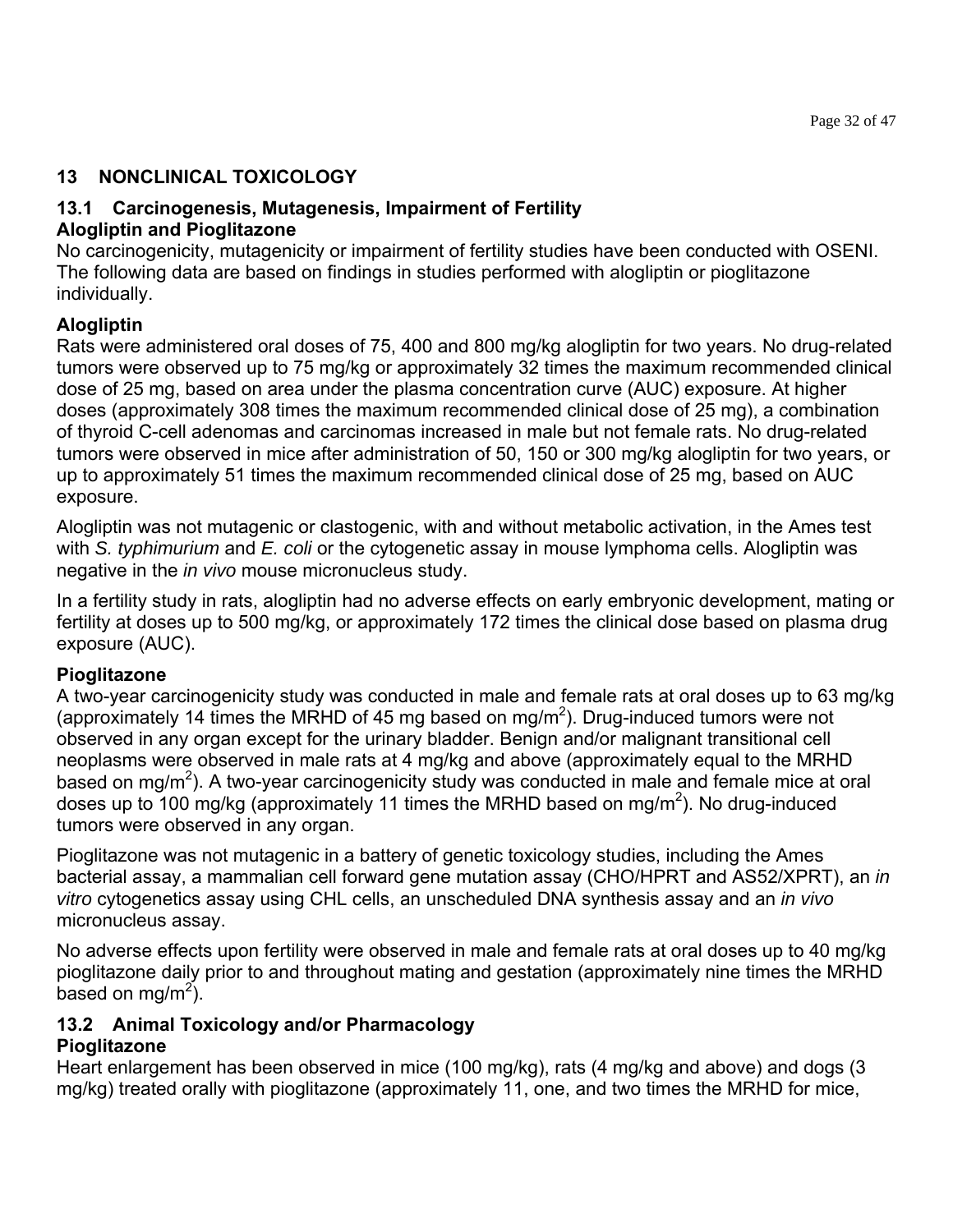rats and dogs, respectively, based on mg/m<sup>2</sup>). In a one-year rat study, drug-related early death due to apparent heart dysfunction occurred at an oral dose of 160 mg/kg (approximately 35 times the MRHD based on mg/m<sup>2</sup>). Heart enlargement was seen in a 13-week study in monkeys at oral doses of 8.9 mg/kg and above (approximately four times the MRHD based on mg/m<sup>2</sup>), but not in a 52-week study at oral doses up to 32 mg/kg (approximately 13 times the MRHD based on mg/m<sup>2</sup>).

## **14 CLINICAL STUDIES**

The coadministration of alogliptin and pioglitazone has been studied in patients with type 2 diabetes inadequately controlled on either diet and exercise alone or on metformin alone.

There have been no clinical efficacy studies conducted with OSENI; however, bioequivalence of OSENI with coadministered alogliptin and pioglitazone tablets was demonstrated, and efficacy of the combination of alogliptin and pioglitazone has been demonstrated in four Phase 3 efficacy studies.

In patients with type 2 diabetes, treatment with OSENI produced clinically meaningful and statistically significant improvements in A1C compared to either alogliptin or pioglitazone alone. As is typical for trials of agents to treat type 2 diabetes, the mean reduction in A1C with OSENI appears to be related to the degree of A1C elevation at baseline.

#### **Alogliptin and Pioglitazone Coadministration in Patients with Type 2 Diabetes Inadequately Controlled on Diet and Exercise**

In a 26-week, double-blind, active-controlled study, a total of 655 patients inadequately controlled on diet and exercise alone (mean baseline A1C = 8.8%) were randomized to receive alogliptin 25 mg alone, pioglitazone 30 mg alone, alogliptin 12.5 mg with pioglitazone 30 mg or alogliptin 25 mg with pioglitazone 30 mg once daily. Coadministration of alogliptin 25 mg with pioglitazone 30 mg resulted in statistically significant improvements from baseline in A1C and FPG compared to either alogliptin 25 mg alone or to pioglitazone 30 mg alone *(Table 10)*. Coadministration of alogliptin 25 mg with pioglitazone 30 mg once daily resulted in statistically significant reductions in fasting plasma glucose (FPG) starting from Week 2 through Week 26 compared to either alogliptin 25 mg or pioglitazone 30 mg alone. A total of 3% of patients receiving alogliptin 25 mg coadministered with pioglitazone 30 mg, 11% of those receiving alogliptin 25 mg alone, and 6% of those receiving pioglitazone 30 mg alone required glycemic rescue.

Improvements in A1C were not affected by gender, age or baseline BMI.

The mean increase in body weight was similar between pioglitazone alone and alogliptin when coadministered with pioglitazone.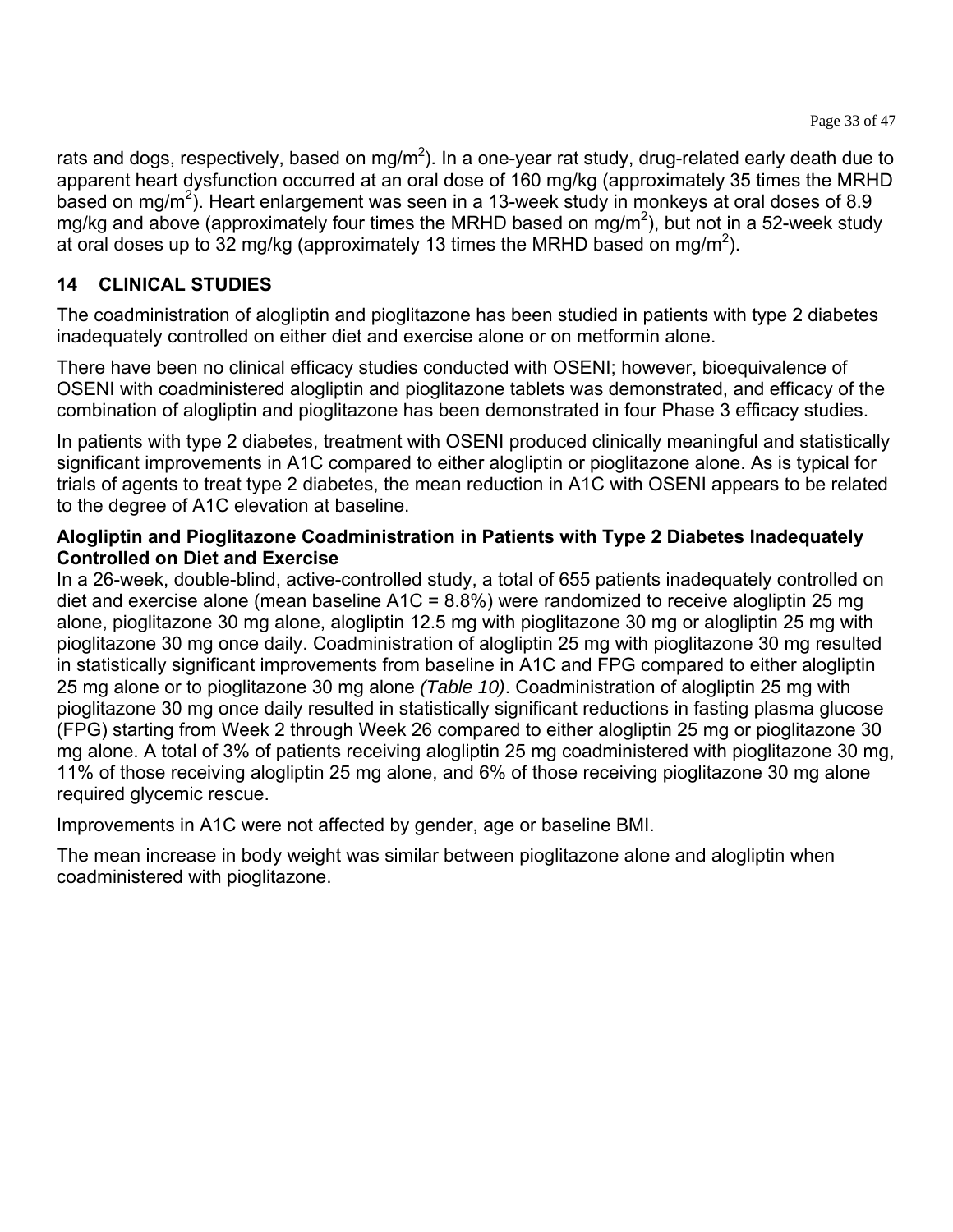$\overline{\phantom{a}}$ 

| Table 10. Glycemic Parameters at Week 26 in a Coadministration Study of Alogliptin and<br>Pioglitazone in Patients Inadequately Controlled on Diet and Exercise* |                                       |                       |                                             |  |  |
|------------------------------------------------------------------------------------------------------------------------------------------------------------------|---------------------------------------|-----------------------|---------------------------------------------|--|--|
|                                                                                                                                                                  | <b>Alogliptin</b><br>25 <sub>mg</sub> | Pioglitazone<br>30 mg | Alogliptin 25 mg<br>+ Pioglitazone 30<br>mg |  |  |
| A1C (%)                                                                                                                                                          | $N = 160$                             | $N = 153$             | $N = 158$                                   |  |  |
| Baseline (mean)                                                                                                                                                  | 8.8                                   | 8.8                   | 8.8                                         |  |  |
| <b>Change from Baseline</b><br>(adjusted mean <sup>†</sup> )                                                                                                     | $-1$                                  | $-1.2$                | $-1.7$                                      |  |  |
| Difference from alogliptin 25 mg<br>(adjusted mean <sup>†</sup> with 95% confidence<br>interval)                                                                 |                                       |                       | $-0.8^{\ddagger}$ (-1, -0.5)                |  |  |
| Difference from pioglitazone 30 mg<br>(adjusted mean <sup>†</sup> with 95% confidence<br>interval)                                                               |                                       |                       | $-0.6^{\ddagger}$ (-0.8, -0.3)              |  |  |
| % of Patients (n/N)<br>achieving A1C $\leq$ 7%                                                                                                                   | 24%<br>(40/164)                       | 34%<br>(55/163)       | 63%<br>$(103/164)^{\ddagger}$               |  |  |
| FPG (mg/dL)                                                                                                                                                      | $N = 162$                             | $N = 157$             | $N = 162$                                   |  |  |
| Baseline (mean)                                                                                                                                                  | 189                                   | 189                   | 185                                         |  |  |
| <b>Change from Baseline</b><br>(adjusted mean <sup>†</sup> )                                                                                                     | $-26$                                 | $-37$                 | $-50$                                       |  |  |
| Difference from alogliptin 25 mg<br>(adjusted mean <sup>†</sup> with 95% confidence<br>interval)                                                                 |                                       |                       | $-25^{\ddagger}$ (-34, -15)                 |  |  |
| Difference from pioglitazone 30 mg<br>(adjusted mean <sup>†</sup> with 95% confidence<br>interval)                                                               |                                       |                       | $-13^{+}$ (-22, -4)                         |  |  |

\*Intent-to-treat population using last observation carried forward † Least squares means adjusted for treatment, geographic region and baseline value ‡ p˂0.01 compared to alogliptin 25 mg or pioglitazone 30 mg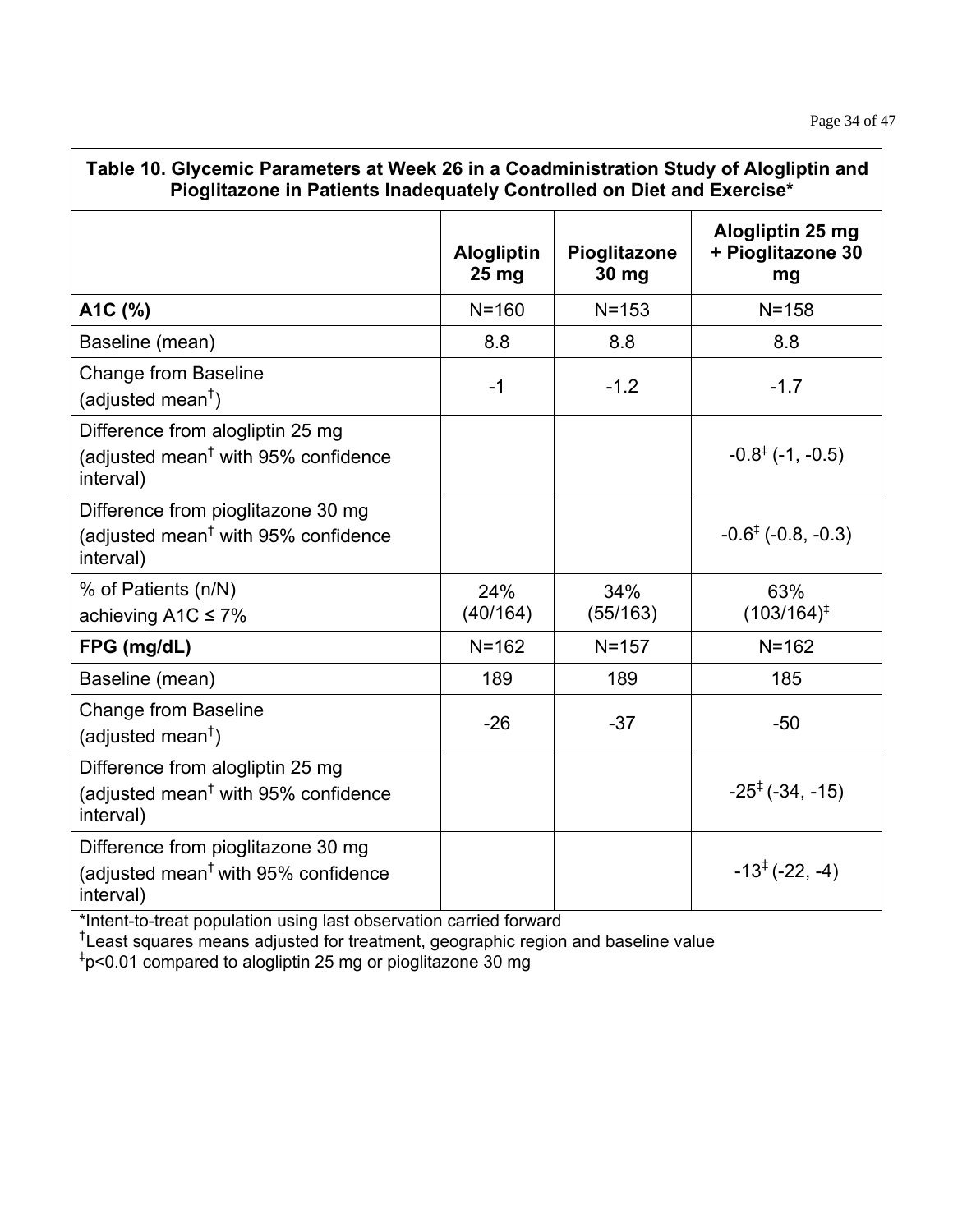#### **Alogliptin and Pioglitazone Coadministration in Patients with Type 2 Diabetes Inadequately Controlled on Metformin Alone**

In the second 26-week, double-blind, placebo-controlled study, a total of 1554 patients already on metformin (mean baseline A1C=8.5%) were randomized to one of 12 double-blind treatment groups: placebo; 12.5 mg or 25 mg of alogliptin alone; 15 mg, 30 mg or 45 mg of pioglitazone alone; or 12.5 mg or 25 mg of alogliptin in combination with 15 mg, 30 mg or 45 mg of pioglitazone. Patients were maintained on a stable dose of metformin (median dose=1700 mg) during the treatment period. Coadministration of alogliptin and pioglitazone provided statistically significant improvements in A1C and FPG compared to placebo, to alogliptin alone, or to pioglitazone alone when added to background metformin therapy *(Table 11, Figure 3)*. A total of 4%, 5% or 2% of patients receiving alogliptin 25 mg with 15 mg, 30 mg or 45 mg pioglitazone, 33% of patients receiving placebo, 13% of patients receiving alogliptin 25 mg, and 10%, 15% or 9% of patients receiving pioglitazone 15 mg, 30 mg or 45 mg alone required glycemic rescue.

Improvements in A1C were not affected by gender, age or baseline BMI.

The mean increase in body weight was similar between pioglitazone alone and alogliptin when coadministered with pioglitazone.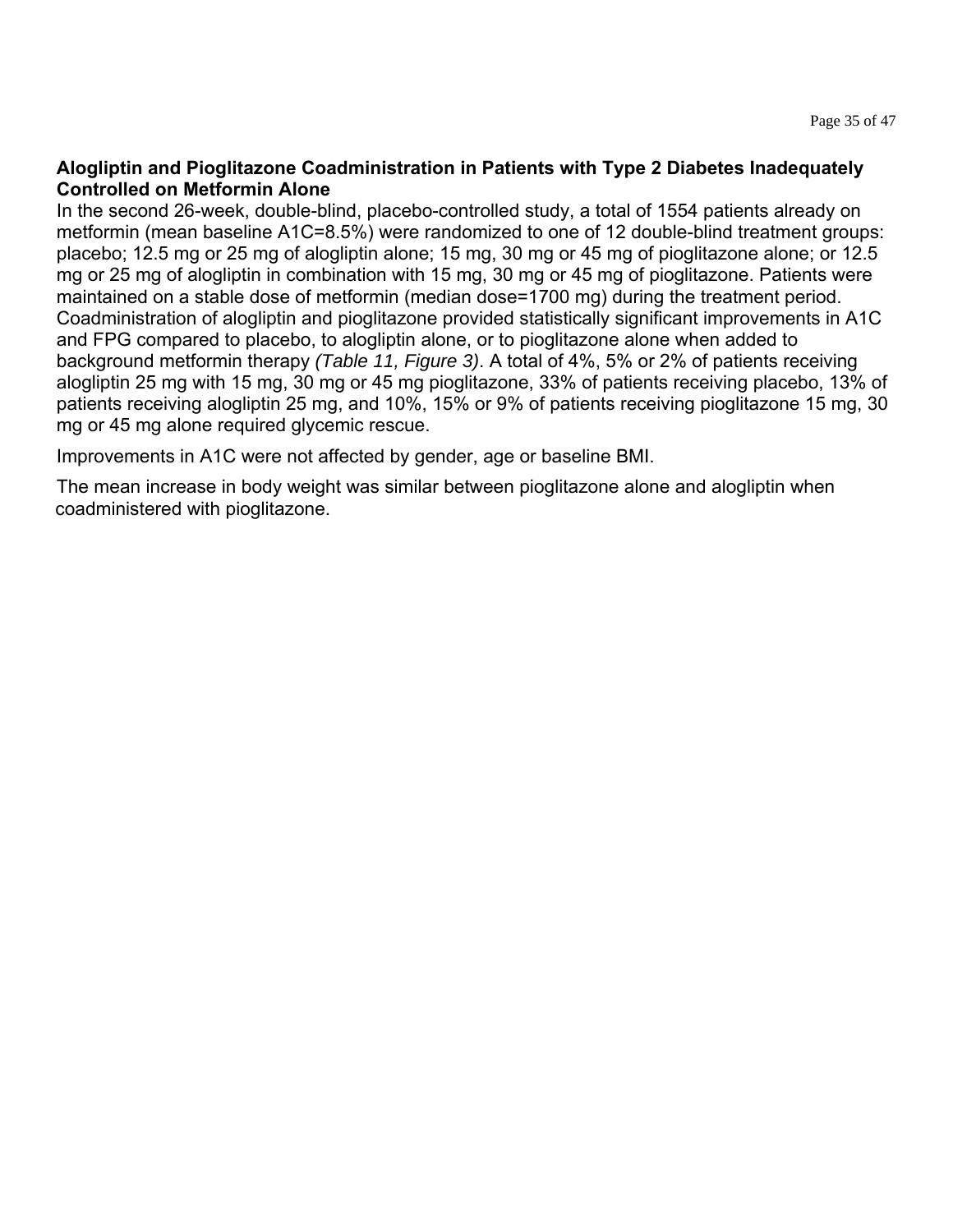| Table 11. Glycemic Parameters at Week 26 for Alogliptin and Pioglitazone Alone and in Combination in Patients with Type 2 Diabetes* |                |                          |                                  |                       |                       |                                                           |                                                           |                                                           |
|-------------------------------------------------------------------------------------------------------------------------------------|----------------|--------------------------|----------------------------------|-----------------------|-----------------------|-----------------------------------------------------------|-----------------------------------------------------------|-----------------------------------------------------------|
|                                                                                                                                     | Placebo        | Alogliptin<br>25 mg      | Pioglitazone<br>15 <sub>mg</sub> | Pioglitazone<br>30 mg | Pioglitazone<br>45 mg | Alogliptin<br>25 <sub>mg</sub><br>+ Pioglitazone<br>15 mg | Alogliptin<br>25 <sub>mg</sub><br>+ Pioglitazone<br>30 mg | Alogliptin<br>25 <sub>mg</sub><br>+ Pioglitazone<br>45 mg |
| A1C (%)                                                                                                                             | $N = 126$      | $N = 123$                | $N = 127$                        | $N = 123$             | $N = 126$             | $N = 127$                                                 | $N = 124$                                                 | $N = 126$                                                 |
| Baseline (mean)                                                                                                                     | 8.5            | 8.6                      | 8.5                              | 8.5                   | 8.5                   | 8.5                                                       | 8.5                                                       | 8.6                                                       |
| Change from<br>baseline<br>(adjusted mean <sup>†</sup><br>with 95%<br>confidence<br>interval)                                       | $-0.1$         | $-0.9$                   | $-0.8$                           | $-0.9$                | $-1$                  | $-1.3^{+}$                                                | $-1.4^{\ddagger}$                                         | $-1.6^{\ddagger}$                                         |
| Difference from<br>pioglitazone<br>(adjusted mean <sup>†</sup><br>with 95%<br>confidence<br>interval)                               |                |                          |                                  |                       |                       | $-0.5^{\ddagger}$ (-0.7,<br>$-0.3$ )                      | $-0.5^{\ddagger}$ (-0.7,<br>$-0.3$                        | $-0.6^{\ddagger}$ (-0.8, -0.4)                            |
| Difference from<br>alogliptin<br>(adjusted mean <sup>†</sup><br>with 95%<br>confidence<br>interval)                                 |                |                          |                                  |                       |                       | $-0.4^{\ddagger}$ (-0.6,<br>$-0.1$                        | $-0.5^{\ddagger}$ (-0.7,<br>$-0.3$ )                      | $-0.7^{\ddagger}$ (-0.9, -0.5)                            |
| Patients (%)<br>achieving<br>A1C ≤7%                                                                                                | 6%<br>(8/129)  | 27%<br>(35/129)          | 26%<br>(33/129)                  | 30%<br>(38/129)       | 36%<br>(47/129)       | 55%<br>$(71/130)^{\ddagger}$                              | 53%<br>$(69/130)^{4}$                                     | 60%<br>$(78/130)^{\ddagger}$                              |
| FPG (mg/dL)                                                                                                                         | $N = 129$      | $N = 126$                | $N = 127$                        | $N = 125$             | $N = 129$             | $N = 130$                                                 | $N = 126$                                                 | $N = 127$                                                 |
| Baseline (mean)                                                                                                                     | 177            | 184                      | 177                              | 175                   | 181                   | 179                                                       | 179                                                       | 178                                                       |
| Change from<br>baseline<br>(adjusted mean <sup>†</sup><br>with 95%<br>confidence<br>interval)                                       | $\overline{7}$ | $-19$                    | $-24$                            | -29                   | $-32$                 | $-38^{+}$                                                 | $-42^{+}$                                                 | $-53^{\ddagger}$                                          |
| Difference from<br>pioglitazone<br>(adjusted mean <sup>†</sup><br>with 95%<br>confidence<br>interval)                               | $\overline{a}$ | $\overline{\phantom{a}}$ |                                  |                       | $\blacksquare$        | $-14^{\ddagger}$ (-24, -5)                                | $-13^{+}$ (-23, -3)                                       | $-20^{+}$ (-30, -11)                                      |
| Difference from<br>alogliptin<br>(adjusted mean <sup>†</sup><br>with 95%<br>confidence<br>interval)                                 |                |                          |                                  |                       |                       | $-19^{+}$ (-29, -10)                                      | $-23^{+}$ (-33, -13)                                      | $-34^{\ddagger}$ (-44, -24)                               |

\*Intent-to-treat population using last observation carried forward

**†**Least squares means adjusted for treatment, geographic region metformin dose and baseline value

‡p≤0.01 when compared to pioglitazone and alogliptin alone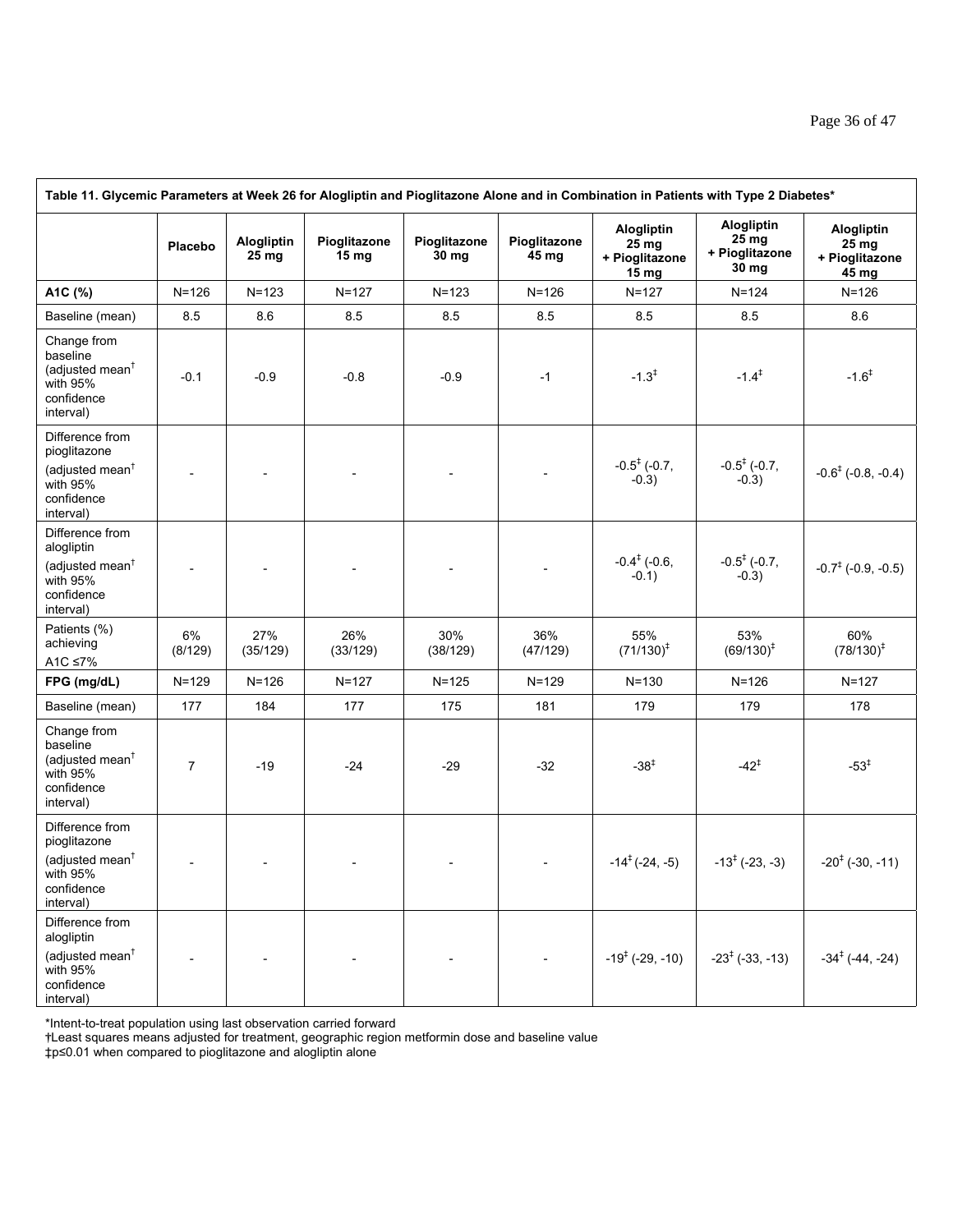#### **Figure 3. Change from Baseline in A1C at Week 26 with Alogliptin and Pioglitazone Alone and Alogliptin in Combination with Pioglitazone when Added to Metformin**



## **Alogliptin Add-On Therapy in Patients with Type 2 Diabetes Inadequately Controlled on Metformin in Combination with Pioglitazone**

In a 52-week, active-comparator study, a total of 803 patients inadequately controlled (mean baseline A1C = 8.2%) on a current regimen of pioglitazone 30 mg and metformin at least 1500 mg per day or at the maximum tolerated dose were randomized to either receive the addition of alogliptin 25 mg or the titration of pioglitazone 30 mg to 45 mg following a four-week, single-blind, placebo run-in period. Patients were maintained on a stable dose of metformin (median dose = 1700 mg). Patients who failed to meet prespecified hyperglycemic goals during the 52-week treatment period received glycemic rescue therapy.

In combination with pioglitazone and metformin, alogliptin 25 mg was shown to be statistically superior in lowering A1C and FPG compared with the titration of pioglitazone from 30 mg to 45 mg at Week 26 and Week 52 *(Table 12, results shown only for Week 52)*. A total of 11% of patients who were receiving alogliptin 25 mg in combination with pioglitazone 30 mg and metformin and 22% of patients receiving a dose titration of pioglitazone from 30 mg to 45 mg in combination with metformin required glycemic rescue.

Improvements in A1C were not affected by gender, age, race or baseline BMI. The mean increase in body weight was similar in both treatment arms. Lipid effects were neutral.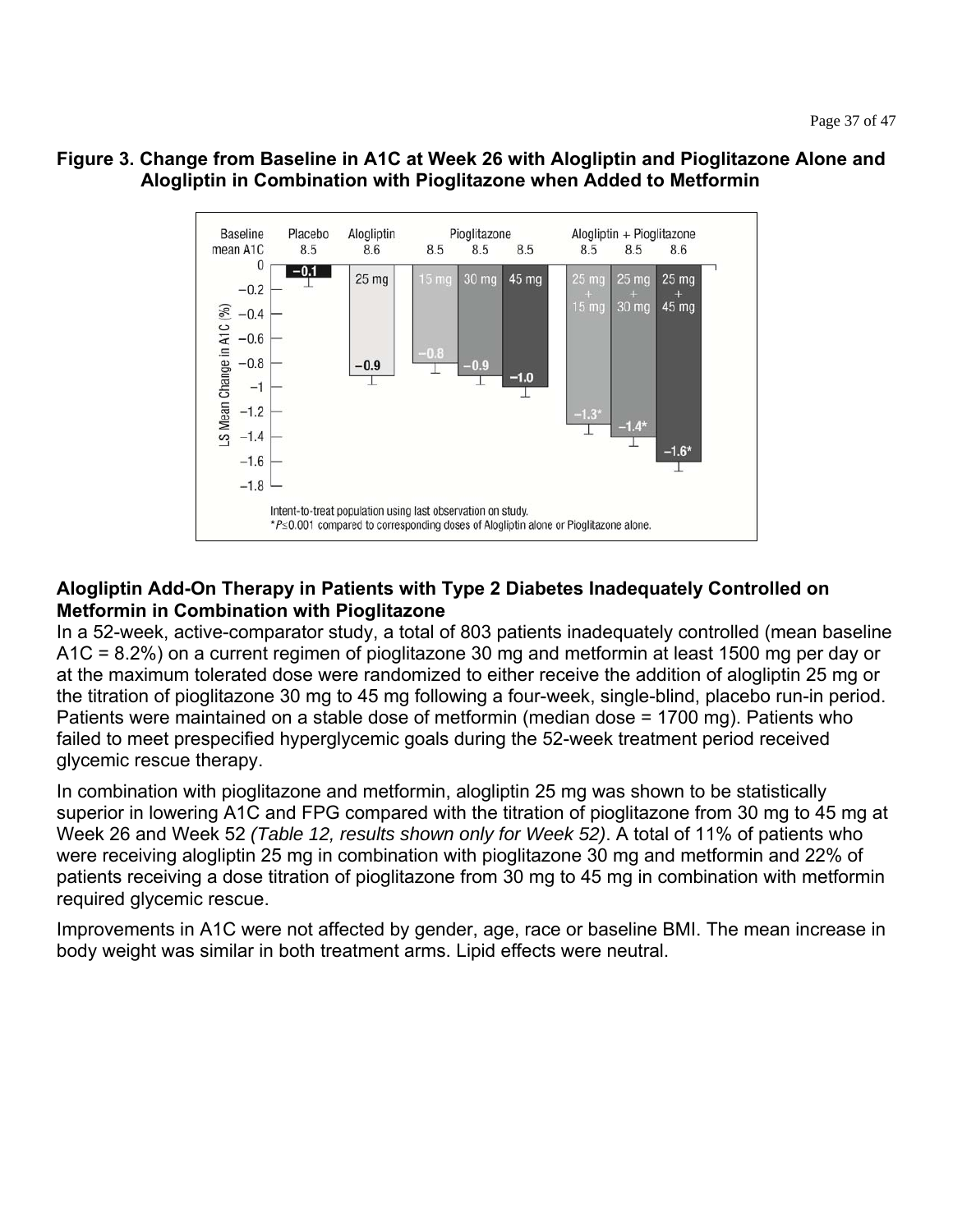| Table 12. Glycemic Parameters at Week 52 in an Active-Controlled Study of<br>Alogliptin as Add-On Combination Therapy to Metformin and Pioglitazone* |                                                         |                                   |  |  |
|------------------------------------------------------------------------------------------------------------------------------------------------------|---------------------------------------------------------|-----------------------------------|--|--|
|                                                                                                                                                      | Alogliptin 25 mg<br>+ Pioglitazone 30 mg<br>+ Metformin | Pioglitazone 45 mg<br>+ Metformin |  |  |
| A1C (%)                                                                                                                                              | $N = 397$                                               | $N = 394$                         |  |  |
| Baseline (mean)                                                                                                                                      | 8.2                                                     | 8.1                               |  |  |
| <b>Change from Baseline</b><br>(adjusted mean <sup>†</sup> )                                                                                         | $-0.7$                                                  | $-0.3$                            |  |  |
| Difference from<br>Pioglitazone 45 mg + Metformin<br>(adjusted mean <sup>†</sup> with 95%<br>confidence interval)                                    | $-0.4^{\ddagger}$ ( $-0.5, -0.3$ )                      |                                   |  |  |
| % of Patients (n/N)<br>achieving A1C ≤7%                                                                                                             | $33\%$ (134/404) <sup>§</sup>                           | 21% (85/399)                      |  |  |
| FPG (mg/dL)                                                                                                                                          | $N = 399$                                               | $N = 396$                         |  |  |
| Baseline (mean)                                                                                                                                      | 162                                                     | 162                               |  |  |
| <b>Change from Baseline</b><br>(adjusted mean <sup>†</sup> )                                                                                         | $-15$                                                   | $-4$                              |  |  |
| Difference from<br>Pioglitazone 45 mg + Metformin<br>(adjusted mean <sup>†</sup> with 95%<br>confidence interval)                                    | $-11^{\S}$ (-16, -6)                                    |                                   |  |  |

\*Intent-to-treat population using last observation on study

† Least squares means adjusted for treatment, baseline value, geographic region and baseline metformin dose

‡ Noninferior and statistically superior to metformin plus pioglitazone at the 0.025 one-sided significance level

 $\rm{^{\$}p<}$ 0.001 compared to pioglitazone 45 mg + metformin

## **Alogliptin Add-On Therapy to a Thiazolidinedione**

A 26-week, placebo-controlled study, was conducted to evaluate the efficacy and safety of alogliptin as add-on therapy to pioglitazone in patients with type 2 diabetes. A total of 493 patients inadequately controlled on a thiazolidinedione alone or in combination with metformin or a sulfonylurea (mean baseline A1C = 8%) were randomized to receive alogliptin 12.5 mg, alogliptin 25 mg or placebo. Patients were maintained on a stable dose of pioglitazone (median dose = 30 mg) during the treatment period and those who were also previously treated on metformin (median dose = 2000 mg) or sulfonylurea (median dose = 10 mg) prior to randomization were maintained on the combination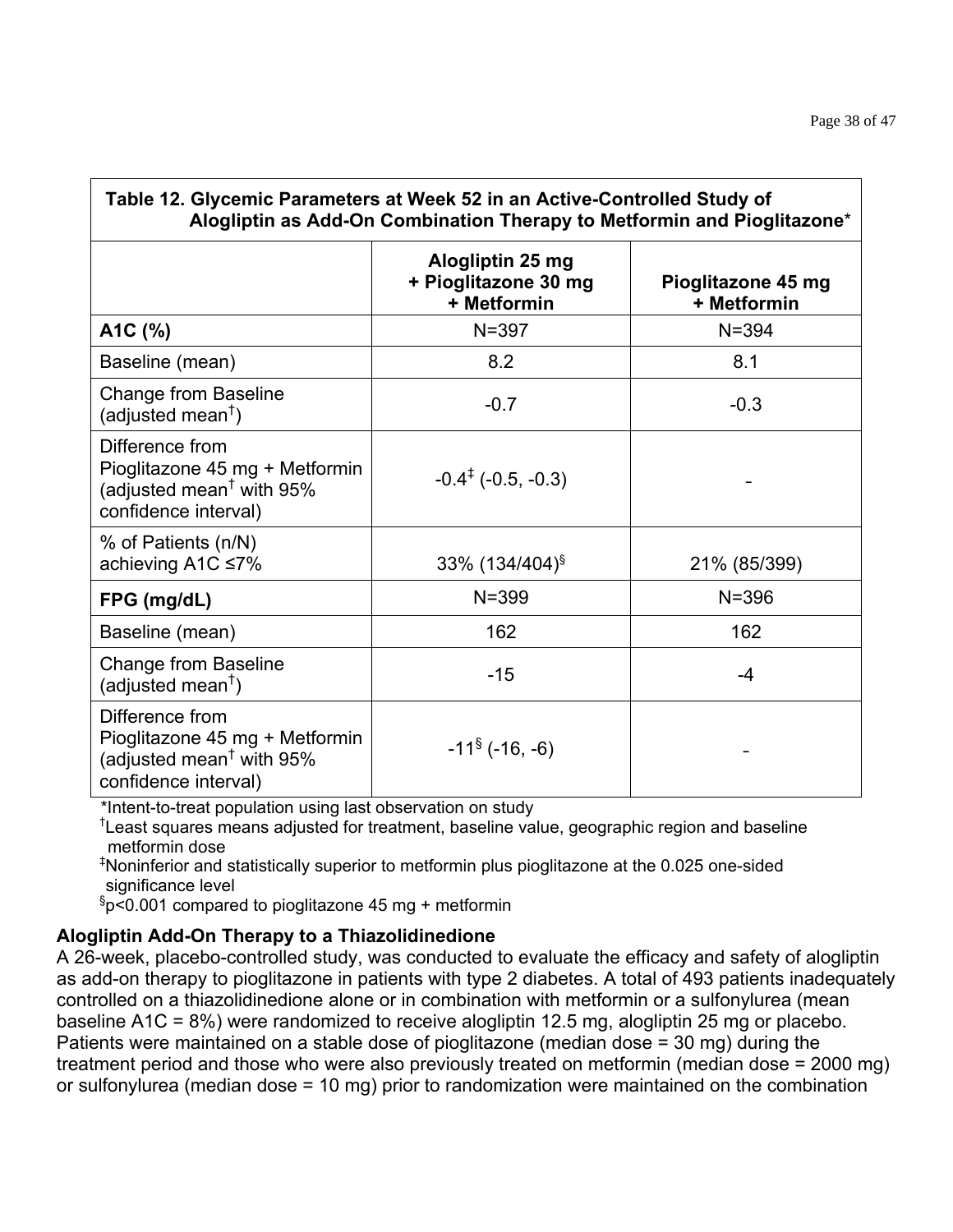therapy during the treatment period. All patients entered into a four-week, single-blind, placebo run-in period prior to randomization. Following randomization, all patients continued to receive instruction on diet and exercise. Patients who failed to meet prespecified hyperglycemic goals during the 26-week treatment period received glycemic rescue.

The addition of alogliptin 25 mg once daily to pioglitazone therapy resulted in significant improvements from baseline in A1C and FPG at Week 26 when compared to the addition of placebo *(Table 13)*. A total of 9% of patients who were receiving alogliptin 25 mg and 12% of patients receiving placebo required glycemic rescue.

The improvement in A1C was not affected by gender, age, baseline BMI or baseline pioglitazone dose. The mean increase in body weight was similar between alogliptin and placebo when given in combination with pioglitazone. Lipid effects were neutral.

| Table 13. Glycemic Parameters at Week 26 in a Placebo-Controlled Study of Alogliptin as<br>Add-On Therapy to Pioglitazone* |                                                                  |                                                                |  |  |
|----------------------------------------------------------------------------------------------------------------------------|------------------------------------------------------------------|----------------------------------------------------------------|--|--|
|                                                                                                                            | Alogliptin 25 mg<br>+ Pioglitazone<br>± Metformin ± Sulfonylurea | <b>Placebo</b><br>+ Pioglitazone<br>± Metformin ± Sulfonylurea |  |  |
| A1C (%)                                                                                                                    | $N = 195$                                                        | $N = 95$                                                       |  |  |
| Baseline (mean)                                                                                                            | 8                                                                | 8                                                              |  |  |
| Change from baseline<br>(adjusted mean <sup>†</sup> )                                                                      | $-0.8$                                                           | $-0.2$                                                         |  |  |
| Difference from placebo<br>(adjusted mean <sup>†</sup> with 95%<br>confidence interval)                                    | $-0.6^{\ddagger}$ (-0.8, -0.4)                                   |                                                                |  |  |
| % of patients (n/N)<br>achieving A1C ≤7%                                                                                   | 49% (98/199) <sup>‡</sup>                                        | 34% (33/97)                                                    |  |  |
| FPG (mg/dL)                                                                                                                | $N = 197$                                                        | $N=97$                                                         |  |  |
| Baseline (mean)                                                                                                            | 170                                                              | 172                                                            |  |  |
| Change from baseline<br>(adjusted mean <sup>†</sup> )                                                                      | $-20$                                                            | -6                                                             |  |  |
| Difference from placebo<br>(adjusted mean <sup>†</sup> with 95%<br>confidence interval)                                    | $-14^{\ddagger}$ (-23, -5)                                       |                                                                |  |  |

\*Intent-to-treat population using last observation on study

† Least squares means adjusted for treatment, baseline value, geographic region, baseline treatment regimen (pioglitazone, pioglitazone + metformin or pioglitazone + sulfonylurea) and baseline pioglitazone dose

‡ p˂0.01 compared to placebo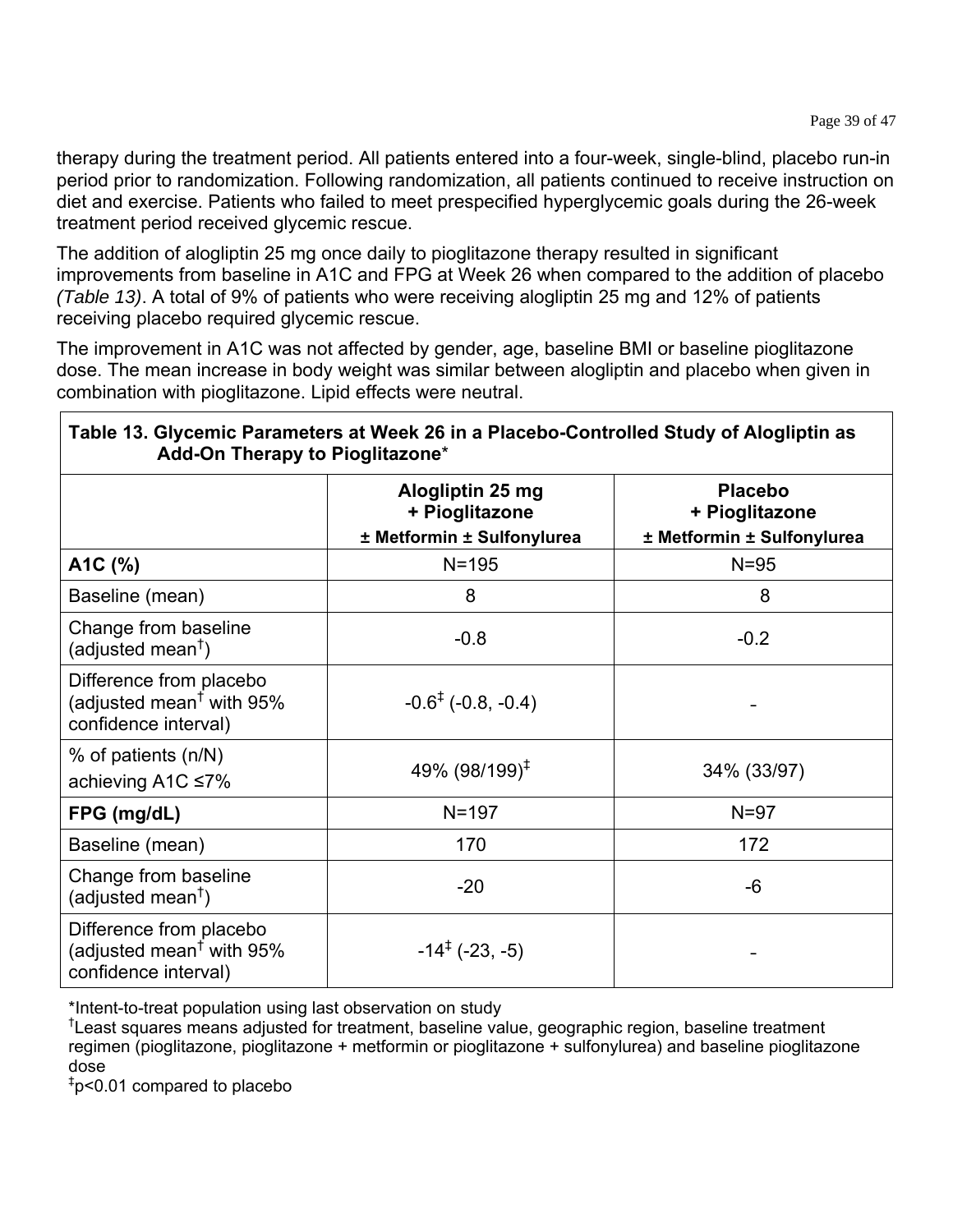#### **Cardiovascular Safety Trial**

A randomized, double-blind, placebo-controlled cardiovascular outcomes trial (EXAMINE) was conducted to evaluate the cardiovascular risk of alogliptin. The trial compared the risk of major adverse cardiovascular events (MACE) between alogliptin (N=2701) and placebo (N=2679) when added to standard of care therapies for diabetes and atherosclerotic vascular disease (ASCVD). The trial was event driven and patients were followed until a sufficient number of primary outcome events accrued.

Eligible patients were adults with type 2 diabetes who had inadequate glycemic control at baseline (e.g., HbA1c >6.5%) and had been hospitalized for an acute coronary syndrome event (e.g., acute myocardial infarction or unstable angina requiring hospitalization) 15 to 90 days prior to randomization. The dose of alogliptin was based on estimated renal function at baseline per dosage and administration recommendations *[see Dosage and Administration (2.2)]*. The average time between an acute coronary syndrome event and randomization was approximately 48 days.

The mean age of the population was 61 years. Most patients were male (68%), Caucasian (73%), and were recruited from outside of the United States (86%). Asian and Black patients contributed 20% and 4% of the total population, respectively. At the time of randomization patients had a diagnosis of type 2 diabetes mellitus for approximately 9 years, 87% had a prior myocardial infarction and 14% were current smokers. Hypertension (83%) and renal impairment (27% with an eGFR ≤60 ml/min/1.73 m<sup>2</sup>) were prevalent co-morbid conditions. Use of medications to treat diabetes (e.g., metformin 73%, sulfonylurea 54%, insulin 41%), and ASCVD (e.g., statin 94%, aspirin 93%, reninangiotensin system blocker 88%, beta-blocker 87%) was similar between patients randomized to alogliptin and placebo at baseline. During the trial, medications to treat diabetes and ASCVD could be adjusted to ensure care for these conditions adhered to standard of care recommendations set by local practice guidelines.

The primary endpoint in EXAMINE was the time to first occurrence of a MACE defined as the composite of cardiovascular death, nonfatal myocardial infarction (MI), or nonfatal stroke. The study was designed to exclude a pre-specified risk margin of 1.3 for the hazard ratio of MACE. The median exposure to study drug was 526 days and 95% of the patients were followed to study completion or death.

Table 14 shows the study results for the primary MACE composite endpoint and the contribution of each component to the primary MACE endpoint. The upper bound of the confidence interval was 1.16 and excluded a risk margin larger than 1.3.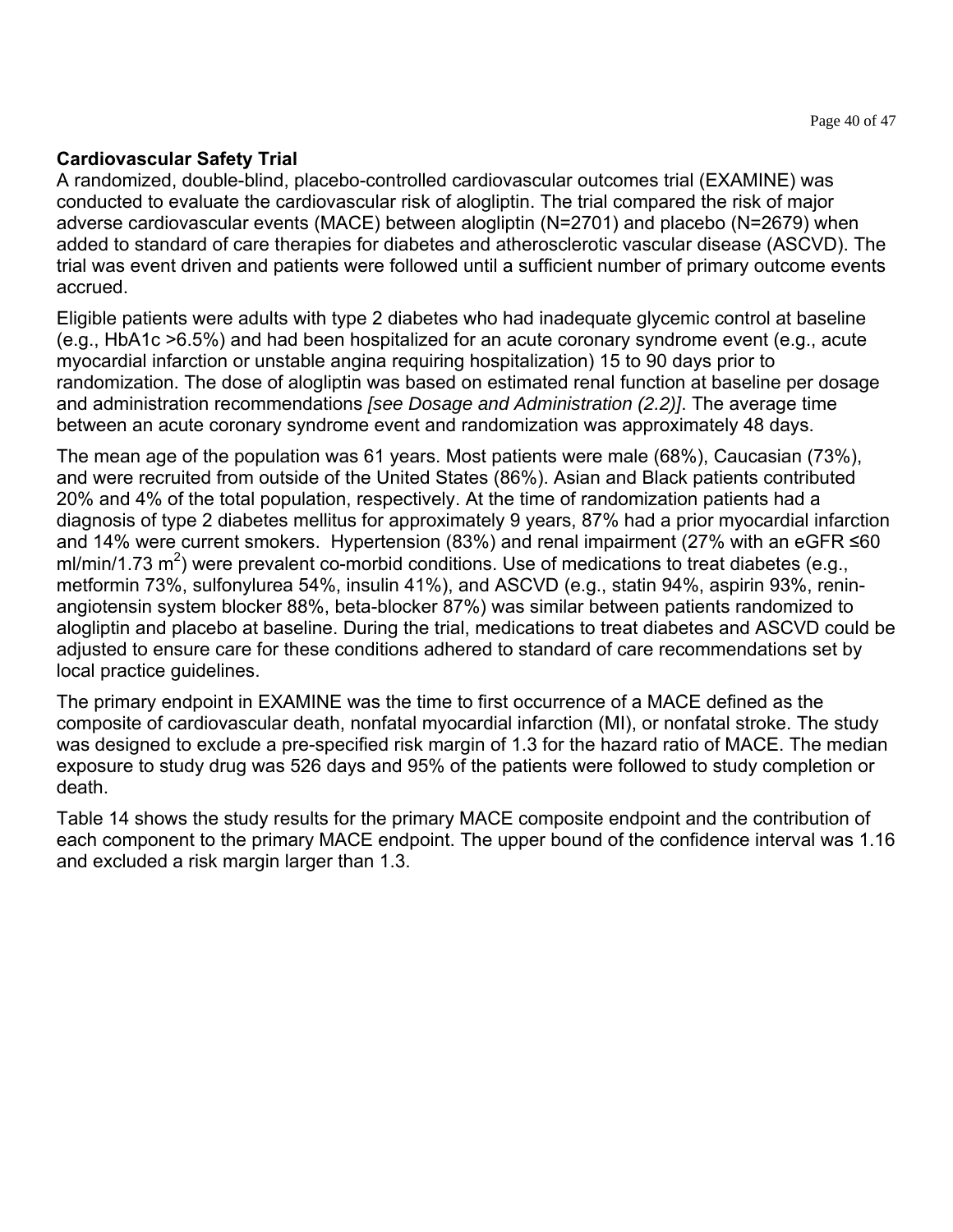Page 41 of 47

| Table 14. Patients with MACE in EXAMINE                     |                                  |                    |                                  |                    |                     |  |
|-------------------------------------------------------------|----------------------------------|--------------------|----------------------------------|--------------------|---------------------|--|
|                                                             | <b>Alogliptin</b>                |                    | <b>Placebo</b>                   |                    | <b>Hazard Ratio</b> |  |
| <b>Composite of</b><br>first event of CV<br>death, nonfatal | <b>Number of</b><br>Patients (%) | Rate per<br>100 PY | <b>Number of</b><br>Patients (%) | Rate per<br>100 PY | (98% CI)            |  |
| <b>MI</b> or nonfatal                                       | $N = 2701$                       |                    | $N = 2679$                       |                    |                     |  |
| stroke (MACE)                                               | 305(11.3)                        | 7.6                | 316 (11.8)                       | 7.9                | 0.96(0.80, 1.16)    |  |
| <b>CV Death</b>                                             | 89(3.3)                          | 2.2                | 111(4.1)                         | 2.8                |                     |  |
| Non-fatal MI                                                | 187 (6.9)                        | 4.6                | 173(6.5)                         | 4.3                |                     |  |
| Non-fatal                                                   |                                  |                    |                                  |                    |                     |  |
| stroke                                                      | 29(1.1)                          | 0.7                | 32(1.2)                          | 0.8                |                     |  |

\* Patient Years (PY)

The Kaplan-Meier based cumulative event probability is presented in Figure 4 for the time to first occurrence of the primary MACE composite endpoint by treatment arm. The curves for placebo and alogliptin overlap throughout the duration of the study. The observed incidence of MACE was highest within the first 60 days after randomization in both treatment arms (14.8 MACE per 100 PY), decreased from day 60 to the end of the first year (8.4 per 100 PY) and was lowest after 1 year of follow-up (5.2 per 100 PY).





The rate of all cause death was similar between treatment arms with 153 (3.6 per 100 PY) recorded among patients randomized to alogliptin and 173 (4.1 per 100 PY) among patients randomized to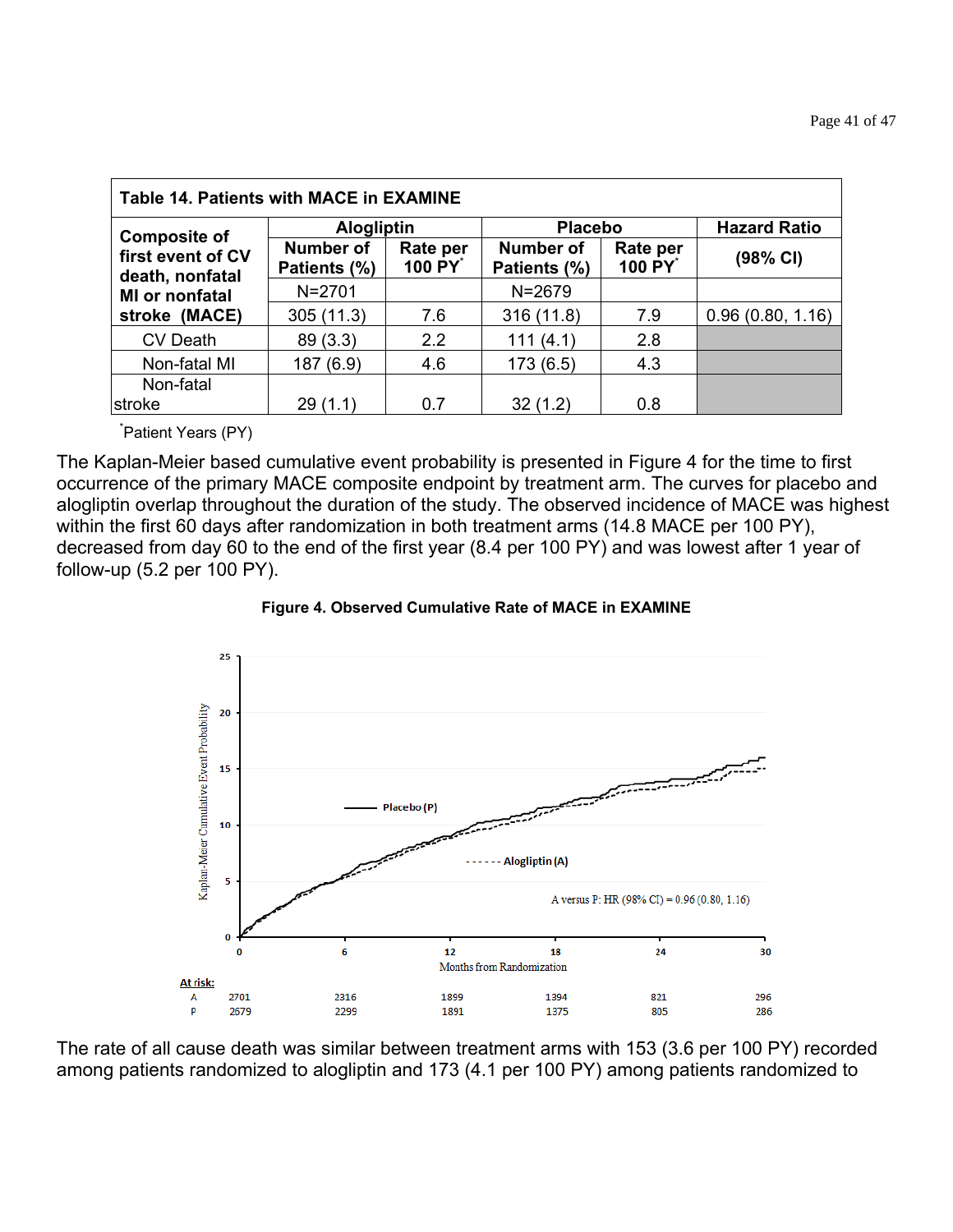placebo. A total of 112 deaths (2.9 per 100 PY) among patients on alogliptin and 130 among patients on placebo (3.5 per 100 PY) were adjudicated as cardiovascular deaths.

#### **16 HOW SUPPLIED/STORAGE AND HANDLING**

OSENI tablets are available in the following strengths and packages:

25 mg/15 mg tablet: yellow, round, biconvex and film-coated with both "A/P" and "25/15" printed on one side, available in:

| NDC 64764-251-03 | Bottles of 30 tablets  |
|------------------|------------------------|
| NDC 64764-251-04 | Bottles of 90 tablets  |
| NDC 64764-251-05 | Bottles of 500 tablets |

25 mg/30 mg tablet: peach, round, biconvex and film-coated with both "A/P" and "25/30" printed on one side, available in:

| NDC 64764-253-03 | Bottles of 30 tablets  |
|------------------|------------------------|
| NDC 64764-253-04 | Bottles of 90 tablets  |
| NDC 64764-253-05 | Bottles of 500 tablets |

25 mg/45 mg tablet: red, round, biconvex, film-coated and with both "A/P" and "25/45" printed on one side, available in:

| NDC 64764-254-03 | Bottles of 30 tablets  |
|------------------|------------------------|
| NDC 64764-254-04 | Bottles of 90 tablets  |
| NDC 64764-254-05 | Bottles of 500 tablets |

12.5 mg/15 mg tablet: pale yellow, round, biconvex and film-coated with both "A/P" and "12.5/15" printed on one side, available in:

| NDC 64764-121-03 | Bottles of 30 tablets  |
|------------------|------------------------|
| NDC 64764-121-04 | Bottles of 90 tablets  |
| NDC 64764-121-05 | Bottles of 500 tablets |

12.5 mg/30 mg tablet: pale peach, round, biconvex and film-coated with both "A/P" and "12.5/30" printed on one side, available in:

| NDC 64764-123-03 | Bottles of 30 tablets  |
|------------------|------------------------|
| NDC 64764-123-04 | Bottles of 90 tablets  |
| NDC 64764-123-05 | Bottles of 500 tablets |

12.5 mg/45 mg tablet: pale red, round, biconvex and film-coated with both "A/P" and "12.5/45" printed on one side, available in: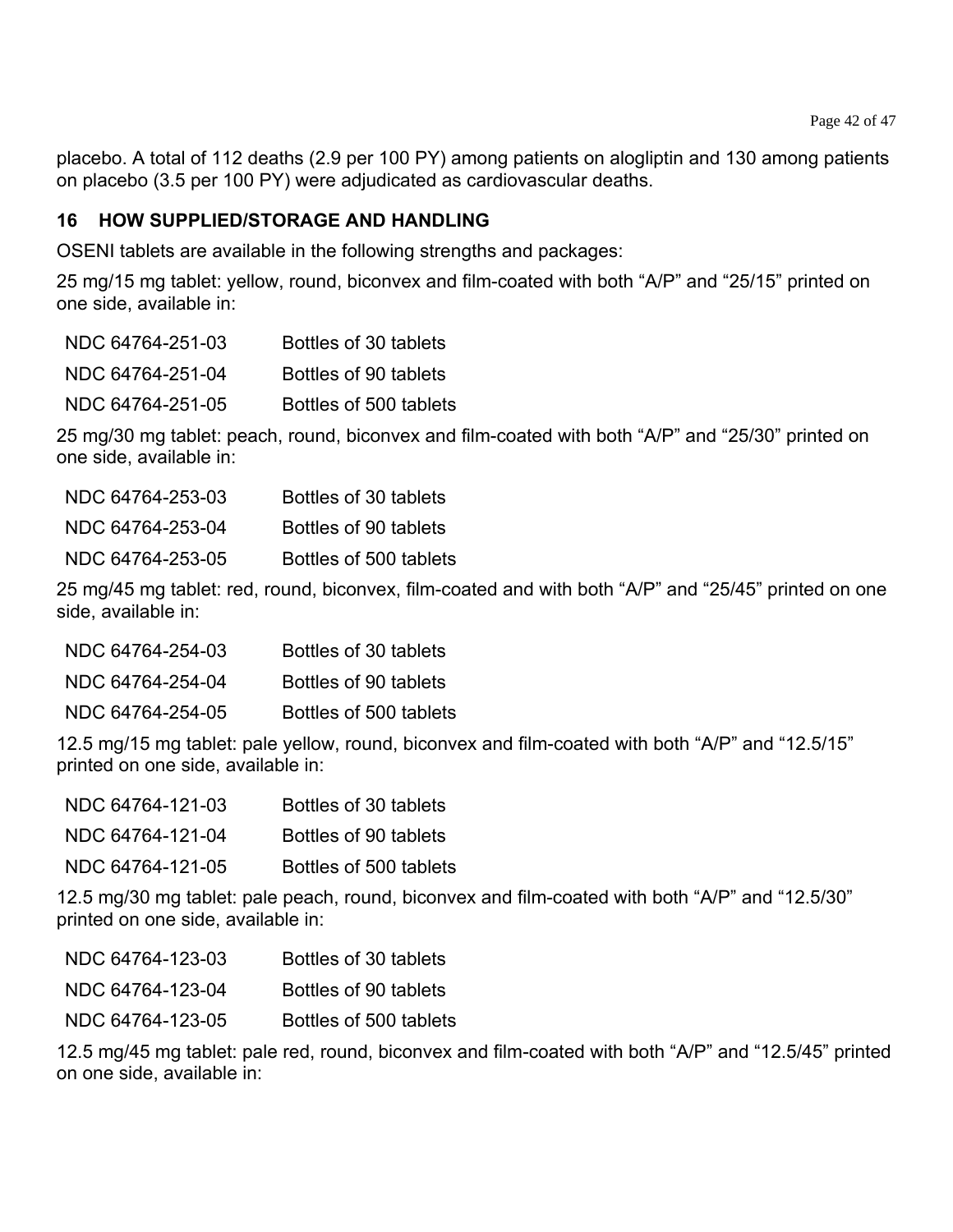| NDC 64764-124-03 | Bottles of 30 tablets  |
|------------------|------------------------|
| NDC 64764-124-04 | Bottles of 90 tablets  |
| NDC 64764-124-05 | Bottles of 500 tablets |

#### **Storage**

Store at 25°C (77°F); excursions permitted to 15° to 30°C (59° to 86°F) [see USP Controlled Room Temperature]. Keep container tightly closed and protect from moisture and humidity.

#### **17 PATIENT COUNSELING INFORMATION**

Advise the patient to read the FDA-approved patient labeling (Medication Guide)

Inform patients of the potential risks and benefits of OSENI.

Patients should be informed of the signs and symptoms of heart failure. Patients who experience an unusually rapid increase in weight or edema or who develop shortness of breath or other symptoms of heart failure while on OSENI should immediately report these symptoms to their physician. Before initiating OSENI, patients should be asked about a history of heart failure or other risk factors for heart failure including moderate to severe renal impairment.

Patients should be informed that acute pancreatitis has been reported during use of alogliptin. Patients should be informed that persistent, severe abdominal pain, sometimes radiating to the back, which may or may not be accompanied by vomiting, is the hallmark symptom of acute pancreatitis. Patients should be instructed to promptly discontinue OSENI and contact their physician if persistent severe abdominal pain occurs.

Patients should be informed that allergic reactions have been reported during use of alogliptin and pioglitazone. If symptoms of allergic reactions (including skin rash, hives and swelling of the face, lips, tongue and throat that may cause difficulty in breathing or swallowing) occur, patients should be instructed to discontinue OSENI and seek medical advice promptly.

Patients should be informed that postmarketing reports of liver injury, sometimes fatal, have been reported during use of alogliptin and pioglitazone. If signs or symptoms of liver injury occur (e.g., unexplained nausea, vomiting, abdominal pain, fatigue, anorexia or dark urine), patients should be instructed to discontinue OSENI and seek medical advice promptly.

Tell patients to promptly report any sign of macroscopic hematuria or other symptoms such as dysuria or urinary urgency that develop or increase during treatment, as these may be due to bladder cancer.

Inform patients that hypoglycemia can occur, particularly when an insulin secretagogue or insulin is used in combination with OSENI. Explain the risks, symptoms and appropriate management of hypoglycemia.

Therapy with thiazolidinediones, including pioglitazone, which is one of the active components of OSENI, may result in ovulation in some premenopausal anovulatory women. As a result, these patients may be at an increased risk for pregnancy while taking OSENI. Therefore, adequate contraception should be recommended for all premenopausal women who are prescribed OSENI.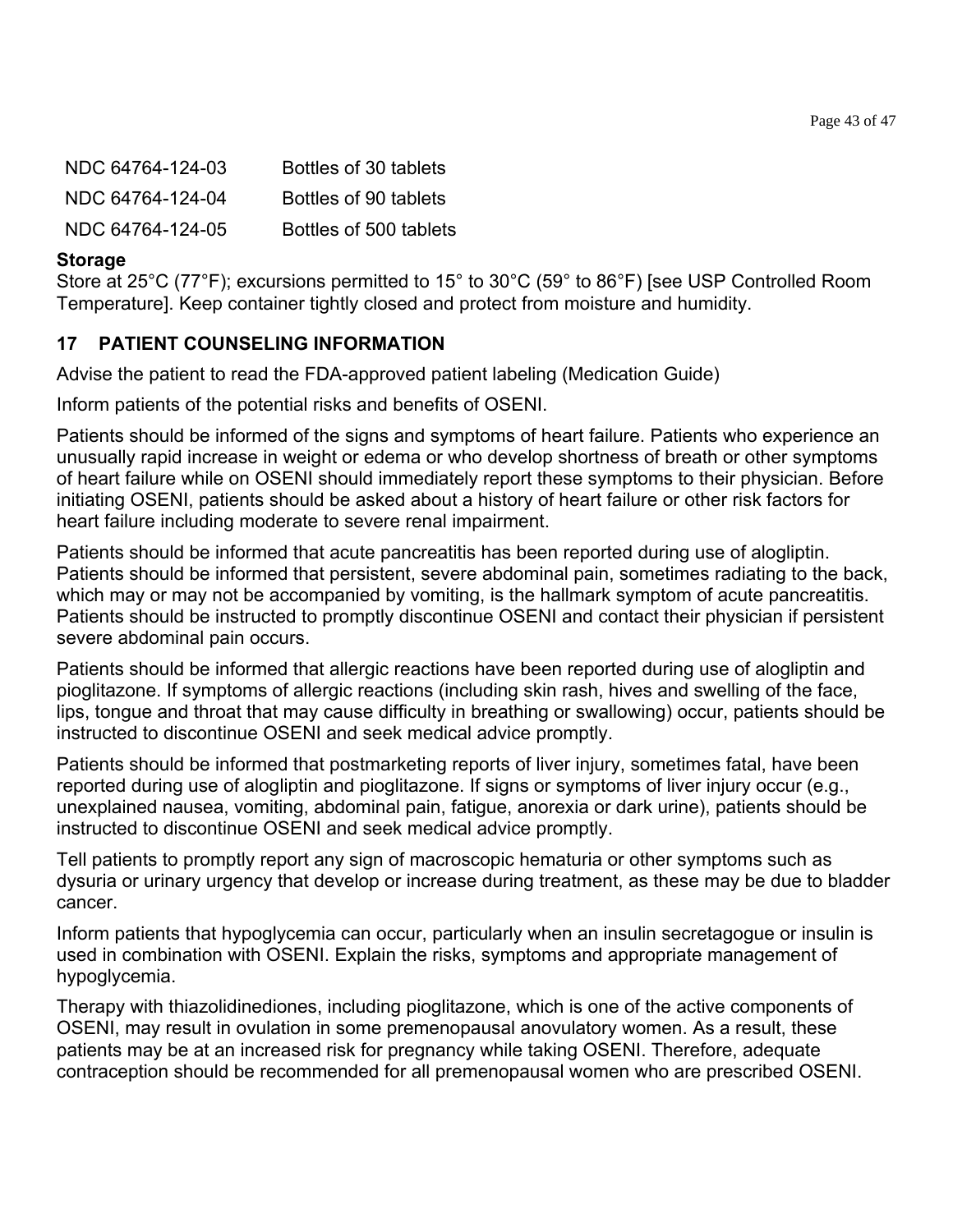Inform patients that severe and disabling joint pain may occur with this class of drugs. The time to onset of symptoms can range from one day to years. Instruct patients to seek medical advice if severe joint pain occurs.

Instruct patients to take OSENI only as prescribed daily. OSENI can be taken with or without meals. If a dose is missed, advise patients not to double their next dose. Patients should be informed that the tablets must never be split.

Instruct patients to read the Medication Guide before starting OSENI therapy and to reread each time the prescription is refilled. Instruct patients to inform their healthcare provider if an unusual symptom develops or if a symptom persists or worsens.

Revised: April 2016 ALP008 R5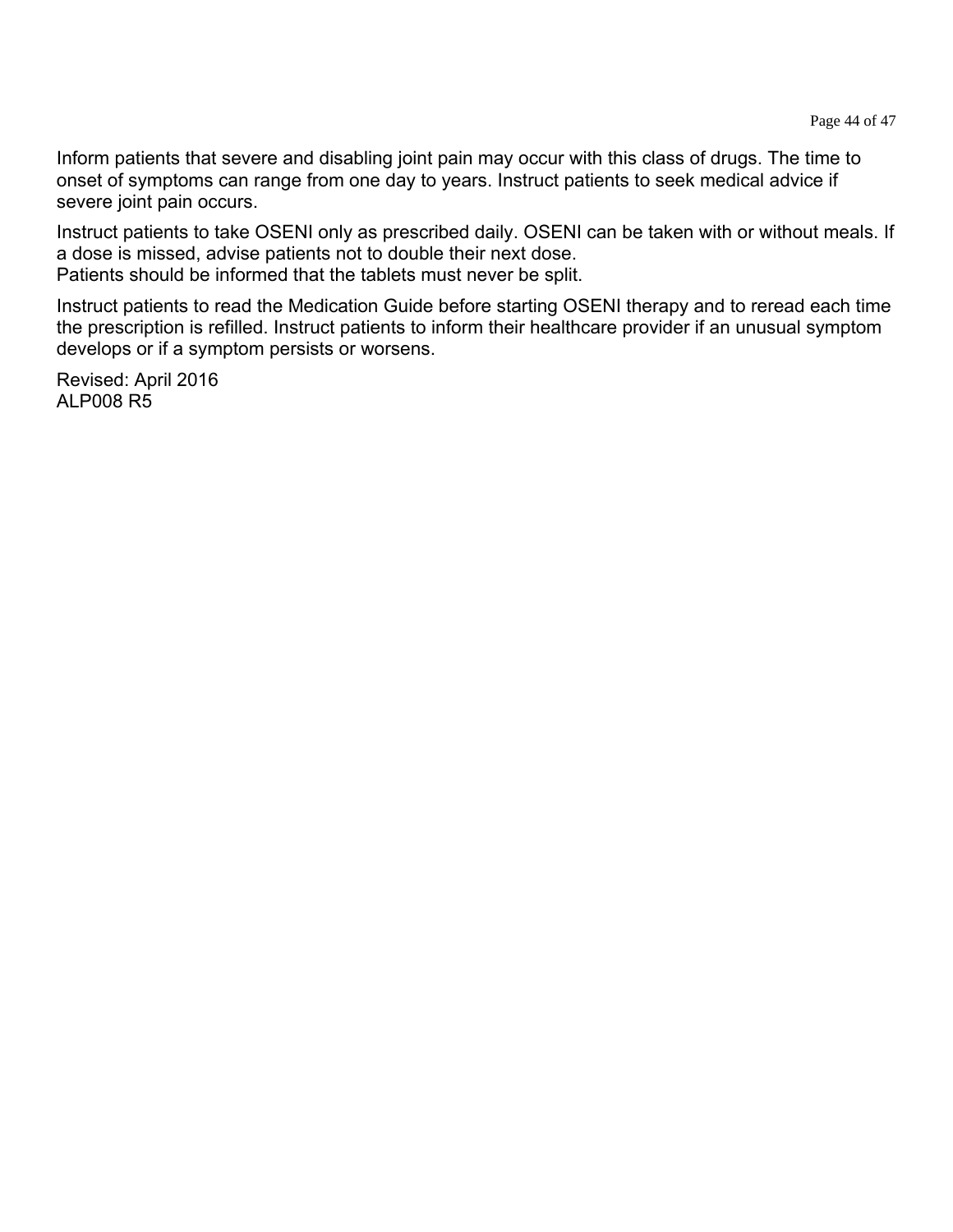#### **MEDICATION GUIDE OSENI (OH-senn-ee) (alogliptin and pioglitazone) tablets**

Read this Medication Guide carefully before you start taking OSENI and each time you get a refill. There may be new information. This information does not take the place of talking with your doctor about your medical condition or your treatment. If you have any questions about OSENI, ask your doctor or pharmacist.

#### **What is the most important information I should know about OSENI? OSENI can cause serious side effects, including:**

**1. Heart failure:** OSENI can cause heart failure and cause your body to keep extra fluid (fluid retention), which leads to swelling (edema) and weight gain. Extra body fluid can make some heart problems worse or lead to heart failure. **Before you start taking OSENI:** 

Tell your doctor if you have ever had heart failure or have problems with your kidneys.

#### **Call your doctor right away if you have any of the following symptoms:**

- shortness of breath or trouble breathing, especially when you lie down
- an unusually fast increase in weight
- swelling or fluid retention, especially in the feet, ankles, or legs
- These may be symptoms of heart failure.
- **2. Inflammation of the pancreas (pancreatitis):** Alogliptin, one of the medicines in OSENI, may cause pancreatitis, which may be severe. Certain medical conditions make you more likely to get pancreatitis.

#### **Before you start taking OSENI:**

Tell your doctor if you have ever had:

- 
- pancreatitis **and Community Community** extended to kidney problems and the liver problems

Stop taking OSENI and call your doctor right away if you have pain in your stomach area (abdomen) that is severe and will not go away. The pain may be felt going from your abdomen through to your back. The pain may happen with or without vomiting. These may be symptoms of pancreatitis.

#### **What is OSENI?**

- OSENI contains 2 prescription diabetes medicines, alogliptin (NESINA) and pioglitazone (ACTOS).
- OSENI is a prescription medicine used along with diet and exercise to improve blood sugar (glucose) control in adults with type 2 diabetes.
- OSENI is not for people with type 1 diabetes.
- OSENI is not for people with diabetic ketoacidosis (increased ketones in blood or urine).

It is not known if OSENI is safe and effective in children under the age of 18. OSENI is not recommended for use in children.

#### **Who should not take OSENI?**

# **Do not take OSENI if you:**

- have severe heart failure
- are allergic to alogliptin (NESINA), pioglitazone (ACTOS) or any ingredient in OSENI or have had a serious allergic (hypersensitivity) reaction to alogliptin or pioglitazone. See the end of this Medication Guide for a complete list of the ingredients in OSENI.

Symptoms of a serious allergic reaction to OSENI may include:

- $\circ$  swelling of your face, lips, throat and other areas on your skin  $\circ$  difficulty with swallowing or breathing
- o raised, red areas on your skin (hives) o skin rash, itching, flaking or peeling
- -

If you have these symptoms, stop taking OSENI and contact your doctor or go to the nearest hospital emergency room right away.

#### **What should I tell my doctor before and during treatment with OSENI?**

Before you start taking OSENI, tell your doctor if you:

- have heart failure
- have a type of diabetic eye disease that causes swelling of the back of the eye (macular edema)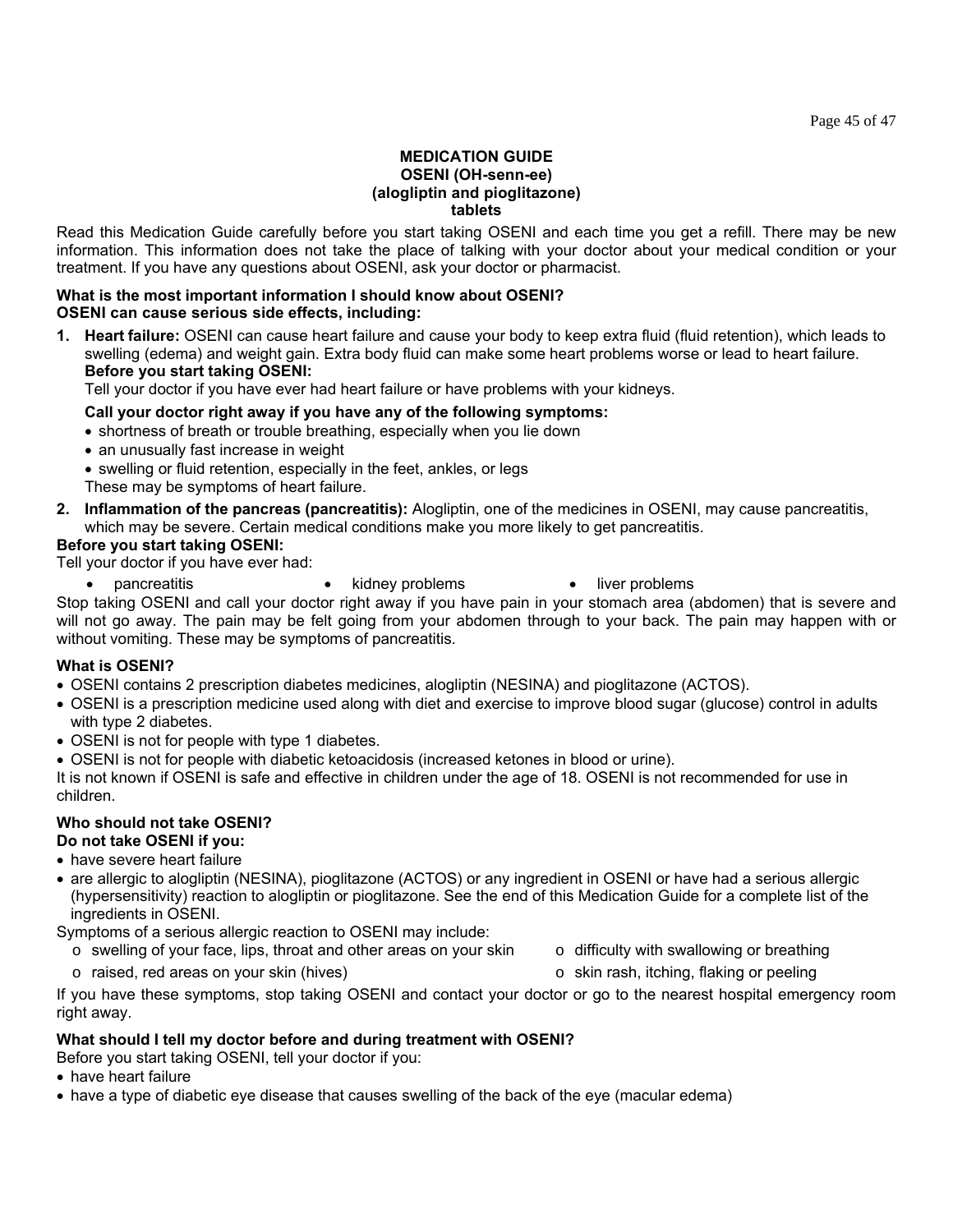- have kidney or liver problems
- have or have had inflammation of the pancreas (pancreatitis)
- have or have had cancer of the bladder
- have other medical conditions
- **are pregnant or plan to become pregnant.** It is not known if OSENI can harm your unborn baby. Talk to your doctor about the best way to control your blood sugar while you are pregnant or if you plan to become pregnant.
- **are a premenopausal woman who does not have periods regularly or at all.** OSENI may increase your chance of becoming pregnant. Talk to your doctor about birth control choices while taking OSENI. Tell your doctor right away if you become pregnant while taking OSENI.
- **are breastfeeding or plan to breastfeed.** It is not known whether OSENI passes into your breast milk and if it can harm your baby. You should not take OSENI if you breastfeed your baby. Talk with your doctor about the best way to feed your baby if you are taking OSENI.

**Tell your doctor about all the medicines you take,** including prescription and over-the-counter medicines, vitamins and herbal supplements.

Know the medicines you take. Keep a list of them and show it to your doctor and pharmacist before you start a new medicine.

OSENI may affect the way other medicines work, and other medicines may affect how OSENI works. Contact your doctor before you start or stop other types of medicines.

#### **How should I take OSENI?**

- Take OSENI exactly as your doctor tells you to take it.
- Take OSENI 1 time each day with or without food.
- Do not break or cut OSENI tablets before swallowing.
- Your doctor may need to change your dose of OSENI to control your blood glucose. Do not change your dose unless told to do so by your doctor.
- If you miss a dose, take it as soon as you remember. If you do not remember until it is time for your next dose, skip the missed dose and take the next dose at your regular time. **Do not** take 2 doses of OSENI at the same time.
- If you take too much OSENI, call your doctor or go to the nearest hospital emergency room right away.
- If your body is under stress, such as from fever, infection, accident or surgery, the dose of your diabetes medicines may need to be changed. Call your doctor right away.
- Stay on your diet and exercise programs and check your blood sugar as your doctor tells you to.
- Your doctor may do certain blood tests before you start OSENI and during treatment as needed. Your doctor may change your dose of OSENI based on the results of your blood tests due to how well your kidneys are working.
- Your doctor will check your diabetes with regular blood tests, including your blood sugar levels and your hemoglobin A1C.
- Your doctor should check your eyes regularly while you take OSENI.

#### **What are the possible side effects of OSENI?**

#### **OSENI can cause serious side effects, including:**

- See **"What is the most important information I should know about OSENI?"**
- **Allergic (hypersensitivity) reactions,** such as:
	- o swelling of your face, lips, throat and other areas on your skin o difficulty swallowing or breathing<br>o raised, red areas on your skin (hives) so skin rash, itching, flaking or peeling
		-

 $\circ$  raised, red areas on your skin (hives)

- 
- If you have these symptoms, stop taking OSENI and contact your doctor right away.
- **Liver problems.** Call your doctor right away if you have unexplained symptoms such as:
	- $\circ$  nausea or vomiting  $\circ$  stomach pain  $\circ$  unusual or unexplained tiredness
	- $\circ$  loss of appetite  $\circ$  dark urine  $\circ$  yellowing of your skin or the whites of your eyes
- **Broken bones (fractures).** Usually in the hand, upper arm or foot in women. Talk to your doctor for advice on how to keep your bones healthy.
- **Bladder cancer.** There may be an increased chance of having bladder cancer when you take OSENI. You should not take OSENI if you are receiving treatment for bladder cancer. Tell your doctor right away if you have any of the following symptoms of bladder cancer: